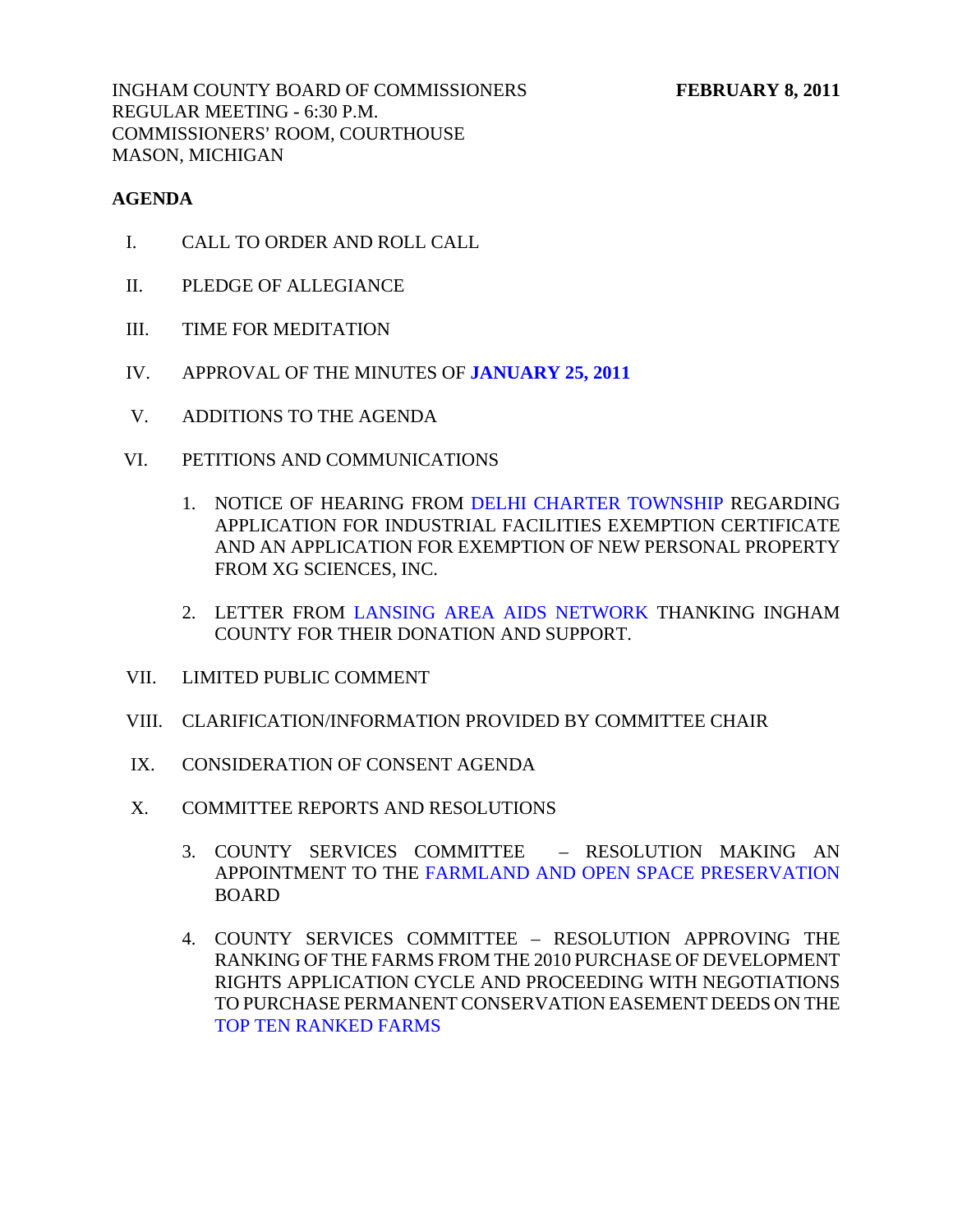## **BOARD OF COMMISSIONERS PAGE TWO FEBRUARY 8, 2011**

- 5. COUNTY SERVICES AND FINANCE COMMITTEES RESOLUTION TO AMEND THE CONTRACT WIT[H DELTA ELECTRICAL CONTRACTORS OF](#page-45-0)  LANSING, INC. TO INSTALL A NEW EMERGENCY NOTIFICATION SYSTEM FOR THE FAIRGROUNDS
- 6. COUNTY SERVICES AND FINANCE COMMITTEES [RESOLUTION TO](#page-46-0)  APPROVE ENTERING INTO A 3-YEAR AGREEMENT WITH COURTVIEW JUSTICE SOLUTIONS FOR ANNUAL COURTVIEW SOFTWARE MAINTENANCE AND THE ADDITION OF DASHBOARD SOFTWARE AND ECMS ADAPTER
- 7. COUNTY SERVICES AND FINANCE COMMITTEES RESOLUTION TO APPROVE THE RENEWAL OF T[HE SYMANTEC ENDPOINT PROT](#page-48-0)ECTION ANTI-VIRUS SOFTWARE FROM EDS
- 8. COUNTY SERVICES AND FINANCE COMMITTEES RESOLUTION AUTHORIZING THE APPROVAL OF AMENDMENT #3 WITH THE DEPA[RTMENT OF NATURAL RES](#page-49-0)OURCES TO DEVELOP A SNOW TUBING HILL AT HAWK ISLAND PARK
- 9. COUNTY SERVICES AND FINANCE COMMITTEES RESOLUTION ACCEPTING DONATIONS, AUTHORIZING THE PURCHASE OF AN ELECTRONIC ENTRANCE GATE SYSTEM FOR THE SOLDAN DOG PARK, AND AMENDING RESOLUTION #05-154 AUTHORIZING AN AGREEMENT WITH THE CITY OF LANSING [FOR THE OPERATION OF](#page-50-0) A NON-MOTORIZED PATHWAY THROUGH SCOTT WOODS PARK
- 10. COUNTY SERVICES AND FINANCE COMMITTEES RESOLUTION ESTABLISHING A POLI[CY REGARDING LITIGATION BET](#page-52-0)WEEN INGHAM COUNTY ENTITIES
- 11. HUMAN SERVICES COMMITTEE RESOLUTION HONORING GINGER KENNE[Y-SWEET'S 27 YEARS OF](#page-54-0) DEDICATED SERVICE TO THE INGHAM COUNTY MSU EXTENSION 4-H YOUTH DEVELOPMENT PROGRAM
- 12. HUMAN SERVICES COUNTY SERVICES AND FINANCE COMMITTEES RESOLUTION GRANTING MERIDIAN TOWNSHIP AN EASEMENT FOR A WATER MAIN NECESSARY FOR THE THERAPY POOL UNDER CONSTRUCTION [AT THE MEDICAL CARE FACILITY](#page-55-0)
- 13. HUMAN SERVICES AND FINANCE COMMITTEES RESOLUTION TO AUTHORIZE A CONT[RACT WITH MICHIGAN](#page-56-0) DEPARTMENT OF HUMAN SERVICES TO PROVIDE NURSING CARE TO CHILDREN IN FOSTER CARE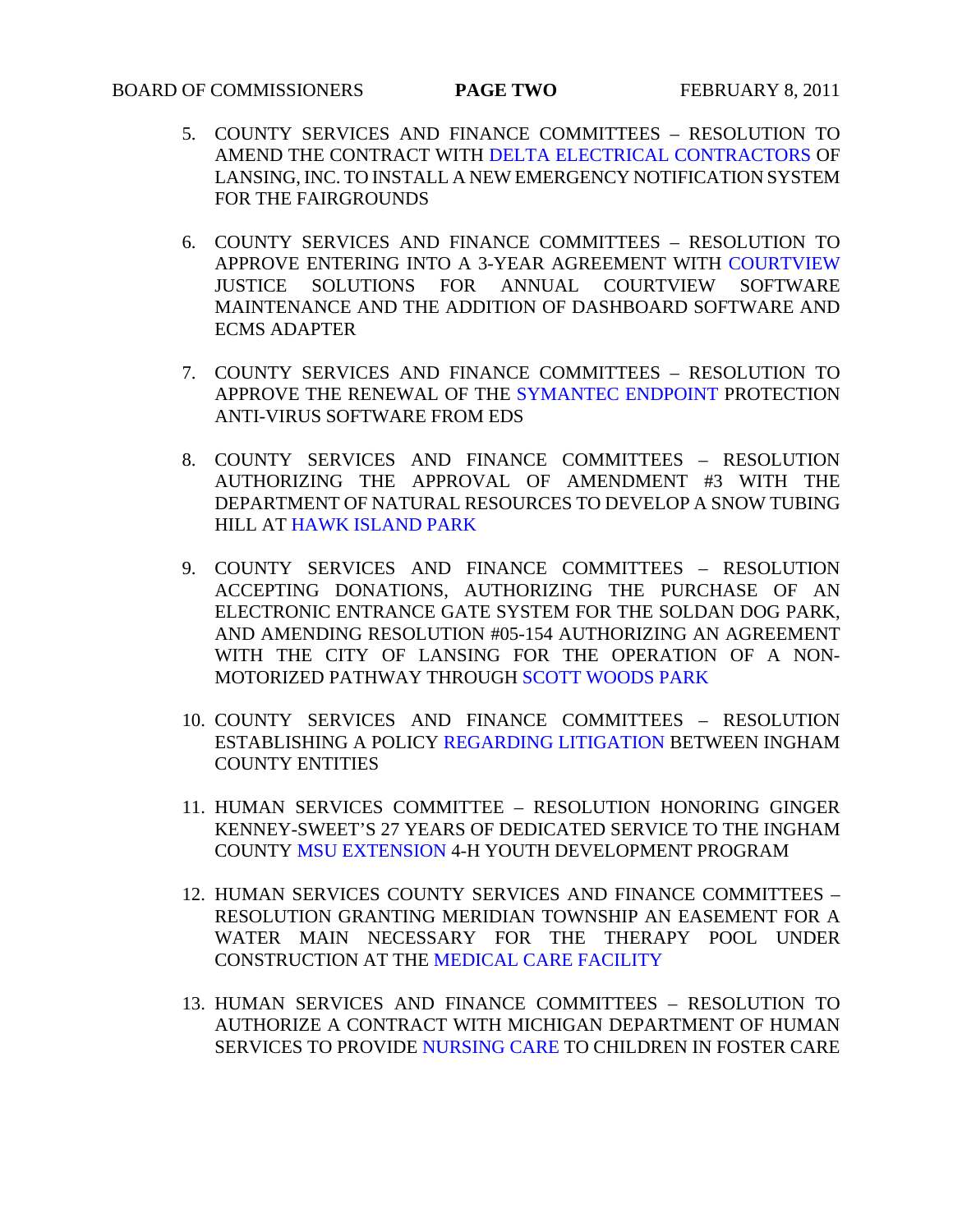- 14. HUMAN SERVICES AND FINANCE COMMITTEES RESOLUTION TO AUTHORIZE A CONTRACT WITH WASHTENAW COUNTY PUBLIC HEALTH TO DELIVER WORKSHO[P IN HEALTH EQUITY AND S](#page-57-0)OCIAL JUSTICE
- 15. JUDICIARY AND FINANCE COMMITTEES RESOLUTION FOR AUTHORIZATION TO ENTER INTO A CONTRACT WITH VARIOUS [RESIDENTIAL PLACEMENTS](#page-58-0)
- 16. JUDICIARY AND FINANCE COMMITTEES RESOLUTION TO APPROVE THE PURCHASE OF A REPLACEMENT [SECURITY CAMERA SYSTEM FO](#page-60-0)R THE INGHAM COUNTY YOUTH CENTER
- XI. SPECIAL ORDERS OF THE DAY
- XII. PUBLIC COMMENT
- XIII. COMMISSIONER ANNOUNCEMENTS
- XIV. CONSIDERATION AND ALLOWANCE OF CLAIMS
- XV. ADJOURNMENT

THE COUNTY OF INGHAM WILL PROVIDE NECESSARY REASONABLE AUXILIARY AIDS AND SERVICES, SUCH AS INTERPRETERS FOR THE HEARING IMPAIRED AND AUDIO TAPES OF PRINTED MATERIALS BEING CONSIDERED AT THE MEETING FOR THE VISUALLY IMPAIRED, FOR INDIVIDUALS WITH DISABILITIES AT THE MEETING UPON FIVE (5) WORKING DAYS NOTICE TO THE COUNTY OF INGHAM. INDIVIDUALS WITH DISABILITIES REQUIRING AUXILIARY AIDS OR SERVICES SHOULD CONTACT THE COUNTY OF INGHAM IN WRITING OR BY CALLING THE FOLLOWING: INGHAM COUNTY BOARD OF COMMISSIONERS, P.O. BOX 319, MASON, MI 48854, 517-676-7200.

#### **PLEASE TURN OFF CELL PHONES AND OTHER ELECTRONIC DEVICES OR SET TO MUTE OR VIBRATE TO AVOID DISRUPTION DURING THE MEETING**

## **FULL BOARD PACKETS ARE AVAILABLE AT: www.ingham.org**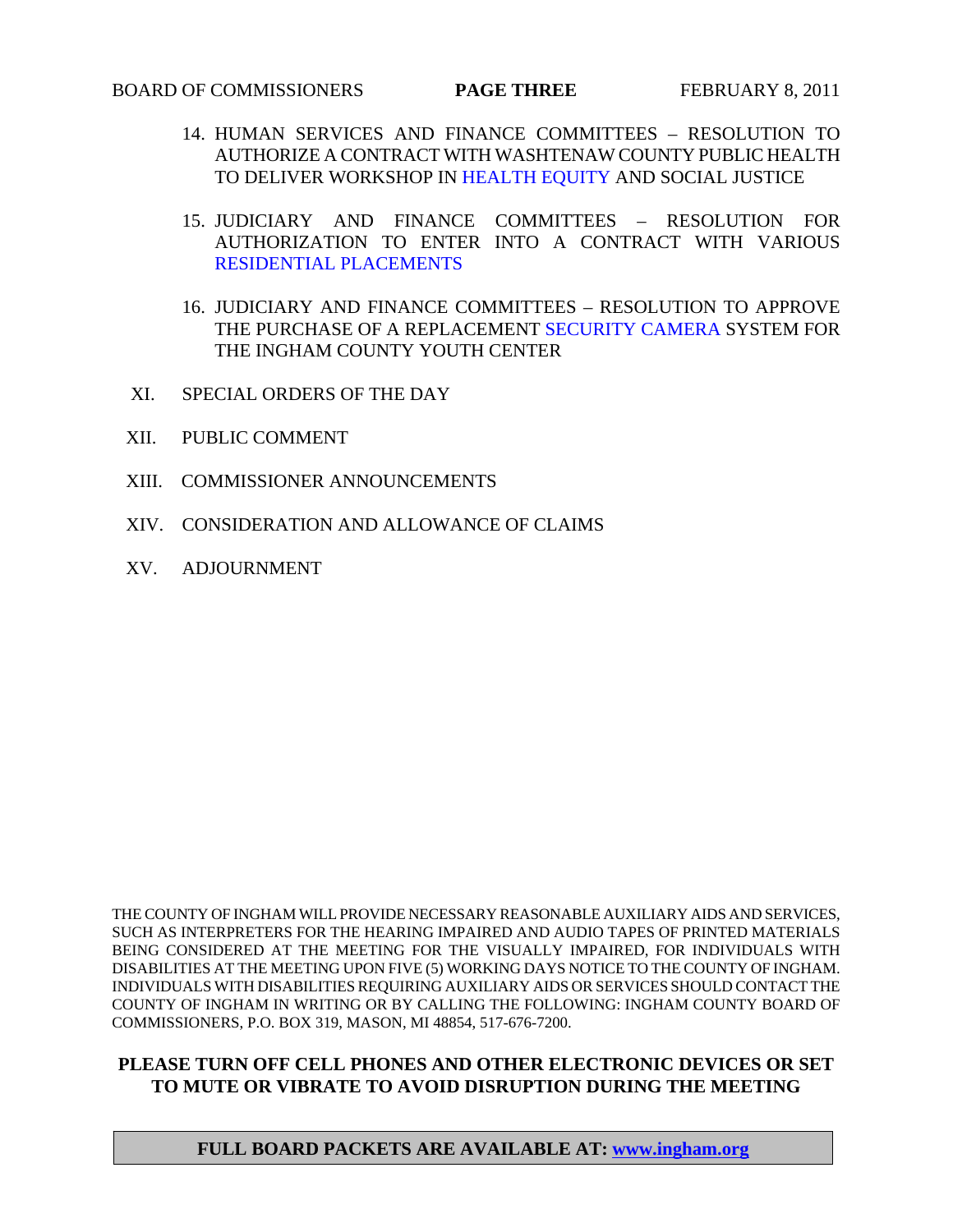Board of Commissioners Rooms - Courthouse Mason- 6:30 p.m. January 25, 2011

## <span id="page-3-0"></span>**CALL TO ORDER:**

Chairperson Grebner called the January 25, 2011 regular meeting of the Ingham County Board of Commissioners to order at 6:35 p.m. Roll was called and all Commissioners were present except Commissioner Vickers.

## **PLEDGE OF ALLEGIANCE:**

Chairperson Grebner led the Board in the Pledge of Allegiance and a few moments of silence were observed for meditation.

## **APPROVAL OF THE MINUTES:**

Moved by Commissioner McGrain, supported by Commissioner Schafer to approve the Minutes of the December 14, 2010 and January 3, 2011 meeting. Motion carried unanimously.

## **ADDITIONS TO THE AGENDA:**

Chairperson Grebner indicated that without objection the following substitutes will be added to the agenda.

Agenda Item No 26 – Resolution to Amend Resolution #10-138 To Extend An Agreement With Ingham Intermediate School District/Ingham Birth To Five Great Start Collaborative

Agenda Item No 32 – Resolution to Authorize Entering Into A Contract With Sequel Tsi Of Idaho, Llc

## **PETITIONS AND COMMUNICATIONS:**

Resolution from Van Buren County Board of Commissioners Regarding the Office of Land Survey and Remonumentation within the Department of Energy, Labor and Economic Growth

Resolution from Charlevoix County Board of Commissioners Opposing the Office of Land Survey and Remonumentation within the Department of Energy, Labor and Economic Growth

Letter from State of Michigan Department of Human Services Regarding 2010-11 Annual Plan and Budget for Child Care Fund Expenditures

Notice of Intent from Charter Township of Lansing Planning Commission to adopt a subplan for a specific part of the township commonly known as the "General Motors Redevelopment Area"

Letter from City Of East Lansing The Home Of Michigan State University regarding the City of East Lansing Non-Motorized Transportation Plan

Ingham County Potter Park Zoo 2009 Annual Report (To Be Distributed At the Meeting)

## **LIMITED PUBLIC COMMENT:**

Thomas Gamez Jr., addressed the board with his comments and petition regarding co-workers at the Road Commission.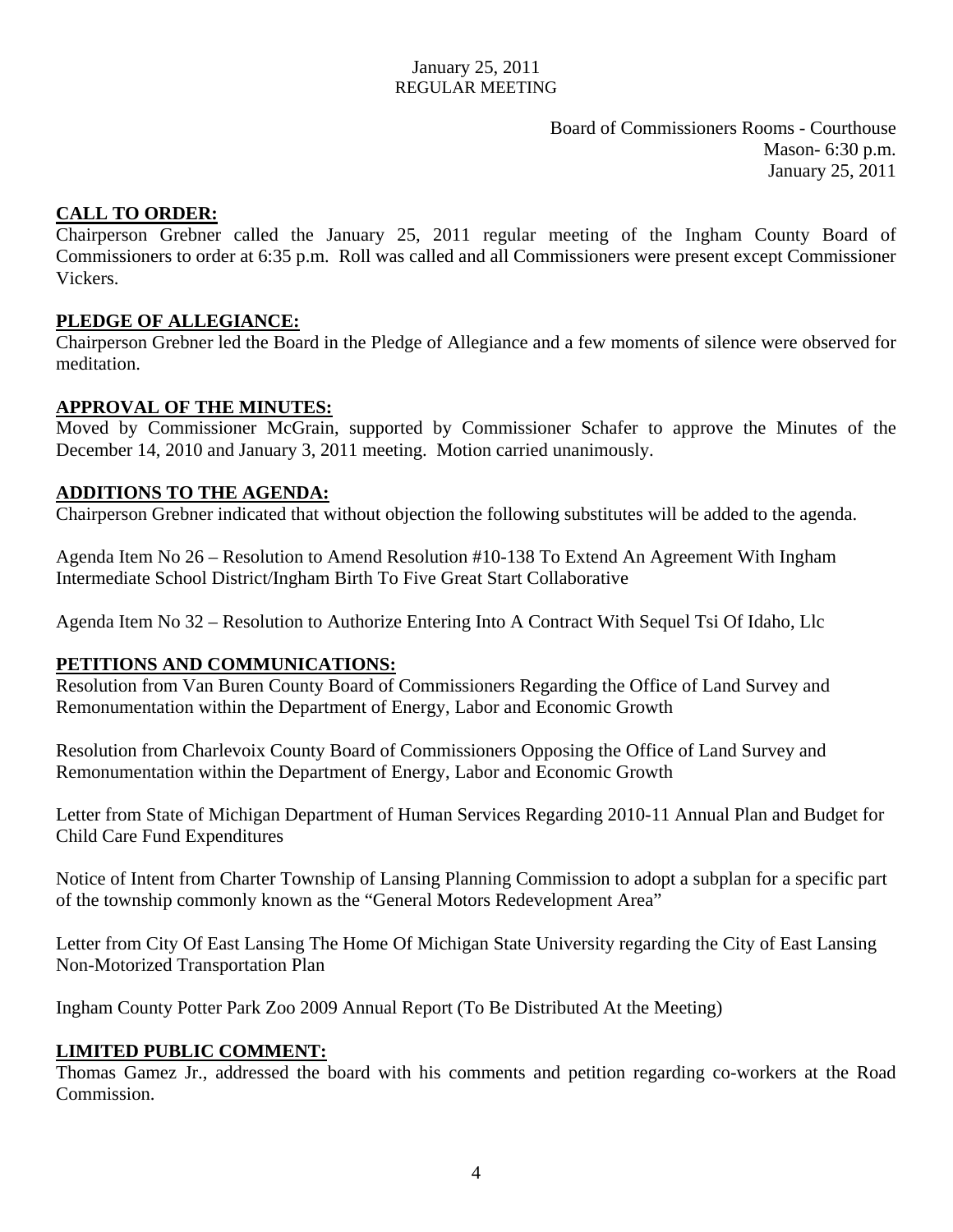Phil Hofmeister, employee with the Road Commission, addressed the board with a copy of an email communication from the Director of Research, regarding pending litigation with the library.

Charles Barrett, employee with Road Commission, addressed the board regarding issues at the Road Commission.

# **CLARIFICATION/INFORMATION PROVIDED BY COMMITTEE CHAIR:**

None

## **CONSIDERATION OF CONSENT AGENDA:**

Moved by Commissioner Schafer, supported by Commissioner Bahar-Cook, to adopt a consent agenda consisting of all items, except agenda items 11 and 17. Motion to adopt a consent agenda carried unanimously. Items on the consent agenda were adopted by a unanimous roll call vote. Absent: Commissioner Vickers.

## **COMMITTEE REPORTS AND RESOLUTIONS:**

The following resolution was introduced by the County Services Committee:

## **RESOLUTION RECOGNIZING "BLACK HISTORY/CULTURAL DIVERSITY MONTH" IN INGHAM COUNTY**

## **RESOLUTION #11-001**

WHEREAS, each February "National African American History Month" also known as "Black History Month", is observed to celebrate and honor the many achievements and contributions made by African Americans to our economic, cultural, spiritual, and political development; and

WHEREAS, in 1915, Dr. Carter Godwin Woodson founded the Association for the Study of Negro Life and History and through that Association, he began pressing for the establishment of Negro History Week as a way to bring national attention to the accomplishments of African Americans; and

WHEREAS, Dr. Woodson's dream became a reality in 1926, he chose the second week of February for the observance because of its proximity to the birthdays of Abraham Lincoln and Frederick Douglass, two individuals whom Dr. Woodson felt had dramatically affected the lives of African Americans; and

WHEREAS, in the early 1970's the event was called Black History Week, and in 1976, the Association succeeded in expanding the observance, which then became Black History Month; and

WHEREAS, the United States is a diverse nation comprised of citizens from various ethnic groups and cultures; and

WHEREAS, it is important to promote a greater awareness of the history and culture of all ethnic groups across our country.

THEREFORE BE IT RESOLVED, that the Ingham County Board of Commissioners hereby recognizes the month of February, 2011 as "Black History/Cultural Diversity Month" in Ingham County.

**COUNTY SERVICES: Yeas:** De Leon, Copedge, Celentino, Schor, Vickers, Dragonetti  **Nays:** None **Absent**: None **Approved 1/18/11**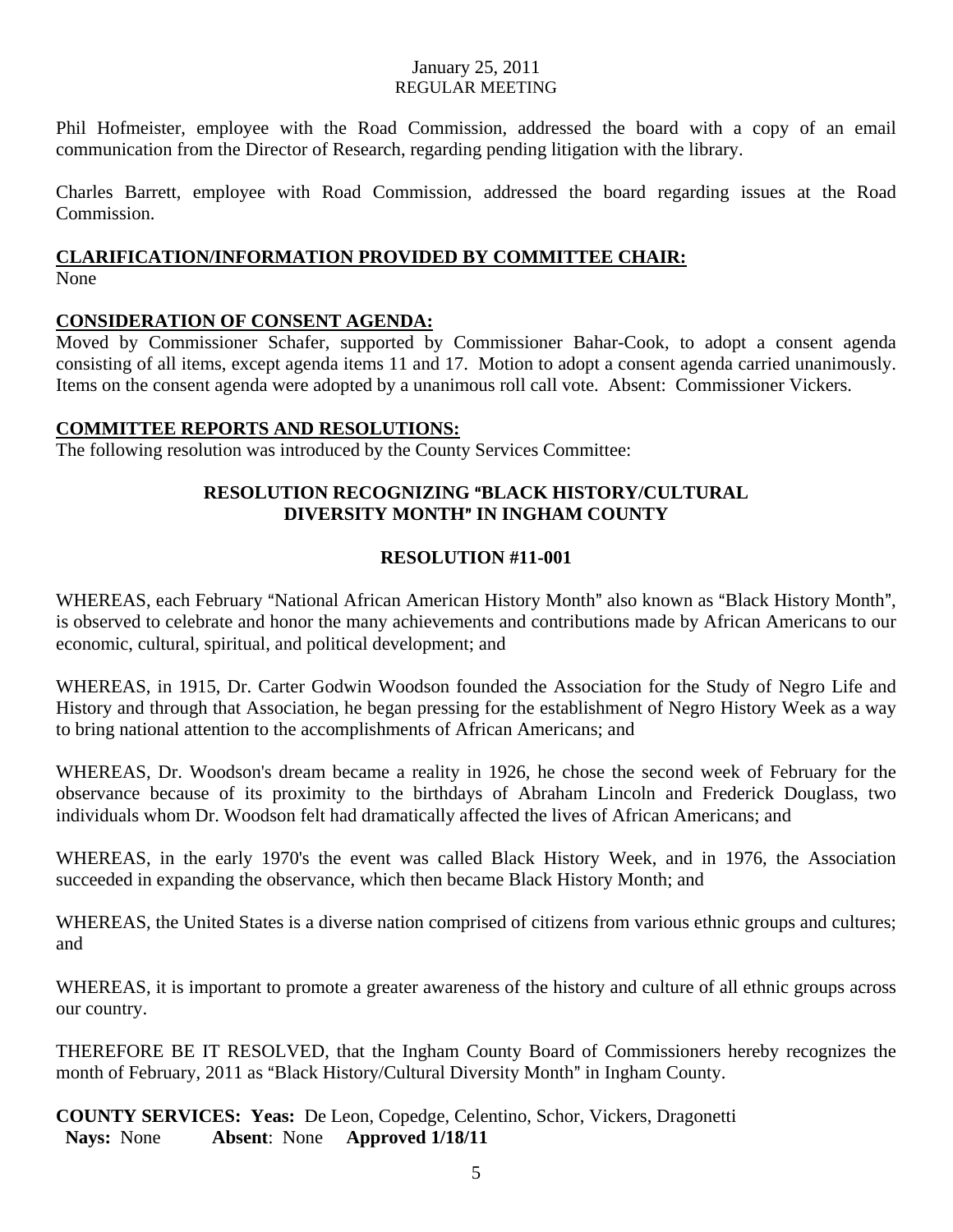## **RESOLUTION #11-001**

Adopted as part of the consent agenda.

The following resolution was introduced by the County Services Committee:

## **RESOLUTION HONORING MICHAEL MCDONALD**

## **RESOLUTION #11-002**

WHEREAS, since his appointment to the Parks & Recreation Commission in March of 1999 Michael McDonald has shown a remarkable level of leadership and devotion to the idea of community involvement by actively seeking out ways to benefit the community in which he lives; and

WHEREAS, in addition to serving on both the Planning & Community Outreach and Budget Committees Mike has held many positions while serving on the Parks & Recreation Commission, he served as Commission Chair from 2006-2010; as Commission Vice Chair from 2002-2004; and as the Chair of the Planning & Community Outreach Committee in from 2000-2004; and

WHEREAS, as a 32 year veteran of the Michigan Department of Natural Resources Mike was able to bring into the Parks and Recreation Commission's deliberations relevant ideas and insights from his position as a Park

Ranger, Grants Coordinator, District Business Executive, Grants Manager, Program Manager of the Michigan Recreation Bond Program, and Grants Section Supervisor of the Land and Water Conservation Fund and the Michigan Natural Resources Trust Fund Recreation Bond; and

WHEREAS, Mike actively promoted Ingham County Parks as a member of the Michigan Association of County Parks & Recreation Officials; the Michigan Recreation & Park Association and served on their Public Policy Committee; the National Park and Recreation Association; as a Citizen Representative of the National Forum of the Great Lakes Regional Council; the Meridian Township Harrison Nature Center Foundation Board, the Heart of Michigan Trails Committee, the Governor's Citizen's Committee for Michigan State Parks; and Chair of the Citizen's Committee for Michigan State Parks Stewardship Subcommittee; and

WHEREAS, through his diligence, tact, and personal integrity, he has promoted a relationship of mutual respect, understanding, and cooperation between the Ingham County Parks & Recreation Commission, other local governmental agencies, and the community at large; and

WHEREAS, throughout his 11 <sup>1</sup>/<sub>2</sub> year term as a Parks and Recreation Commission member, Mike has helped to advance, develop, and implement effective parks policies; and

WHEREAS, Mike's efforts and deep commitment to trails have contributed to the Parks Department's ability to provide exceptional service to the citizens of Ingham County.

THEREFORE BE IT RESOLVED, that the Ingham County Board of Commissioners, by adoption of this resolution, recognizes the impact and quality of Mr. McDonald's work, and expresses its sincere appreciation to him for the services and benefits which have been received by the citizens of Ingham County.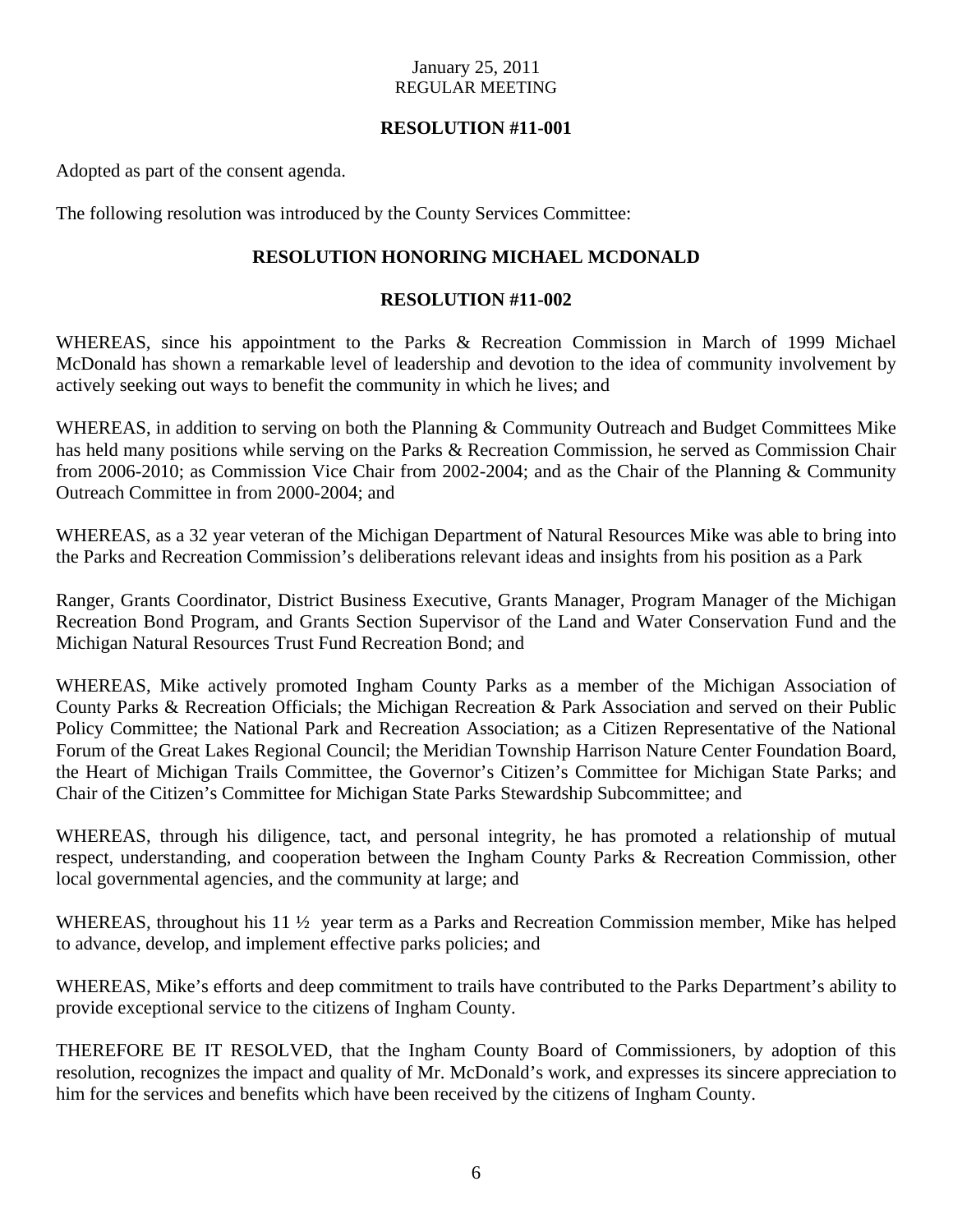## **RESOLUTION #11-002**

BE IT FURTHER RESOLVED, that the Ingham County Board of Commissioners extends to Mr. McDonald its best wishes for continued success in all his future endeavors.

## **COUNTY SERVICES: Yeas:** De Leon, Copedge, Celentino, Schor, Vickers, Dragonetti  **Nays:** None **Absent**: None **Approved 1/18/11**

Adopted as part of the consent agenda

The following resolution was introduced by the County Services Committee:

## **RESOLUTION HONORING DENNIS B. PROPST**

## **RESOLUTION #11-003**

WHEREAS, since his appointment to the Parks & Recreation Commission in June of 1997 Dennis Propst has shown a remarkable level of leadership and devotion to the idea of community involvement by actively seeking out ways to benefit the community in which he lives; and

WHEREAS, Dennis' experience, integrity, and diligence were key elements contributing to the successful transition from the Board of Ingham County Parks Trustees to the Ingham County Parks & Recreation Commission in 1997; and

WHEREAS, in addition to serving on both the Planning & Community Outreach and Budget Committees Dennis has held many positions while serving on the Parks & Recreation Commission, he served as Commission Chair from 2002-2004; as Commission Treasurer from 1998-1999; as Chair of the Budget and Personnel Committee in 1998; and as the Chair of the Planning & Community Outreach Committee in 2005 and from 2009-2010; and

WHEREAS, Dennis was able to bring into the Parks and Recreation Commission's deliberations relevant ideas and insights from his position as a professor in the Michigan State University Department of Community, Agriculture, Recreation & Resource Studies experience; and

WHEREAS, through his position as a professor at Michigan State University Dennis was able to form a partnership between CARRS students and Ingham County Park Managers to bring students and field projects such as GPS Mapping and forestry projects to the parks; and

WHEREAS, Dennis played a central role in organizing Focus Groups for community needs assessments used in the development of the 2001 and 2007 Ingham County Parks Master Plans; and

WHEREAS, through his diligence, tact, and personal integrity, he has promoted a relationship of mutual respect, understanding, and cooperation between the Ingham County Parks & Recreation Commission, other local governmental agencies, and the community at large; and

WHEREAS, throughout his 13 1/2 year term as a Parks and Recreation Commission member, Dennis has helped to advance, develop, and implement effective parks policies; and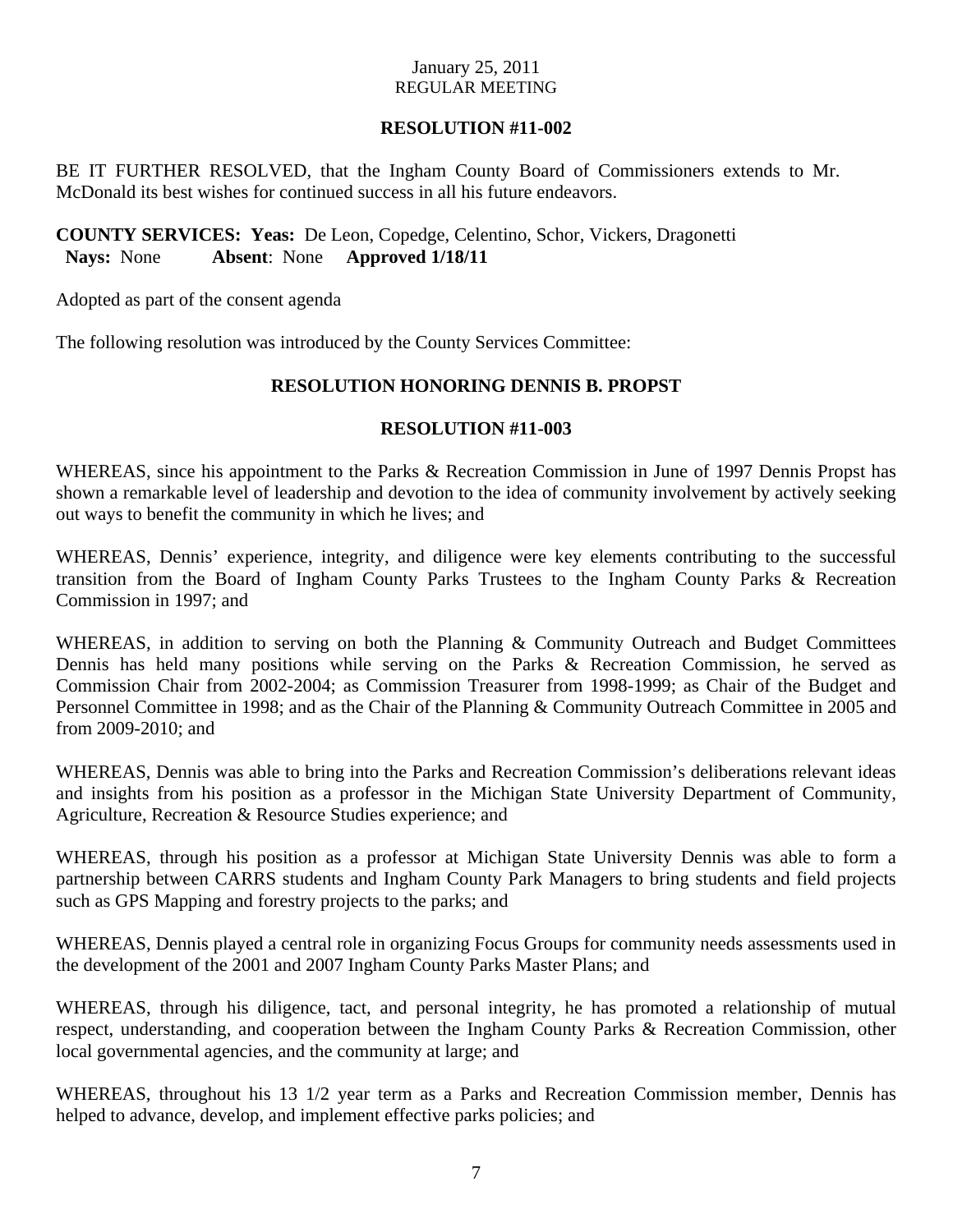## **RESOLUTION #11-003**

WHEREAS, Dennis' efforts have contributed to the Parks Department's ability to provide exceptional service to the citizens of Ingham County.

THEREFORE BE IT RESOLVED, that the Ingham County Board of Commissioners, by adoption of this resolution, recognizes the impact and quality of Mr. Propst's work, and expresses its sincere appreciation to him for the services and benefits which have been received by the citizens of Ingham County.

BE IT FURTHER RESOLVED, that the Ingham County Board of Commissioners extends to Mr. Propst its best wishes for continued success in all his future endeavors.

**COUNTY SERVICES: Yeas:** De Leon, Copedge, Celentino, Schor, Vickers, Dragonetti  **Nays:** None **Absent**: None **Approved 1/18/11** 

Adopted as part of the consent agenda.

The following resolution was introduced by the County Services Committee:

## **RESOLUTION HONORING JON W. COLEMAN ON THE EVENT OF HIS RETIREMENT**

## **RESOLUTION #11-004**

WHEREAS, Jon W. Coleman, Executive Director of the Tri-County Regional Planning Commission, will retire on January 31, 2011, after serving the Commission since 1975, first as a Region Planner and then as Executive Director since 1986; and

WHEREAS, Jon W. Coleman came to mid-Michigan years ago with a sound foundation for the exemplary career that was to follow--an undergraduate degree in Architecture and a Master of Science Degree in Urban and Regional Planning from Texas A&M University, four years of experience with the Civil Engineers in the U.S. Air Force working on base design and construction, and three-year service as the principal planner for the Wichita-Sedgwick County Metropolitan Area Planning Commission, Witchita, Kansas; and

WHEREAS, Jon W. Coleman's service to the Commission took place during an era when great innovations were made in the field of planning and when an awareness of natural resources and the environment grew as a key component in community planning and development; keeping current in the field, these innovations were integrated into the activities of the Tri-County Regional Planning Commission; and

WHEREAS, Jon W. Coleman led the implementation of the goals set by Commissioners to help communities in Ingham, Eaton and Clinton Counties move forward while meeting state and federal requirements; the Commission has been a critical resource enabling communities to receive funding and coordinate activities in transportation planning, natural resources management, mapping and data collection, and other community development areas; and

WHEREAS, Jon W. Coleman has provided leadership to many committees and associations, such as the Michigan Association of Regions, representing the Tri-County area in a manner that has shed a positive light on mid-Michigan; and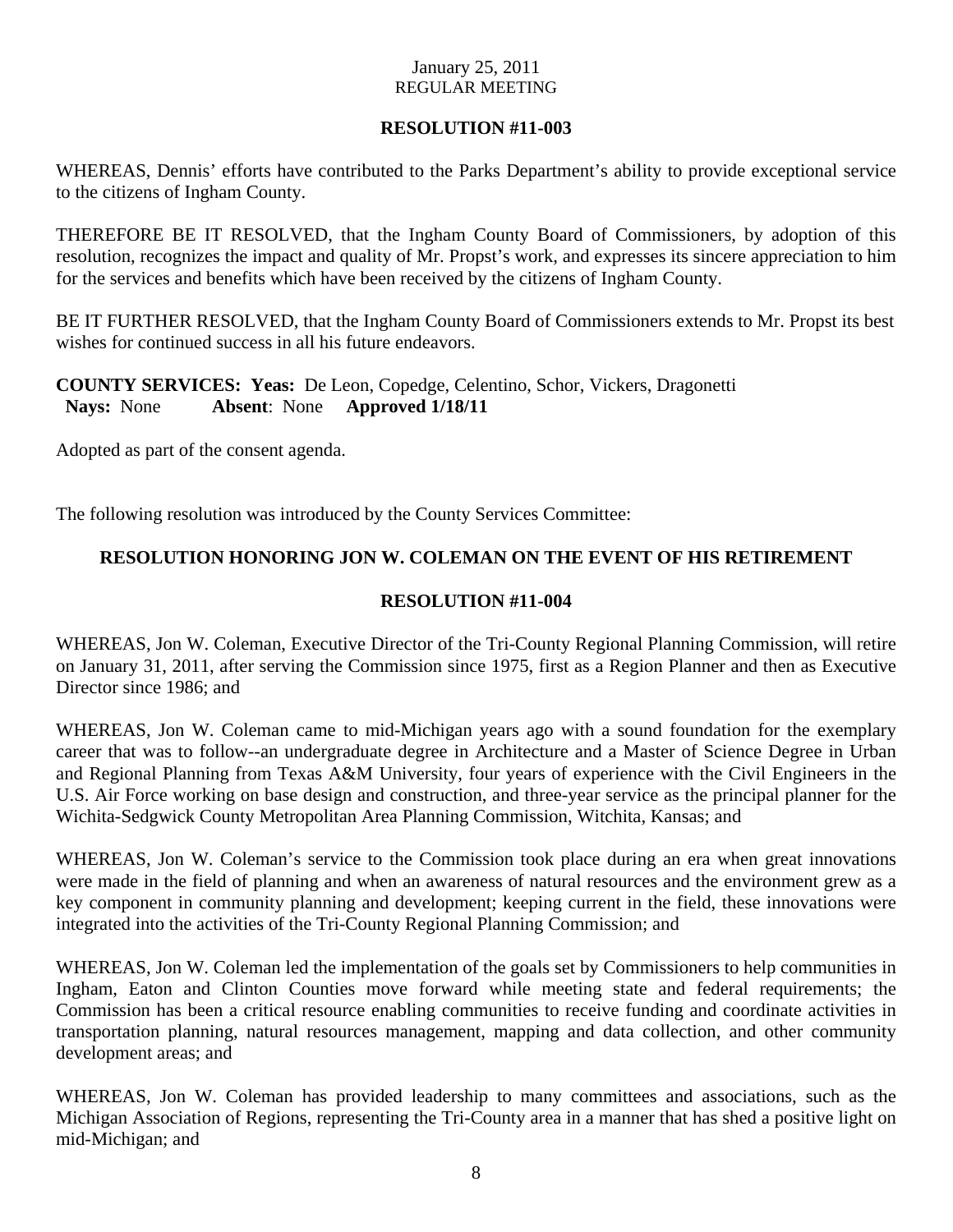## **RESOLUTION #11-004**

WHEREAS, Jon W. Coleman can be especially admired for the selfless manner in which he has empowered the Tri-County Regional Commission staff and other planning entities to excel in their own right, he is strong to lead and strong to allow others to excel.

THEREFORE BE RESOLVED, that the Ingham County Board of Commissioners recognizes Jon W. Coleman's excellent leadership and outstanding service to the tri-county region.

BE IT FURTHER RESOLVED, that the Ingham County Board of Commissioners takes great pleasure in recognizing the achievements of Jon W. Coleman and the positive, lasting footprint he has left on the development of the tri-county region in mid-Michigan.

## **COUNTY SERVICES: Yeas:** De Leon, Copedge, Celentino, Schor, Vickers, Dragonetti  **Nays:** None **Absent**: None **Approved 1/18/11**

Adopted as part of the consent agenda.

The following resolution was introduced by the County Services and Finance Committees:

## **RESOLUTION AUTHORIZING ESTABLISHMENT OF AN ASSESSMENT ADMINISTRATOR POSITION IN THE DRAIN COMMISSIONER'S OFFICE**

## **RESOLUTION #11-005**

WHEREAS, Drain maintenance and improvements and other statutory activities under the jurisdiction and determination of the Drain Commissioner are funded through the annual Drain and other special assessments; and

WHEREAS, the Drain Commissioner has reviewed the assessment program and identified opportunities for improving efficiency, cost-effectiveness, and response to the public; and

WHEREAS, in recognition of the desirability of establishing an Assessment Administrator position, the Drain Commissioner worked with Human Resources and the ICEA County Professional Union.

THEREFORE BE IT RESOLVED, that the Ingham County Board of Commissioners authorizes establishment of an Assessment Administrator position in the Office of the Drain Commissioner at the ICEA County Professional Pro 07 pay grade (FY 2011 range \$49,848 - \$59,841). Compensation, fringe benefits and other expenses to be provided by non general fund monies.

BE IT FURTHER RESOLVED, that the hiring freeze and hiring delay provisions are hereby waived for this position.

BE IT FURTHER RESOLVED, that the Ingham County Board of Commissioners authorizes the Controller / Administrator and the Budget Office to make the necessary adjustments in the 2011 Budget for the Office of the Drain Commissioner.

**COUNTY SERVICES: Yeas:** De Leon, Copedge, Celentino, Schor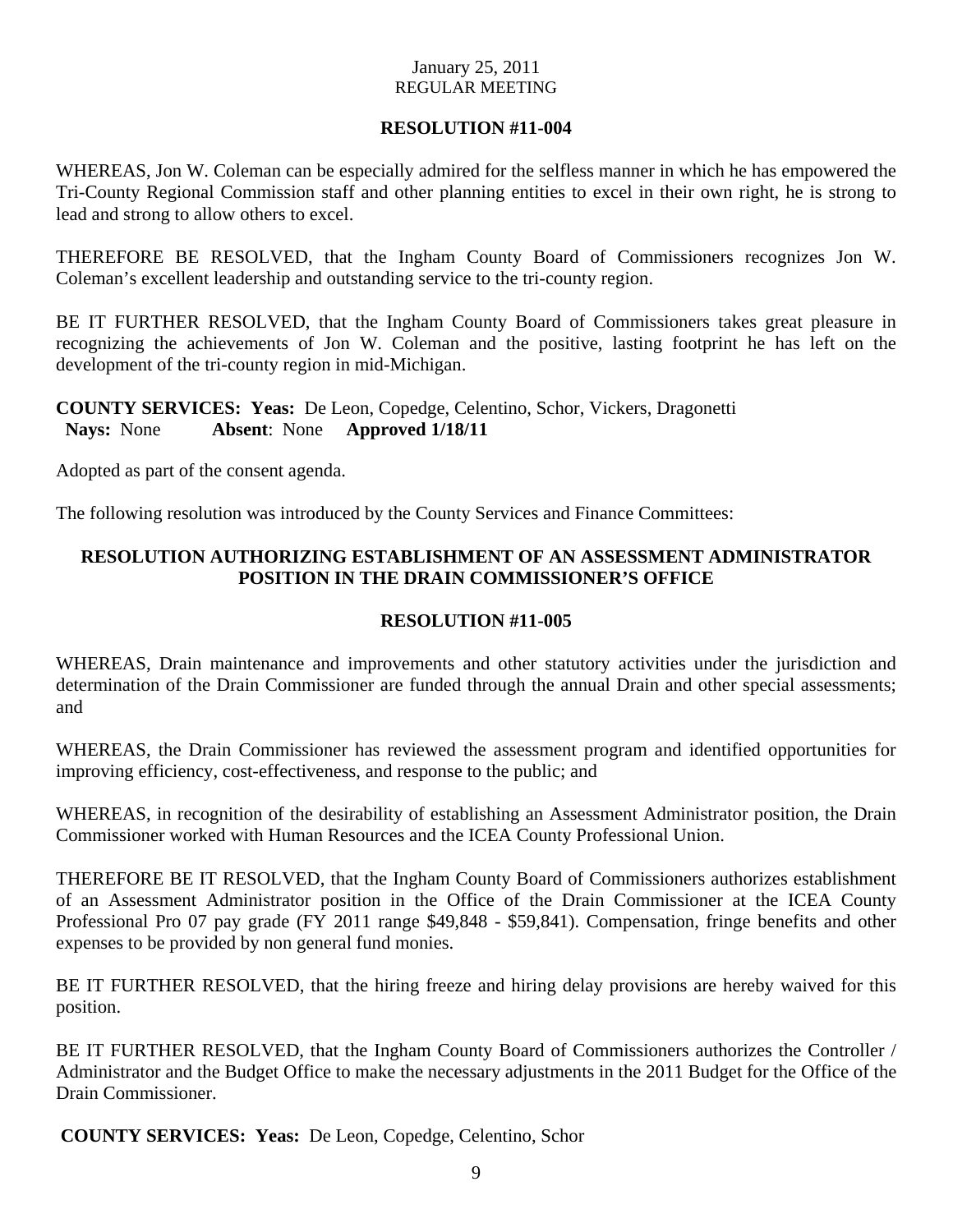## **RESOLUTION #11-005**

 **Nays:** Vickers, Dragonetti **Absent**: None **Approved 1/18/11** 

## **FINANCE: Yeas**: Schor, Tsernoglou, Nolan, Bahar-Cook, McGrain  **Nays:** Dougan **Absent**: None **Approved 1/19/11**

Moved by Commissioner De Leon, Supported by Commissioner Celentino to adopt the resolution. The motion carried with Commissioners Dougan, Dragonetti and Schafer voting no, all other voting yes. Absent: Commissioner Vickers.

The following resolution was introduced by the County Services and Finance Committees:

## **RESOLUTION ACCEPTING 2010 COMMUNITY DEVELOPMENT BLOCK GRANT FUNDING FROM THE MICHIGAN STATE HOUSING DEVELOPMENT AUTHORITY IN THE AMOUNT OF \$283,300**

#### **RESOLUTION #11-006**

WHEREAS, the Ingham County Housing Commission has applied for Community Development Block Grant funding on behalf of Ingham County from the Michigan State Housing Development Authority; and

WHEREAS, the Michigan State Housing Development Authority has granted Ingham County \$283,300, for rental rehabilitation in the Cities of Williamston and Mason; and

WHEREAS, the Ingham County Housing Commission has recommended that the grant be accepted.

THEREFORE BE IT RESOLVED, that the Ingham County Board of Commissioners accepts the Community Development Block Grant of \$283,300, from the Michigan State Housing Development Authority, on behalf of the Ingham County Housing Commission, to utilize the funds as designated in the grant agreement.

BE IT FURTHER RESOLVED, that the Ingham County Board of Commissioners authorizes the Board Chairperson and the County Clerk to sign any necessary contract documents that are consistent with this resolution and approved to form by the County Attorney.

**COUNTY SERVICES: Yeas:** De Leon, Copedge, Celentino, Schor, Vickers, Dragonetti  **Nays:** None **Absent**: None **Approved 1/18/11** 

**FINANCE: Yeas**: Schor, Tsernoglou, Nolan, Bahar-Cook, McGrain, Dougan  **Nays:** None **Absent**: None **Approved 1/19/11** 

Adopted as part of the consent agenda.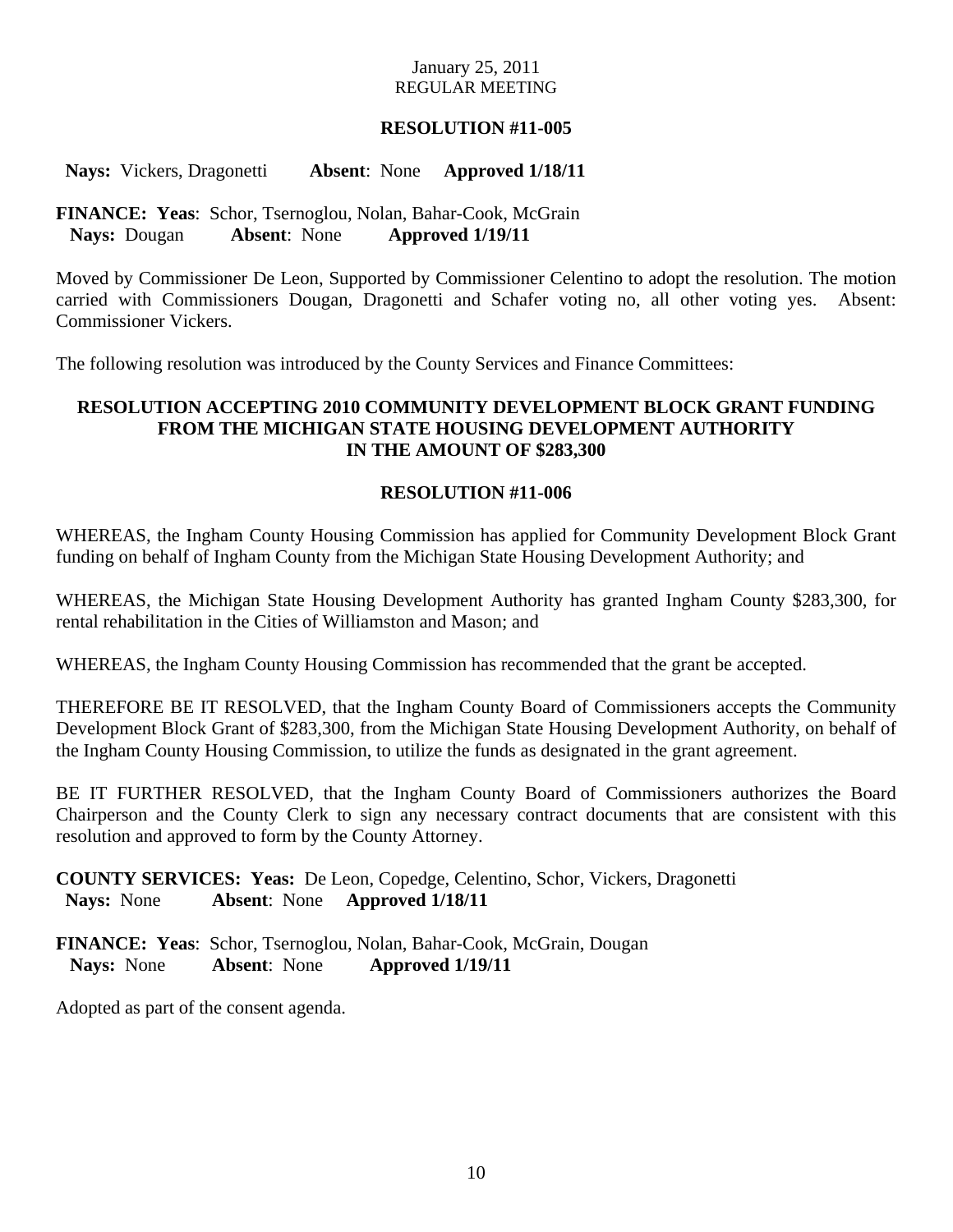The following resolution was introduced by the County Services and Finance Committees:

## **RESOLUTION ACCEPTING 2009 HOME GRANT FUNDING FROM THE MICHIGAN STATE HOUSING DEVELOPMENT AUTHORITY IN THE AMOUNT OF \$319,000**

## **RESOLUTION #11-007**

WHEREAS, the Ingham County Housing Commission has applied for HOME Grant funding on behalf of Ingham County from the Michigan State Housing Development Authority; and

WHEREAS, the Michigan State Housing Development Authority has granted Ingham County \$319,000, for homeowner rehabilitation assistance for targeted downtown area neighborhoods in the Cities of Williamston and Mason; and

WHEREAS, the Ingham County Housing Commission has recommended that the grant be accepted.

THEREFORE BE IT RESOLVED, that the Ingham County Board of Commissioners accepts the HOME Grant of \$319,000 from the Michigan State Housing Development Authority, on behalf of the Ingham County Housing Commission, to utilize the funds as designated in the grant agreement.

BE IT FURTHER RESOLVED, that the Ingham County Board of Commissioners authorizes the Board Chairperson and the County Clerk to sign any necessary contract documents that are consistent with this resolution and approved to form by the County Attorney.

**COUNTY SERVICES: Yeas:** De Leon, Copedge, Celentino, Schor, Vickers, Dragonetti  **Nays:** None **Absent**: None **Approved 1/18/11** 

**FINANCE: Yeas**: Schor, Tsernoglou, Nolan, Bahar-Cook, McGrain, Dougan  **Nays:** None **Absent**: None **Approved 1/19/11** 

Adopted as part of the consent agenda.

The following resolution was introduced by County Services and Finance Committees:

## **RESOLUTION TO APPROVE THE PURCHASE OF A COUNTY-WIDE WEB SITE CONTENT MANAGEMENT SYSTEM (CMS) AND SERVICES FROM WEB ASCENDER**

## **RESOLUTION #11-008**

WHEREAS, the Ingham County web site along with other web sites have become a primary means of doing business with customers; and

WHEREAS, Ingham County departments currently maintain their individual web sites using a set of individual web development tools that can be technically challenging; and

WHEREAS, the current Ingham County website has an inconsistent look and feel that can be confusing for visitors; and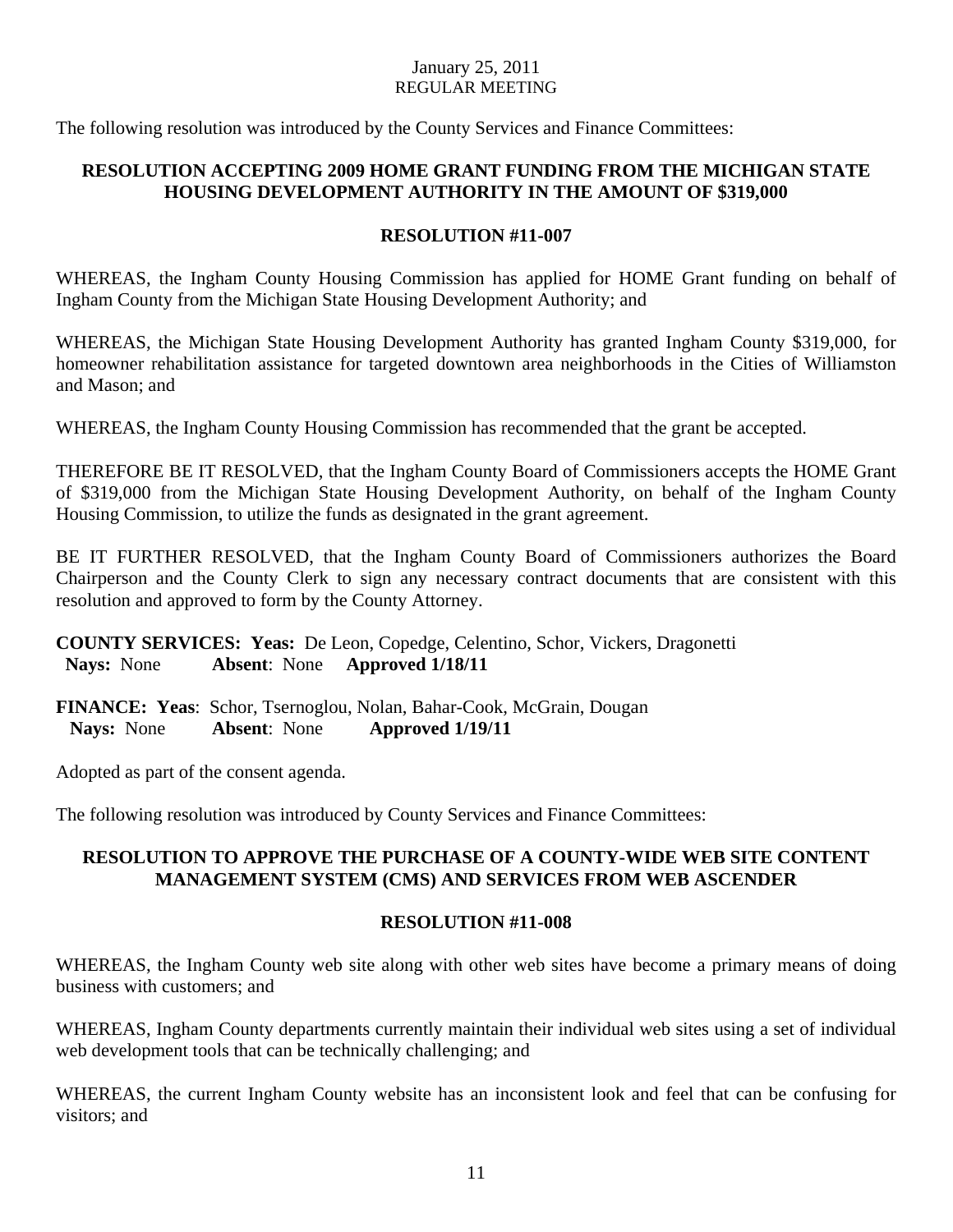## **RESOLUTION #11-008**

WHEREAS, a web Content Management System (CMS) will reduce the amount of time each department spends adding and editing content on their website, it will provide a set of easy-to-use tools to make their website more user-friendly that will lead to a better customer experience, and will allow departments to do business with their clients more efficiently thus allowing the department to be more productive; and

WHEREAS, a core Web Masters group consisting of representatives from Management Information Services, Board of Commissioners, Sheriff's Office and the Health Department sought and reviewed 3 proposals for redesigning our website's master template and a new CMS application; and

WHEREAS, after careful consideration the Web Masters group recommends Web Ascender, at a total cost of \$14,200.00.

THEREFORE BE IT RESOLVED, the Board of Commissioners authorizes the purchase of web services and a CMS in the amount of \$14,200.00 to be paid from the County's Network Fund (245-25810-932030).

BE IT FURTHER RESOLVED, that the Controller/Administrator is authorized to make any necessary budget adjustments.

BE IT FURTHER RESOLVED, that the Chairperson of the Ingham County Board of Commissioners and the County Clerk are authorized to sign any contract documents consistent with this resolution and approved as to form by the County Attorney.

**COUNTY SERVICES: Yeas:** De Leon, Copedge, Celentino, Schor, Vickers, Dragonetti  **Nays:** None **Absent**: None **Approved 1/18/11** 

**FINANCE: Yeas**: Schor, Tsernoglou, Nolan, Bahar-Cook, McGrain, Dougan  **Nays:** None **Absent**: None **Approved 1/19/11** 

Adopted as part of the consent agenda.

The following resolution was introduced by County Services and Finance Committees:

## **RESOLUTION TO APPROVE THE PURCHASE ANNUAL MAINTENANCE OF OUR EXAGRID BACKUP APPLIANCES FROM CDW-G**

## **RESOLUTION #11-009**

WHEREAS, the Ingham County network data is backed up nightly on two Exagrid Disk Backup Appliances; and

WHEREAS, these appliances are critical to maintaining a copy of all County information in case of a failure; and

WHEREAS, these appliances require hardware and software maintenance in order to maintain current software levels and timely replacement of hardware if needed; and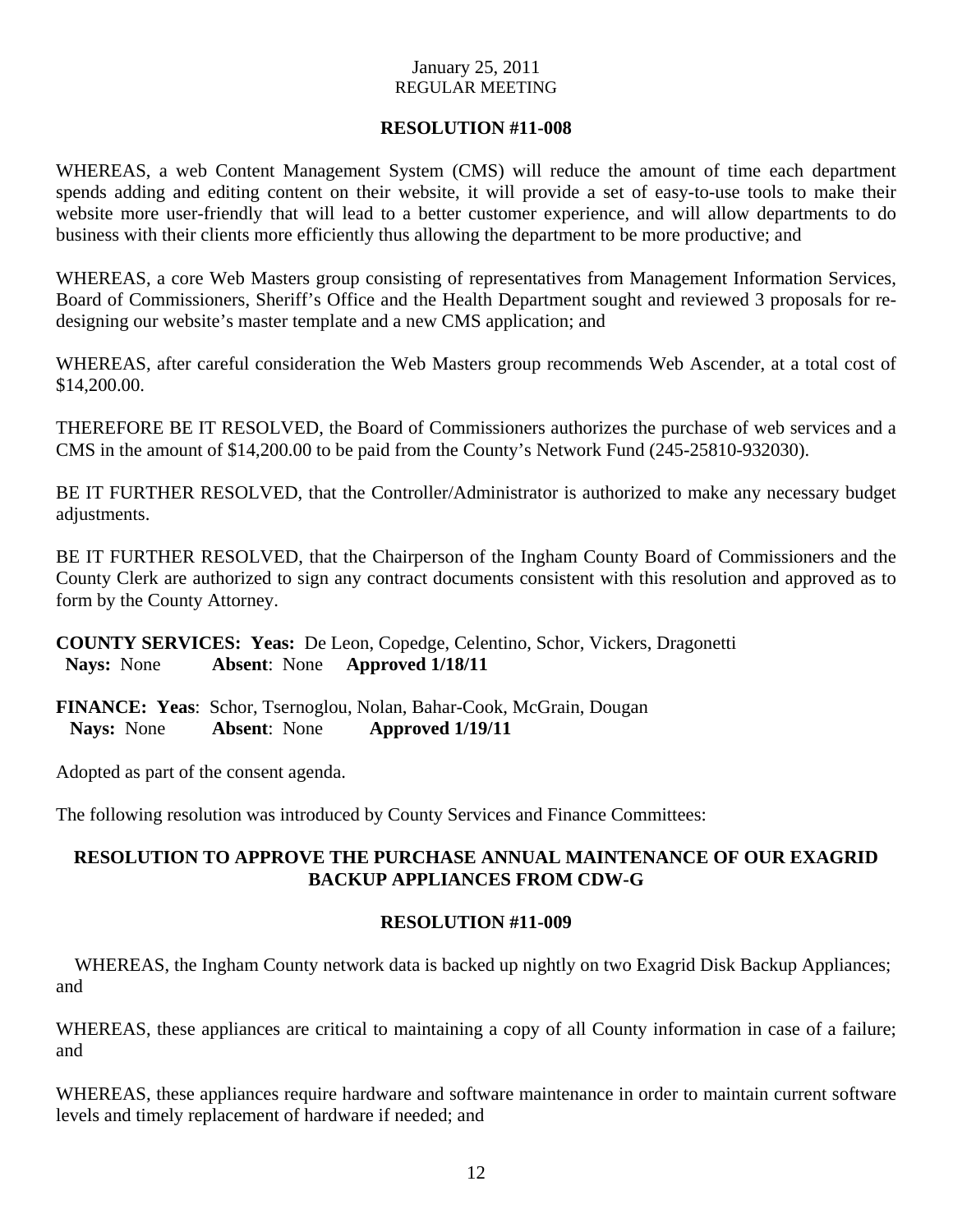## **RESOLUTION #11-009**

WHEREAS, the total cost for 12 months of annual maintenance for these appliances is \$11,728.09.

THEREFORE BE IT RESOLVED, that the Board of Commissioners do hereby authorize the purchase of the Exagrid Annual Maintenance from a CDW-G (government co-operative contract) in the amount of \$11,728.09.

BE IT FURTHER RESOLVED, that the total cost will be paid out of the County's Network Fund (245-25810- 932030).

BE IT FURTHER RESOLVED, that the Controller/Administrator is authorized to make any necessary budget adjustments.

BE IT FURTHER RESOLVED, that the Chairperson of the Ingham County Board of Commissioners and the County Clerk are authorized to sign any contract documents consistent with this resolution and approved as to form by the County Attorney.

**COUNTY SERVICES: Yeas:** De Leon, Copedge, Celentino, Schor, Vickers, Dragonetti

 **Nays:** None **Absent**: None **Approved 1/18/11** 

**FINANCE: Yeas**: Schor, Tsernoglou, Nolan, Bahar-Cook, McGrain, Dougan  **Nays:** None **Absent**: None **Approved 1/19/11** 

Adopted as part of the consent agenda.

The following resolution was introduced by County Services and Finance Committees:

## **RESOLUTION TO APPROVE ENTERING INTO AN AGREEMENT WITH CDW-G FOR MIGRATION TO THE MICROSOFT EXCHANGE EMAIL SOFTWARE**

## **RESOLUTION #11-010**

WHEREAS, Ingham County has been utilizing the Novell GroupWise email software for over 10 years; and

WHEREAS, GroupWise is approaching end-of-life, our current version is no longer being developed and will no longer be supported, and is in need of replacement; and

WHEREAS, Management Information Services (MIS) researched multiple solutions to replace GroupWise and recommends migrating from GroupWise to Microsoft Exchange; and

WHEREAS, Microsoft Exchange is one of the most widely utilized email systems, it integrates into a majority of our current systems (many of which are Microsoft), and it gives MIS the ability to provide our users with many of the state-of-the-art tools that will lead to greater efficiency and productivity; and

WHEREAS, the total cost of the hardware, software and installation for this upgrade is \$119,927.05 and a 5% contingency of \$5996.35, is recommended due the complexity and scope of this project.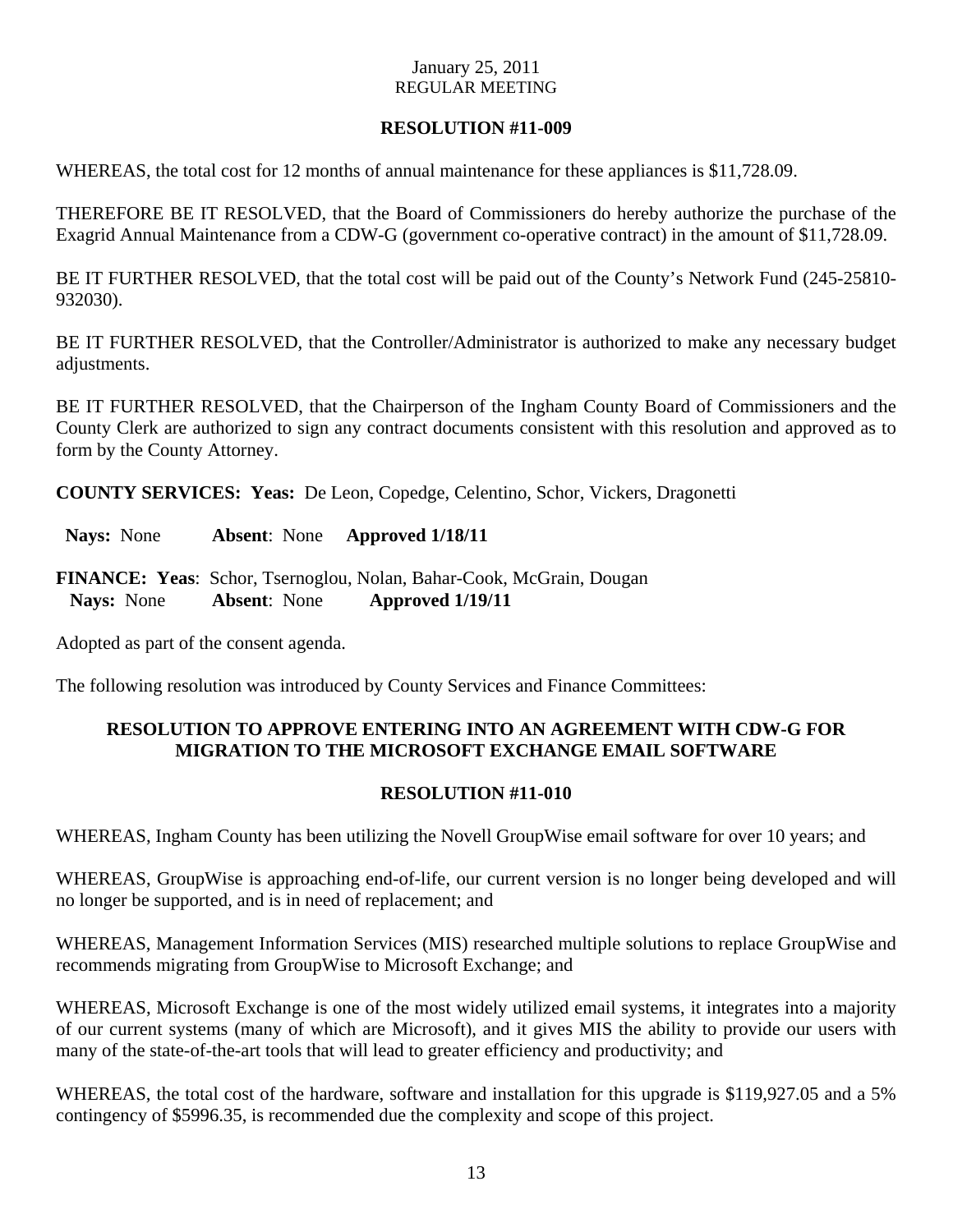## **RESOLUTION #11-010**

THEREFORE BE IT RESOLVED, that the Board of Commissioners do hereby authorize the purchase of Microsoft Exchange from the government co-operative CDW-G contract (U.S. General Services Administration Contract, contract number GS-35F-0195J ) in the amount of \$119,927.05.

BE IT FURTHER RESOLVED, that the total cost will be paid out of the County's Network Fund (245-25810- 932030).

BE IT FURTHER RESOLVED, that the Controller/Administrator is authorized to make any necessary budget adjustments.

BE IT FURTHER RESOLVED, that the Chairperson of the Ingham County Board of Commissioners and the County Clerk are authorized to sign any contract documents consistent with this resolution and approved as to form by the County Attorney.

**COUNTY SERVICES: Yeas:** De Leon, Copedge, Celentino, Schor, Vickers, Dragonetti  **Nays:** None **Absent**: None **Approved 1/18/11** 

**FINANCE: Yeas**: Schor, Tsernoglou, Nolan, Bahar-Cook, McGrain, Dougan

 **Nays:** None **Absent**: None **Approved 1/19/11** 

Adopted as part of the consent agenda.

The following resolution was introduced by the County Services and Finance Committees:

## **RESOLUTION TO APPROVE AN AMENDMENT AND RESTATEMENT OF INGHAM COUNTY'S SECTION 125 FLEXIBLE BENEFIT PLAN**

## **RESOLUTION #11-011**

WHEREAS, the County Administration has determined that the County's Section 125 Flexible Benefit Plans needs to be amended.

THEREFORE BE IT RESOLVED, the Ingham County Board of Commissioners hereby adopts the Ingham County Section 125 Amended and Restated Flexible Benefit Plan (Plan) effective January 1, 2011.

BE IT FURTHER RESOLVED, that Ingham County's adoption of Amendment No 1 to the Ingham County Section 125 Amended and Restated Flexible Benefit Plan effective January 1, 2011 is affirmed and ratified. BE IT FURTHER RESOLVED, that the action of the Controller/Administrator necessary to adopt the Plan and Amendment on behalf of Ingham County are hereby affirmed and ratified.

BE IT FURTHER RESOLVED, that the Controller/Administrator is authorized to take further action on behalf of Ingham County that are necessary to execute any future amendments to or restatement of the Plan and that such amendment or restatement will be adopted by Ingham County without need for further Resolution or Board of Commissioners approval.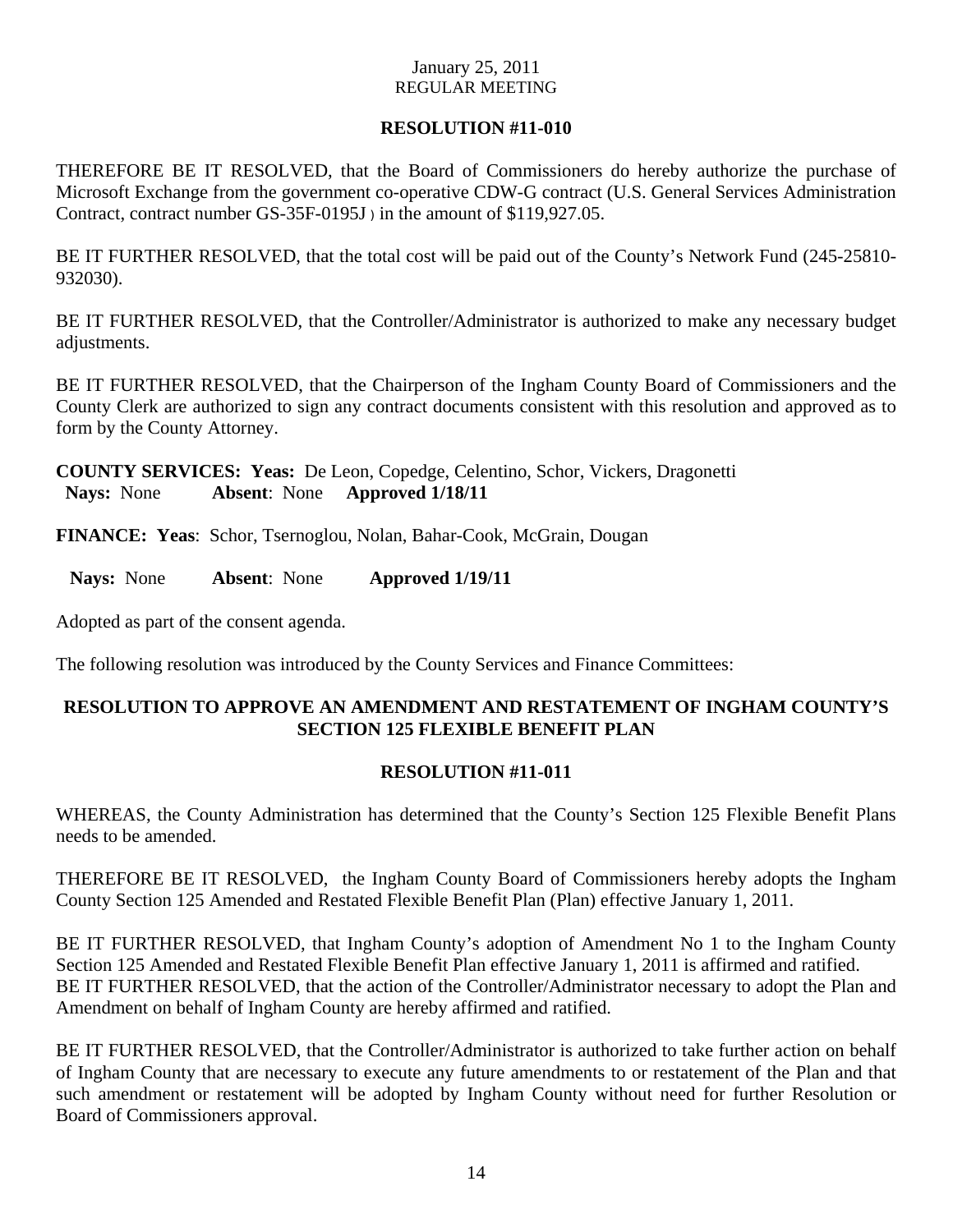## **RESOLUTION #11-011**

Commissioner Bahar-Cook disclosed that she participates in the Ingham County 125 plan.

Moved by Commissioner De Leon, Supported by Commissioner McGrain to adopt the resolution. Motion was carried on a unanimous vote. Absent: Commissioner Vickers.

**COUNTY SERVICES: Yeas:** De Leon, Copedge, Celentino, Schor, Vickers, Dragonetti  **Nays:** None **Absent**: None **Approved 1/18/11** 

**FINANCE: Yeas**: Schor, Tsernoglou, Nolan, Bahar-Cook, McGrain, Dougan  **Nays:** None **Absent**: None **Approved 1/19/11** 

Adopted as part of the consent agenda.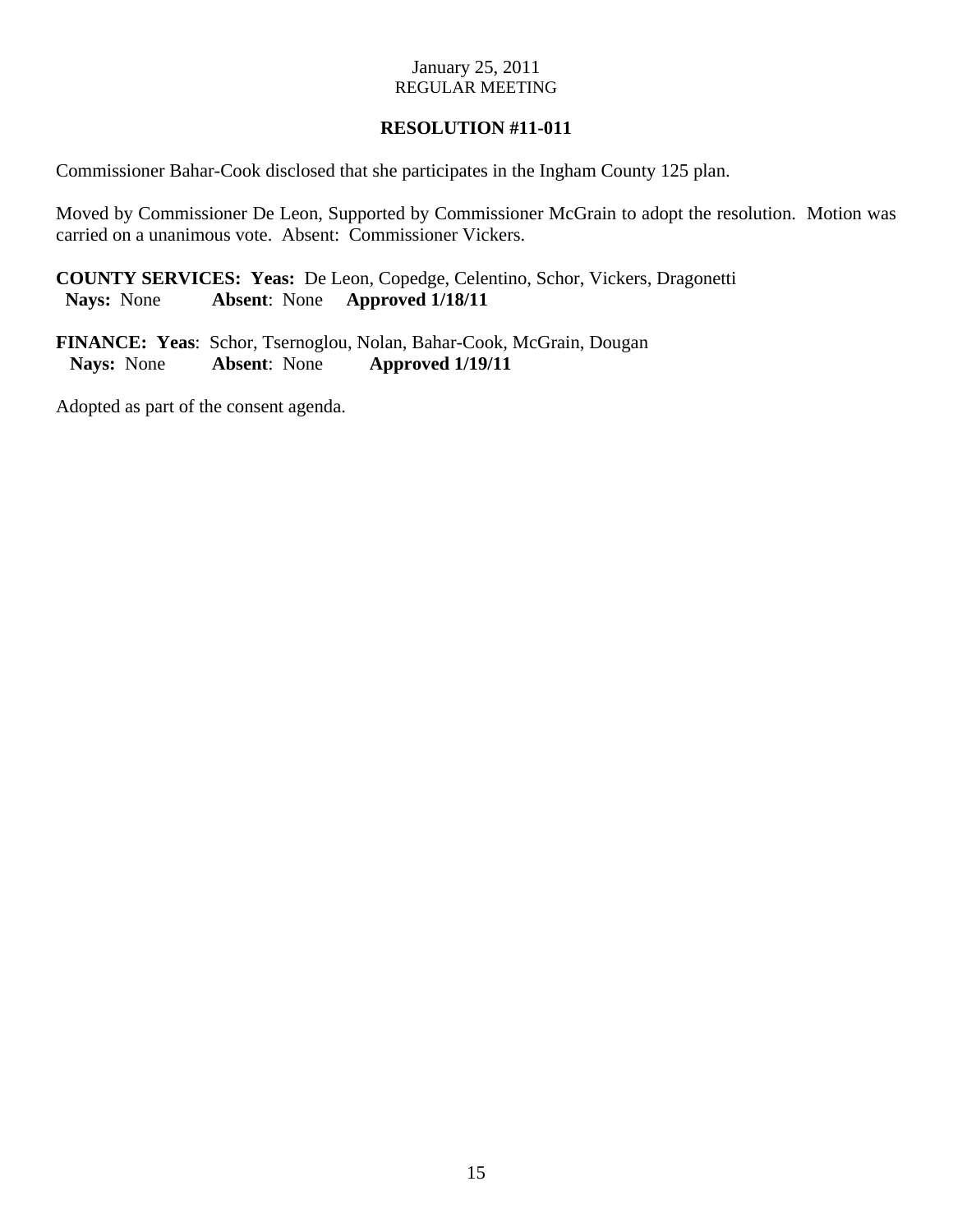## **Amendment No. 1 to the Ingham County SECTION 125 AMENDED AND RESTATED FLEXIBLE BENEFIT PLAN**

 Amendment No. 1 to the Ingham County Section 125 Amended and Restated Flexible Benefit Plan (the "Plan") is made this  $\frac{1}{2}$  day of  $\frac{1}{2}$  and  $\frac{1}{2}$  and  $\frac{1}{2}$  and  $\frac{1}{2}$  and  $\frac{1}{2}$  and  $\frac{1}{2}$  and  $\frac{1}{2}$  and  $\frac{1}{2}$  and  $\frac{1}{2}$  and  $\frac{1}{2}$  and  $\frac{1}{2}$  and  $\frac{1}{2}$  and  $\frac{1}{2}$  and

1. Section 1.9 of the Plan is amended in its entirety, effective January 1, 2011, to read as follows:

1.9 "Dependent" generally means a Participant's Spouse and any person who is a dependent of the Participant within the meaning of Code section 152, as modified by Code section 105(b) and section 106 and the regulations and other authority thereunder. Effective January 1, 2011, the definition of "Dependent" for purposes of Section 1.45 and Article 7 is expanded to include an adult child until the end of the month in which the child turns 26 years of age. However, for plan years beginning before January 1, 2014, coverage for Dependent children shall not be made available to an adult child who is eligible to enroll in an eligible employer-sponsored health plan (as defined in Code section 5000A(f)(2)) other than a group health plan of a parent for as long as this Plan is deemed a Grandfathered Plan. A "child" for this purpose is defined as a son, daughter, stepson, stepdaughter, or eligible foster child of the Participant as defined in Code section 152(f)(1). The definition of "child" for this purpose shall not include a child of the Participant's child. For purposes of Sections 1.11 and 1.12 and Article 6, "Dependent" means any individual who is either a dependent of the Participant (who is a qualifying child within the meaning of Code section 152) who is under the age of 13, or a Participant's spouse or dependent (as defined in Code section 152, determined without regard to subsections  $(b)(1)$ ,  $(b)(2)$ , and  $(d)(1)(B)$ ) who is physically or mentally incapable of caring for himself or herself and has the same principal place of abode as the Participant for more than one-half of such taxable year. In circumstances of divorced or legally separated parents (or parents who live apart at all times during the last six months of the calendar year), a child as provided above and in Code section  $152(e)$  and section  $21(e)(5)$  will be the "Dependent" of the parent having custody for the greater portion of the calendar year. It is the intent of this provision to comply with the provisions of ERISA Section 609(c). Notwithstanding the foregoing, the Plan will provide benefits in accordance with the applicable requirements of any QMCSO, even if the child does not meet the definition of "Dependent."

2. Section 1.21A of the Plan is added in its entirety, effective immediately, to read as follows:

1.21A "Grandfathered Plan" means a group health plan or health insurance coverage which had an individual enrolled in it on March 23, 2010 (and for as long as it maintains that status under the PPACA and its implementing regulations).

3. Section 1.38A of the Plan is added in its entirety, effective immediately, to read as follows:

1.38A "PPACA" means the Patient Protection and Affordable Care Act of 2010, as amended by the Health Care and Education Reconciliation Act of 2010, and as may be further amended from time to time. References in the Plan to any PPACA section shall include any comparable or succeeding provisions of any legislation which amends, supplements, or replaces the section.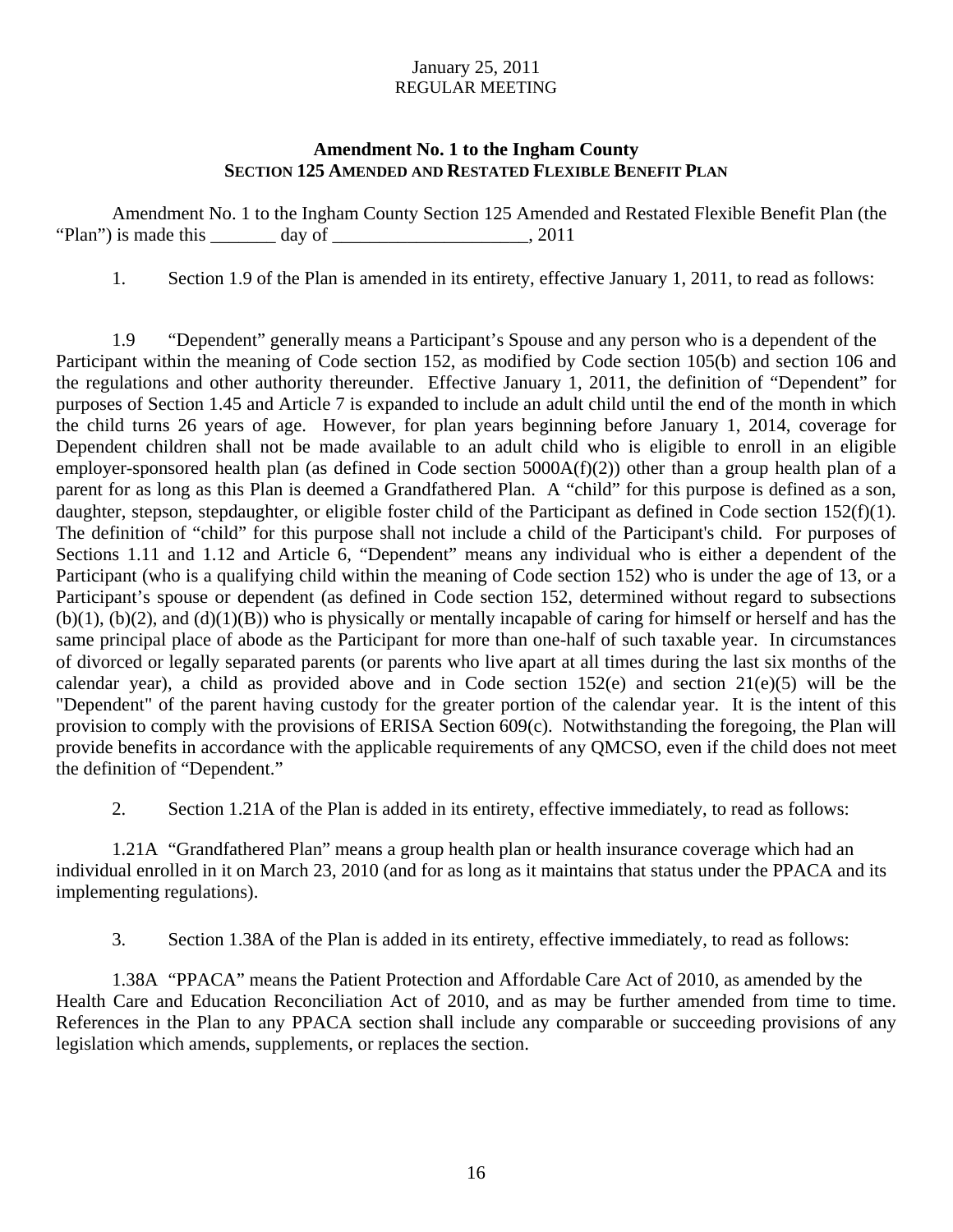- 4. Section 1.45 of the Plan is amended in its entirety, effective January 1, 2011, to read as follows:
- 1.45 "Qualifying Medical Care Expenses" for:

(a) General-Purpose Medical Expense Reimbursement benefits, means expenses incurred by a Participant, or by the Spouse or Dependent of the Participant, for medical care as defined in Code section 213(d), but only to the extent that the Participant or other persons incurring the expense are not reimbursed for the expense through insurance or otherwise. If only a portion of the Medical Care Expense has been reimbursed elsewhere, the Plan may reimburse the remaining portion of the expense if it otherwise meets this definition. Furthermore, a Participant may not be reimbursed for "qualified long-term care services" as defined in Code section 7702B(c). With the exception of advance payments for orthodontia, Qualifying Medical Care Expenses are incurred at the time the services to which the expense relates are rendered, regardless of when the Participant is charged for the services. Effective for taxable years beginning on or after January 1, 2011, Qualifying Medical Care Expenses shall include expenses incurred for a medicine or a drug only if such medicine or drug is a prescribed drug (determined without regard to whether such drug is available without a prescription) or is insulin;

(b) Limited-Purpose Medical Expense Reimbursement benefits, means the expenses described in Section 1.45(a), but are limited to coverage expenses for vision care, dental care, or preventive care (as defined in Code section  $223(c)$ ) only;

(c) Post-Deductible Medical Expense Reimbursement benefits, means the expenses described in Section 1.45(a), but are limited to expenses for services incurred after the Medical Expense Reimbursement Plan deductible has been met.

5. Section 9.4A of the Plan is added in its entirety, effective January 1, 2011, to read as follows:

9.4A PPACA Special Enrollment. Currently, under Treas. Reg. §1.125-4(c), a cafeteria plan may only permit an employee to revoke an election during a period of coverage and to make a new election in limited circumstances. This regulation currently does not permit election changes for adult children who become eligible for a group health plan or group health insurance coverage under the PPACA or individuals who become eligible for benefits not subject to a lifetime limit on the dollar value of all benefits under the PPACA. However, it is the intent of the IRS and the Treasury to amend Treas. Reg. §1.125-4(c) to include the change in status events described in the PPACA and this Section. Once the IRS and/or Treasury make this change, this Plan will allow a mid-year election to conform with the following PPACA special enrollment rights:

Effective the first day of the first plan year beginning on or after September 23, 2010, the PPACA and its implementing regulations provide a 30-day special enrollment right for (1) any child (i) whose coverage ended, or who was denied coverage (or was not eligible for coverage) under a group health plan or group health insurance coverage because, under the terms of the plan or coverage, the availability of dependent coverage of children ended before the attainment of age 26; and (ii) who becomes eligible (or is required to become eligible) for coverage under a group health plan or group health insurance coverage on the first day of the first plan year beginning on or after September 23, 2010; and (2) any individual (i) whose coverage or benefits under a group health plan or group health insurance coverage ended by reason of reaching a lifetime limit on the dollar value of all benefits for any individual; and (ii) who becomes eligible (or is required to become eligible) for benefits not subject to a lifetime limit on the dollar value of all benefits under the group health plan or group health insurance coverage on the first day of the first plan year beginning on or after September 23, 2010. This Section only applies to group health plan coverage covering two or more Employees within the Component Benefit Programs.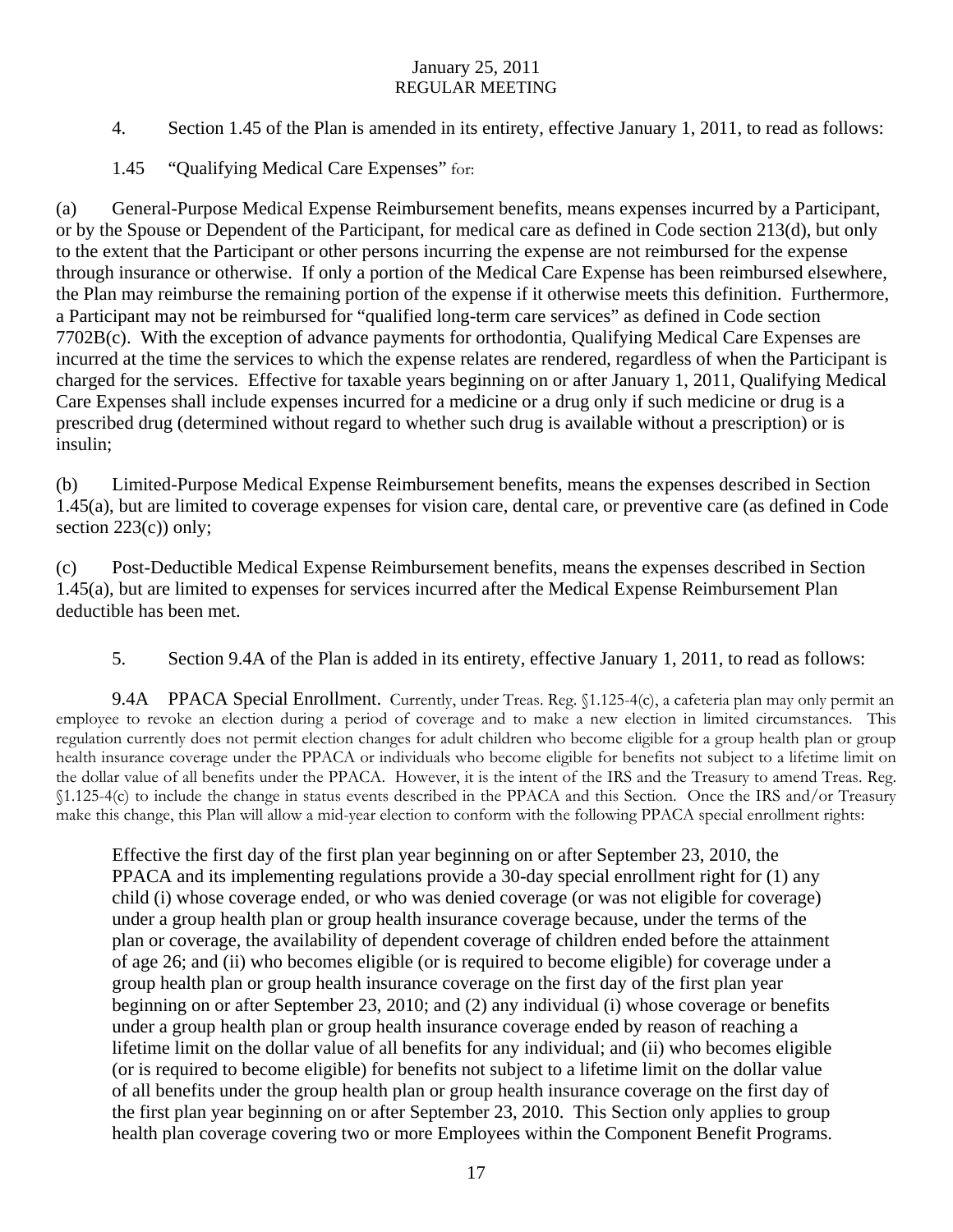This Section does not apply to retiree-only plans, limited-scope vision or limited-scope dental plans, accident or disability plans, life insurance, health flexible spending accounts, or other Component Benefit Programs that qualify as "excepted benefits," as defined in Treasury Regulation section 54.9831-1(c).

6. Section 14.21A of the Plan is added in its entirety, effective immediately, to read as follows:

14.21A Patient Protection and Affordable Care Act of 2010 (PPACA).Notwithstanding any provision of this Plan to the contrary, in the event any benefit under this Plan becomes subject to the requirements of PPACA, this Plan shall be operated in accordance with PPACA and any regulations thereunder.

Executed on the date first written above.

INGHAM COUNTY

 $By:$ 

Mary Lannoye, Controller - Administrator

Amendment No. 1 to the Ingham County Section 125 Amended and Restated Flexible Benefit Plan Drafted By: Elizabeth H. Latchana, Esq. Fraser Trebilcock Davis & Dunlap, P.C. 124 West Allegan, Suite 1000 Lansing, Michigan 48933 (517) 482-5800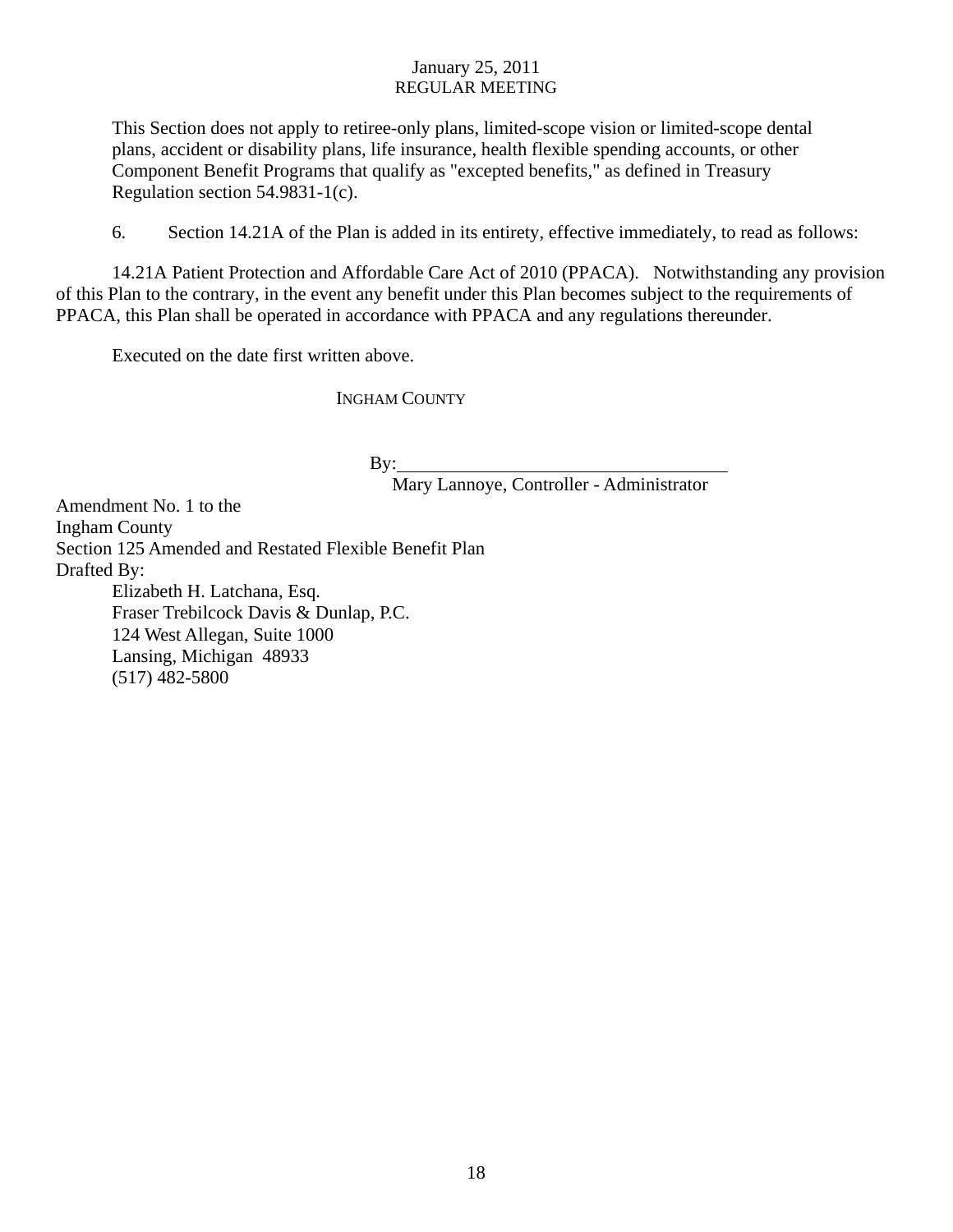The following resolution was introduced by County Services and Finance Committees:

## **RESOLUTION AUTHORIZING AN EXTENSION OF THE CONTRACT BETWEEN REPUBLICS/ALLIED WASTE SERVICES OF WESTERN MICHIGAN AND INGHAM COUNTY FOR DUMPSTER SERVICE AT ALL INGHAM COUNTY PARKS**

## **RESOLUTION #11-012**

WHEREAS, the current contract with Allied Waste Services of Western Michigan for dumpster service for all Ingham County Parks was approved by Resolution #09-007 and included an option to extend the term of the Agreement for three years upon written consent by both the County and Allied Waste Services; and

WHEREAS, the Parks Department is satisfied with the services and pricing provided by Allied Waste Services and desires to exercise its option to extend the contract for an additional year; and

WHEREAS, Republic/Allied Waste Services has provided a written proposal to the County to extend the contract through December 31, 2011, at an annual cost not to exceed \$16,486; and

WHEREAS, the 2010 annual cost for this contract was \$16,533; and

WHEREAS, the Purchasing Department supports the extension of this contract; and

WHEREAS, the Parks & Recreation Commission recommends that the Board of Commissioners approve the contract extension.

THEREFORE BE IT RESOLVED, that the Ingham County Board of Commissioners authorizes the one-year contract extension with Republic/Allied of Western Michigan through December 31, 2011 for dumpster service at all Ingham County Parks in an amount not to exceed \$16,486.

BE IT FURTHER RESOLVED, that upon the mutual written consent of both the County and Contractor, the Board of Commissioners also approves extending the contract with Allied Waste Services for an additional year to December 31, 2012, provided however, the Contractor's costs do not increase more than 1% over 2011 costs.

BE IT FURTHER RESOLVED, that the Ingham County Board Chairperson and County Clerk are authorized to sign the necessary contract documents on behalf of the County after approval as to form by the County attorney.

**COUNTY SERVICES: Yeas:** De Leon, Copedge, Celentino, Schor, Vickers, Dragonetti  **Nays:** None **Absent**: None **Approved 1/18/11** 

**FINANCE: Yeas**: Schor, Tsernoglou, Nolan, Bahar-Cook, McGrain, Dougan  **Nays:** None **Absent**: None **Approved 1/19/11** 

Adopted as part of the consent agenda.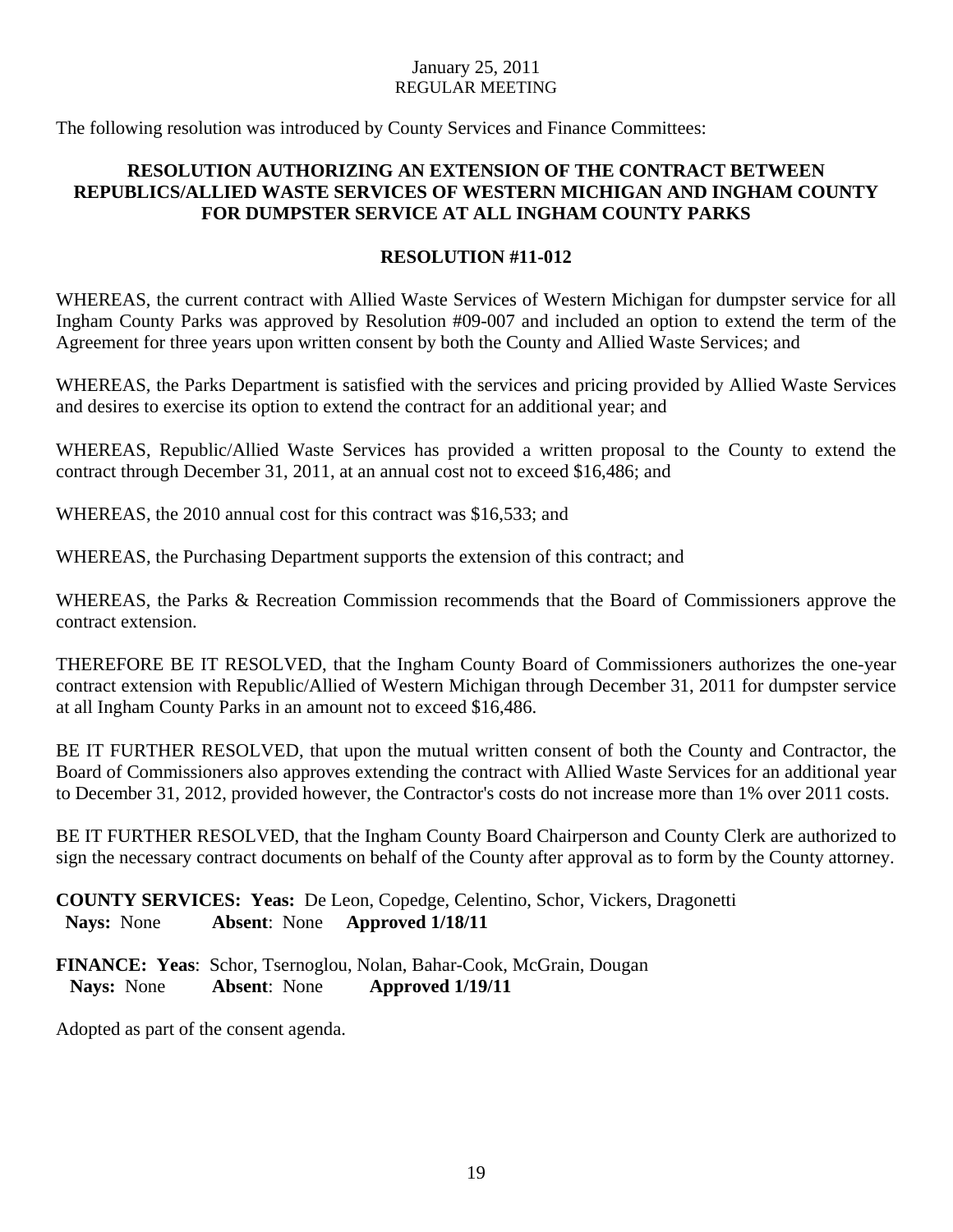The following resolution was introduced by County Services and Finance Committees:

## **RESOLUTION AUTHORIZING A CONTRACT WITH THE DR. PEPPER/SNAPPLE GROUP FOR VENDING MACHINE SERVICE AT ALL INGHAM COUNTY PARKS**

## **RESOLUTION #11-013**

WHEREAS, the current contract with the Dr. Pepper Snapple Group expires on March 31, 2011; and

WHEREAS, the Ingham County Purchasing Department solicited Requests for Proposals (RFP) inviting proposals for vending machine service for the Ingham County Parks system from qualified companies pursuant to County guidelines; and

WHEREAS, the bids were reviewed by the Ingham County Purchasing and Parks Department, and were in agreement that the Dr. Pepper Snapple Group met all specifications and requirements; and

WHEREAS, the Purchasing Department recommends the proposal submitted by the Dr. Pepper Snapple Group of Grand Ledge, Michigan be accepted; and

WHEREAS, the Parks & Recreation Commission supported this resolution at their January 24, 2011 Commission meeting.

BE IT RESOLVED, that the Ingham County Board of Commissioners authorizes entering into a contract with the Dr. Pepper Snapple Group of Grand Ledge, Michigan for vending machines for the Ingham County Parks Department.

BE IT FURTHER RESOLVED, that the Ingham County Board Chairperson and County Clerk are authorized to sign any contract documents consistent with this resolution after approval as to form by the County Attorney

**COUNTY SERVICES: Yeas:** De Leon, Copedge, Celentino, Schor, Vickers, Dragonetti  **Nays:** None **Absent**: None **Approved 1/18/11** 

**FINANCE: Yeas**: Schor, Tsernoglou, Nolan, Bahar-Cook, McGrain, Dougan  **Nays:** None **Absent**: None **Approved 1/19/11** 

Adopted as part of the consent agenda.

The following resolution was introduced by the County Services and Finance Committees:

## **RESOLUTION TO AMEND THE 2010 POTTER PARK ZOO MASTER PLAN**

#### **RESOLUTION #11-014**

WHEREAS, in 2010 the Ingham County Board of Commissioners passed RESOLUTION #10-037 adopting a new Potter Park Zoo Master Plan; and

WHEREAS, the new plan is laid out by world regions with a new area focused on North America; and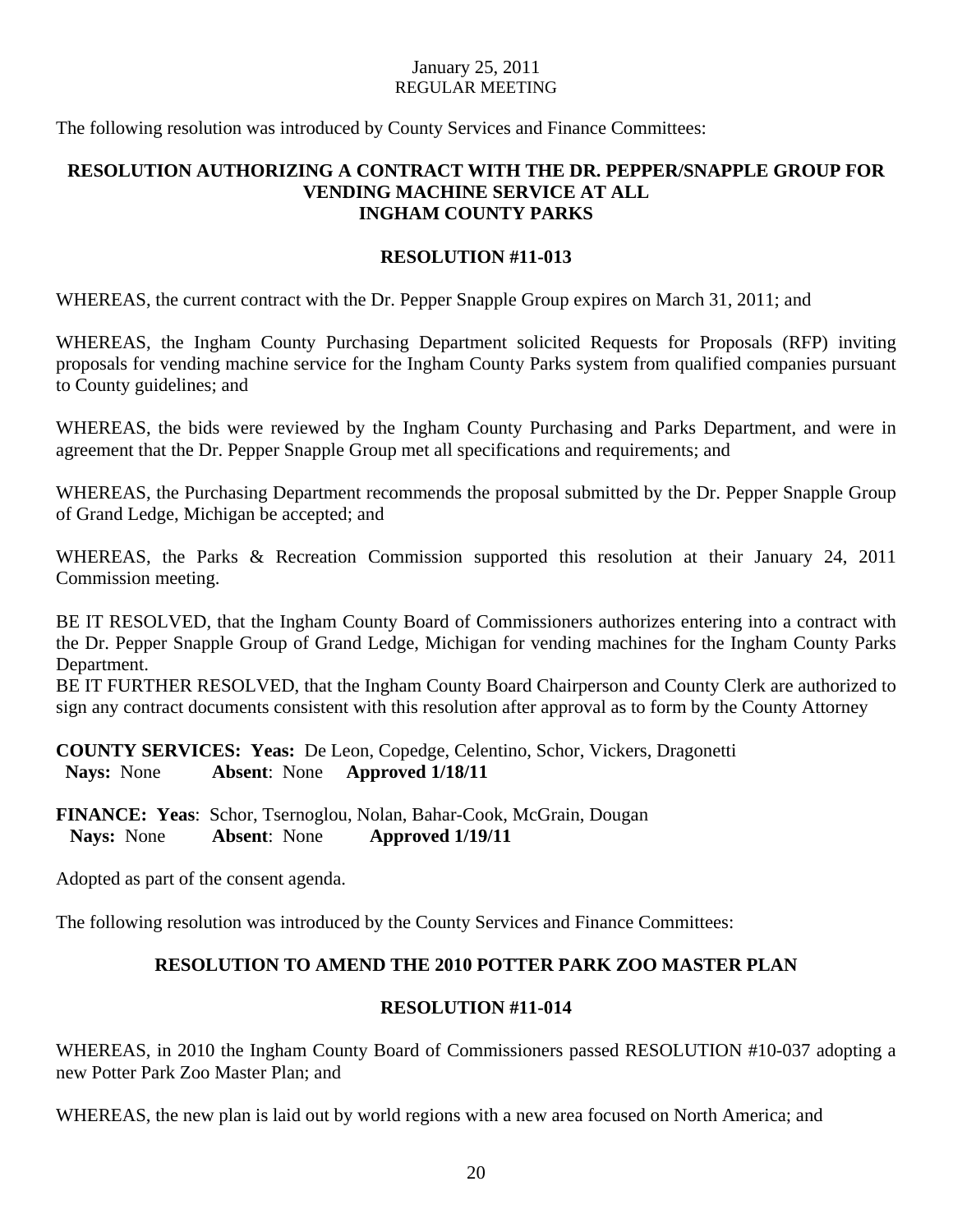## **RESOLUTION #11-014**

WHEREAS, the master plan lists current projects as; the Rhinoceros Exhibit, Meerkat Exhibit and Eagle Owl Exhibit; and

WHEREAS, the Eagle Owl Exhibit was completed in 2010 and the Rhinoceros Exhibit will be completed in 2011; and

WHEREAS, in 2010, \$58,000 of the \$100,000 of funding planned for the Meerkat Exhibit renovation was transferred to the Rhinoceros Exhibit; and

WHEREAS, this leaves a balance of \$42,000 in the Meerkat Exhibit which is insufficient to complete a renovation, without a significant fund raising campaign; and

WHEREAS, in the new master plan the Meerkat Exhibit is located in a new location; and

WHEREAS, during the course of implementing the zoo master plan, constructing a new Meerkat Exhibit which will be located in the Lake Tanganyika region, should be done when that region of the zoo is embarked upon; and

WHEREAS, in 2011 the Potter Park Zoological Society will start a capital campaign that will concurrently seek financial support for phase one, Michigan Great Lakes, as well as phase two, the Animal Health Care and Teaching Facility; and

WHEREAS, the Zoo Board and Parks & Recreation Commission supported the amendment of the Potter Park Zoo Master Plan at their December 2010 meetings.

THEREFORE BE IT RESOLVED, that the Ingham County Board of Commissioners authorizes the removal of the Meerkat exhibit from the Potter Park Zoo approved 2010 CIP project list and approves the amendment of the 2010 Potter Park Zoo Master Plan to reflect this change.

BE IT FURTHER RESOLVED, that the goals and objectives for 2010 through 2030, as stated in the amended 2010 Master Plan, shall be construed as desirable goals only with no implied commitment on the part of the Board of Commissioners to fund any particular recommendation contained therein.

**COUNTY SERVICES: Yeas:** De Leon, Copedge, Celentino, Schor, Vickers, Dragonetti  **Nays:** None **Absent**: None **Approved 1/18/11** 

**FINANCE: Yeas**: Schor, Tsernoglou, Nolan, Bahar-Cook, McGrain, Dougan  **Nays:** None **Absent**: None **Approved 1/19/11** 

Adopted as part of the consent agenda.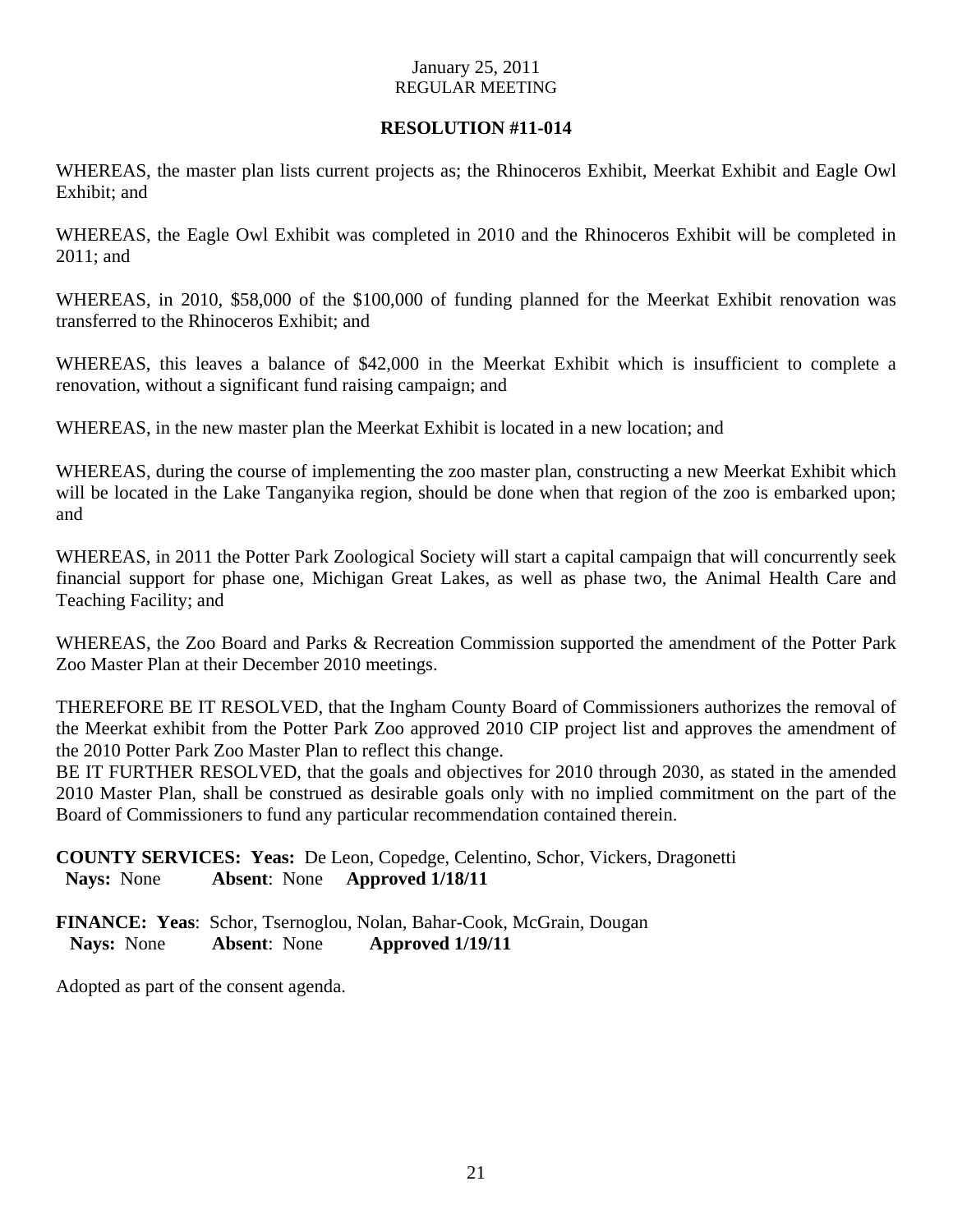The following resolution was introduced by the County Services and Finance Committees:

## **RESOLUTION AUTHORIZING THE HUMAN RESOURCES DEPARTMENT TO CONTRACT WITH THE INGHAM COUNTY ROAD COMMISSION TO PROVIDE LIMITED HUMAN RESOURCES SERVICES**

## **RESOLUTION #11-015**

WHEREAS, the Ingham County Road Commission has recently reviewed and evaluated their organizational personnel functions; and

WHEREAS, the Ingham County Road Commission is interested in contracting with the Ingham County Human Resources Department to provide certain limited human resource services.

THEREFORE BE IT RESOLVED, that the Ingham County Board of Commissioners authorizes a contract between the County and the Ingham County Road Commission for human resource services from February 11, 2011 through December 31, 2011, to be renewed automatically each year on an annual basis, thereafter as long as the two entities agree to maintain the contractual services.

BE IT FURTHER RESOLVED, that services shall be provided by existing Human Resources Staff and billed to the Ingham County Road Commission on a time and materials basis including an administrative service fee; actual hourly staff wages and fringes; and other incidentals such as mileage, phones, supplies and equipment.

BE IT FURTHER RESOLVED, that the Ingham County Board of Commissioners authorizes the Board Chairperson and the County Clerk to sign any necessary contract documents subject to the approval as to form by the County Attorney.

**COUNTY SERVICES: Yeas:** De Leon, Copedge, Celentino, Schor, Vickers, Dragonetti  **Nays:** None **Absent**: None **Approved 1/18/11** 

**FINANCE: Yeas**: Schor, Tsernoglou, Nolan, Bahar-Cook, McGrain, Dougan  **Nays:** None **Absent**: None **Approved 1/19/11** 

Adopted as part of the consent agenda.

The following resolution was introduced by the Finance Committee:

## **RESOLUTION DESIGNATING JANUARY 27, 2011 AS "INTERNATIONAL HOLOCAUST REMEMBRANCE DAY" IN INGHAM COUNTY**

## **RESOLUTION #11-016**

WHEREAS, the Holocaust was the state-sponsored, systematic persecution and annihilation of European Jewry by Nazi Germany and its collaborators between 1933 and 1945; and

WHEREAS, the Holocaust involved the genocide of millions of innocent Jewish men, women, and children and other minorities throughout Europe; there was an enormity of suffering inflicted on the many survivors through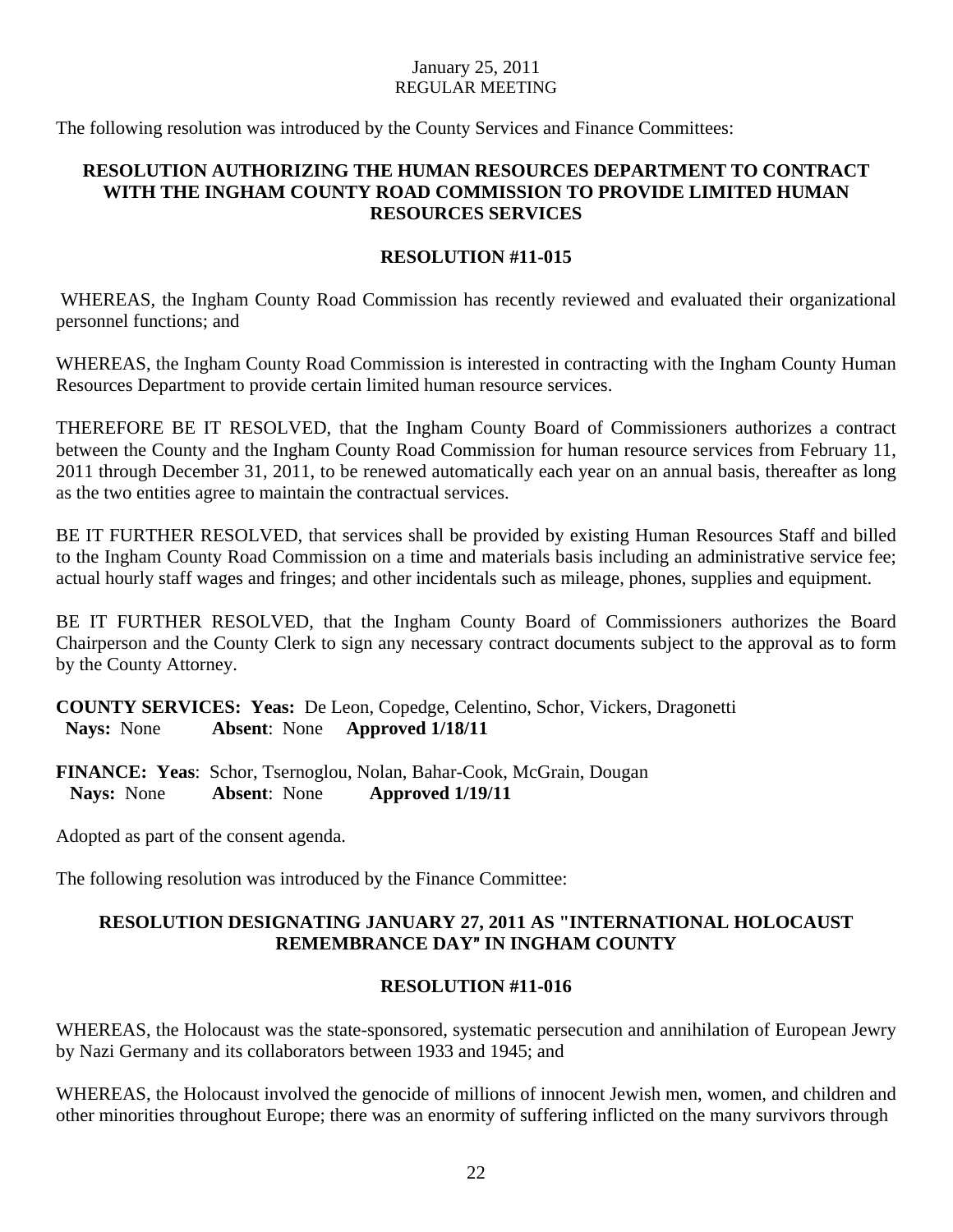## **RESOLUTION #11-016**

mistreatment, brutalization, violence, torture, slave labor, involuntary medical experimentation, death marches, and numerous other acts of cruelty that have come to be known as "crimes against humanity"; and

WHEREAS, January 27 marks the anniversary of the liberation of Auschwitz-Birkenau, the largest Nazi death camp; and

WHEREAS,.in 2005, the United Nations General Assembly designated this day as International Holocaust Remembrance Day (IHRD), an annual day of commemoration to honor the victims of the Nazi era; and

WHEREAS, the Ingham County Board of Commissioners and citizens of Ingham County recognize that the horrors of the Holocaust should never be forgotten; and

WHEREAS, in the past 65 years, the Holocaust has provided the people of the world with a critical lesson in the importance of compassion, caring, and kindness and has served as a reminder of the dangers inherent in bigotry, racism, and intolerance in the world; and

WHEREAS, the Board of Commissioners wishes to honor the memory of all who lost their lives and all who have and continue to suffer as a result of the Holocaust.

THEREFORE BE IT RESOLVED, that the Ingham County Board of Commissioners hereby designates January 27, 2011 as "International Holocaust Remembrance Day" in Ingham County and encourages the citizens of Ingham County to commemorate the occasion through reflection, acts of compassionate caring, and learning about the terrible consequences and lessons of the Holocaust.

## **FINANCE: Yeas**: Schor, Tsernoglou, Nolan, Bahar-Cook, McGrain, Dougan  **Nays:** None **Absent**: None **Approved 1/19/11**

Adopted as part of the consent agenda.

The following resolution was introduced by the Human Services and Finance Committees:

## **RESOLUTION TO AUTHORIZE THE 2010 – 2011 SCHEDULE A ADDENDUM TO THE BCBS ADMINISTRATIVE SERVICES AGREEMENT FOR SERVICES TO INGHAM COUNTY JAIL INMATES**

## **RESOLUTION #11-017**

WHEREAS, Ingham County and BCBS of Michigan entered into an agreement in 1996 wherein BSBS of Michigan would pay the claims of health care services provided to Ingham County Jail inmates; and

WHEREAS, that agreement has periodically been updated by executing a Schedule A attachment; and

WHEREAS, BCBSM has proposed a 2010 – 2011 Schedule A Addendum to the Administrative Services Agreement; and

WHEREAS, the Health Officer has recommended that the Board of Commissioners authorize the 2010 - 2011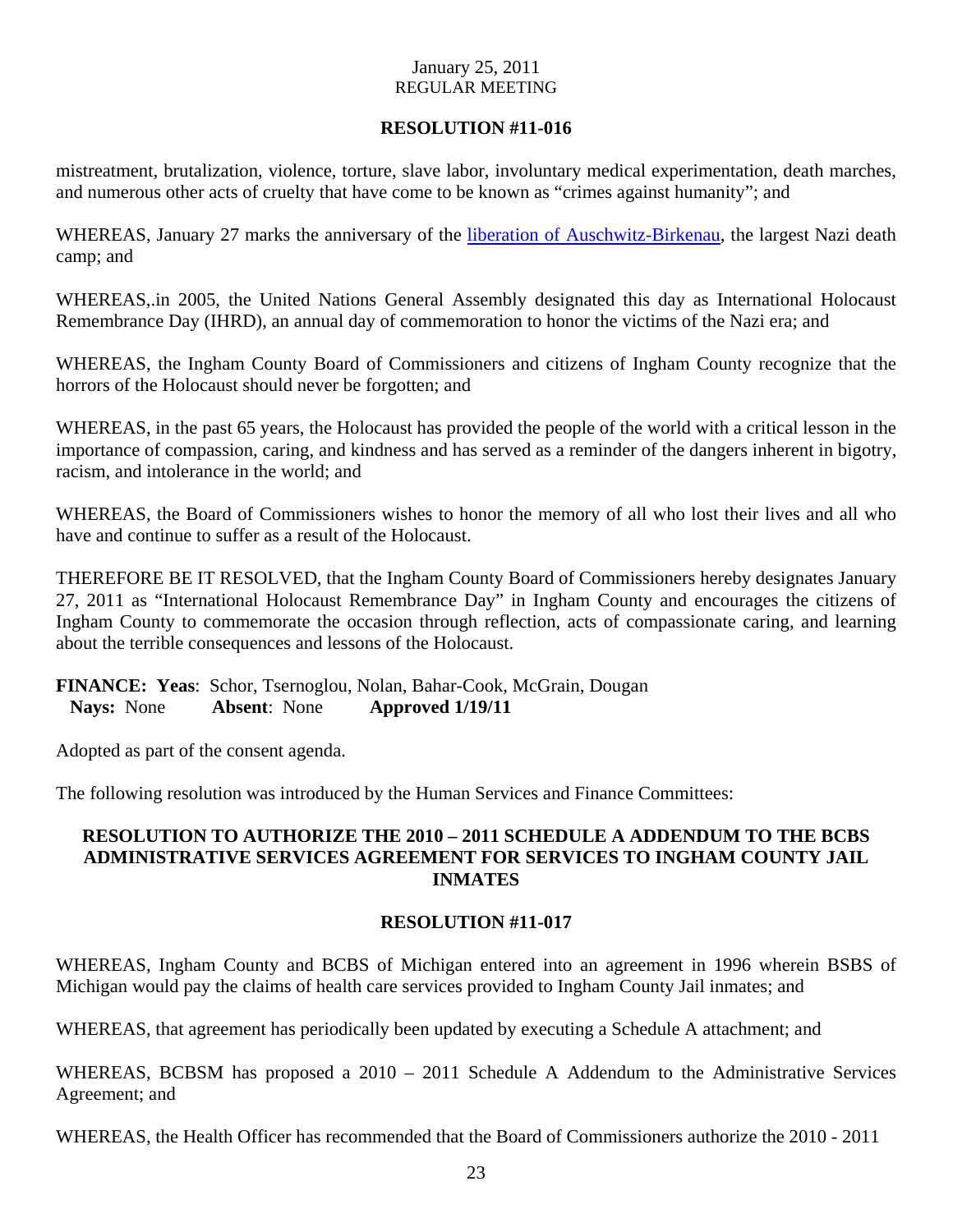## **RESOLUTION #11-017**

Schedule A Addendum to the BCBSM Administrative Services Agreement for Ingham County Jail inmates.

THEREFORE BE IT RESOLVED, that the Ingham County Board of Commissioners authorizes a Schedule A addendum to the Administrative Services Agreement with Blue Cross and Blue Shield of Michigan for paying claims for health care services provided to Ingham County Jail inmates.

BE IT FURTHER RESOLVED, that the Schedule A Addendum shall be effective December 1, 2010 through November 30, 2011.

BE IT FURTHER RESOLVED, that the Chairperson of the Ingham County Board of Commissioners is authorized to sign the agreement after review by the Ingham County Attorney.

**HUMAN SERVICES: Yeas:** Tennis, McGrain, Koenig, Nolan, Dougan **Nays**: None **Absent:** Vickers **Approved 1/24/11**

**FINANCE: Yeas**: Schor, Tsernoglou, Nolan, Bahar-Cook, McGrain, Dougan  **Nays:** None **Absent**: None **Approved 1/19/11** 

Adopted as part of the consent agenda.

The following resolution was introduced by the Human Services and Finance Committees:

## **RESOLUTION TO AUTHORIZE A CONTRACT WITH PRESORT SERVICES, INC.**

## **RESOLUTION #11-018**

WHEREAS, Health Plan Management Services of the Health Department now serves many other communities through contracts with health plan corporations in those communities; and

WHEREAS, Health Plan Management Services must mail large quantities of materials in order to service the health plan; and

WHEREAS, it is cost-effective and efficient to use a service to presort and mail these materials; and

WHEREAS, the cost of these services is paid by Ingham County, but Ingham County is reimbursed by the other health plans; and

WHEREAS, the agreement between Ingham County and Presort Services, Inc. expired on June 30, 2010 and needs to be renewed; and

WHEREAS, the Health Officer has recommended that the Board of Commissioners authorize a contract with Presort Services, Inc.

THEREFORE BE IT RESOLVED, that the Ingham County Board of Commissioners authorizes an agreement with Presort Services, Inc., 5646 Commerce Drive, Lansing, Michigan, for mail related services, which include pick up, sorting, bar coding and delivery to the Post Office.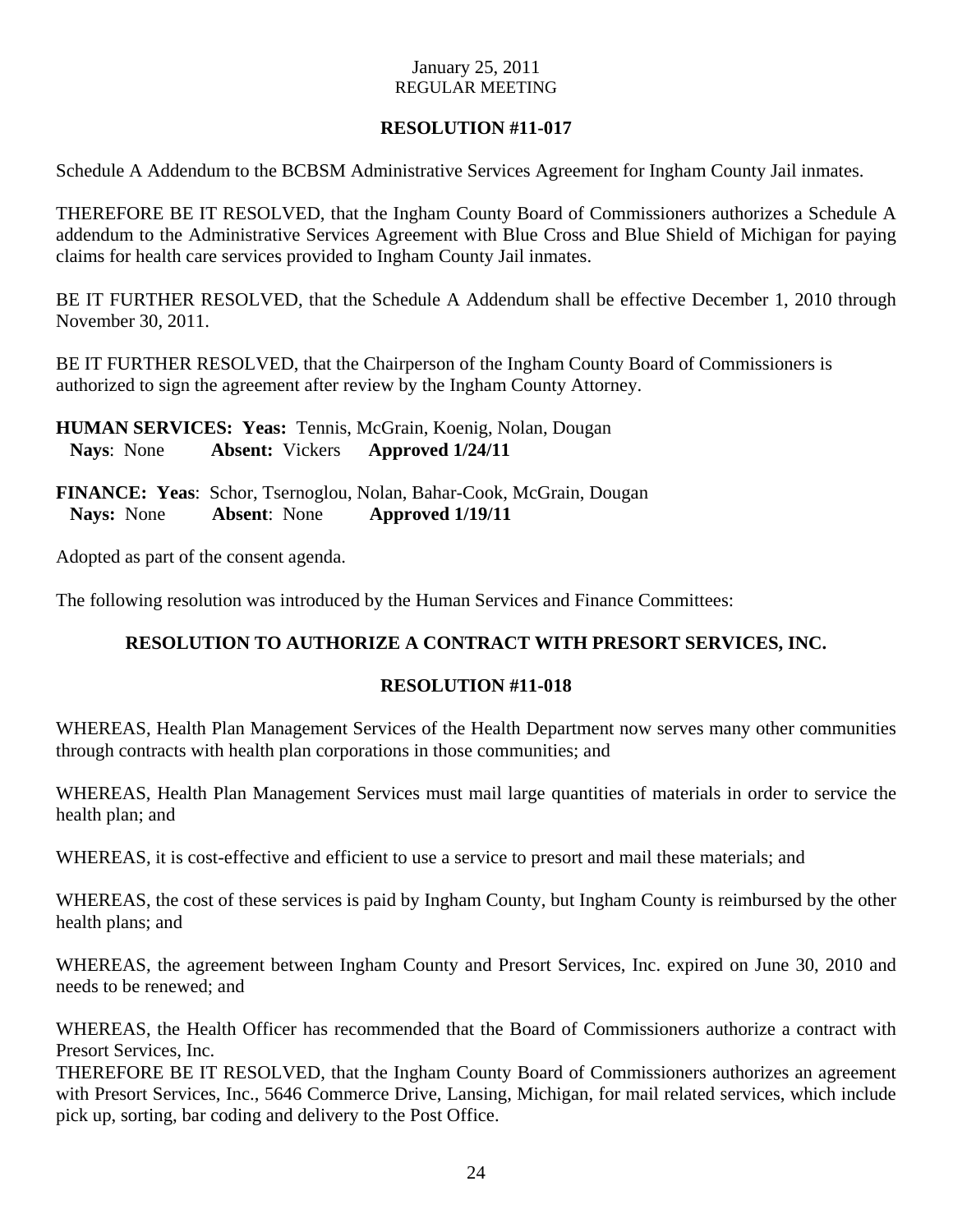## **RESOLUTION #11-018**

BE IT FURTHER RESOLVED, that the agreement shall be for the period July 1, 2010 through June 30, 2013, and shall not exceed \$550,000, including the cost of postage.

BE IT FURTHER RESOLVED, that this agreement is intended to support the operation of Health Plan Management Services in the Health Department and that all costs associated with services to health plans in other communities served by the Bureau will be re-billed to those health plans.

BE IT FURTHER RESOLVED, that the Board Chairperson is authorized to sign the agreement after review by the County Attorney.

**HUMAN SERVICES: Yeas:** Tennis, McGrain, Koenig, Nolan, Dougan **Nays**: None **Absent:** Vickers **Approved 1/24/11**

**FINANCE: Yeas**: Schor, Tsernoglou, Nolan, Bahar-Cook, McGrain, Dougan  **Nays:** None **Absent**: None **Approved 1/19/11** 

Adopted as part of the consent agenda.

The following resolution was introduced by the Human Services and Finance Committees:

## **RESOLUTION TO AUTHORIZE THREE ADOLESCENT HEALTH – CHILD AND ADOLESCENT HEALTH CENTER GRANT AGREEMENTS WITH THE MICHIGAN PRIMARY CARE ASSOCIATION**

## **RESOLUTION #11-019**

WHEREAS, Ingham County operates three child and adolescent health center programs as part of its Community Health Center Network; and

WHEREAS, the State has awarded grants for the period of October 1, 2010 through September 30, 2011 and will use the Michigan Primary Care Association as the fiduciary agent for the contracts; and

WHEREAS, the funds from these three grants are included in the Health Department's 2011 adopted budget; and

WHEREAS, the Health Officer has recommended that the Board authorize the grant agreements.

THEREFORE BE IT RESOLVED, that the Ingham County Board of Commissioners authorizes a grant agreement with the Michigan Primary Care Association for a School Based Health Center Grant – Non-Clinical Model, for services to be delivered through the Willow Health Center, totaling \$100,000 in State funds for the period October 1, 2010 through September 30, 2011.

BE IT FURTHER RESOLVED, that the Ingham County Board of Commissioners authorizes a grant agreement with the Michigan Primary Care Association for a School Based Health Center Grant – Community Based Clinical Model totaling \$225,000 in State funds for the period October 1, 2010 through September 30, 2011 for services to be delivered through the Willow Health Center.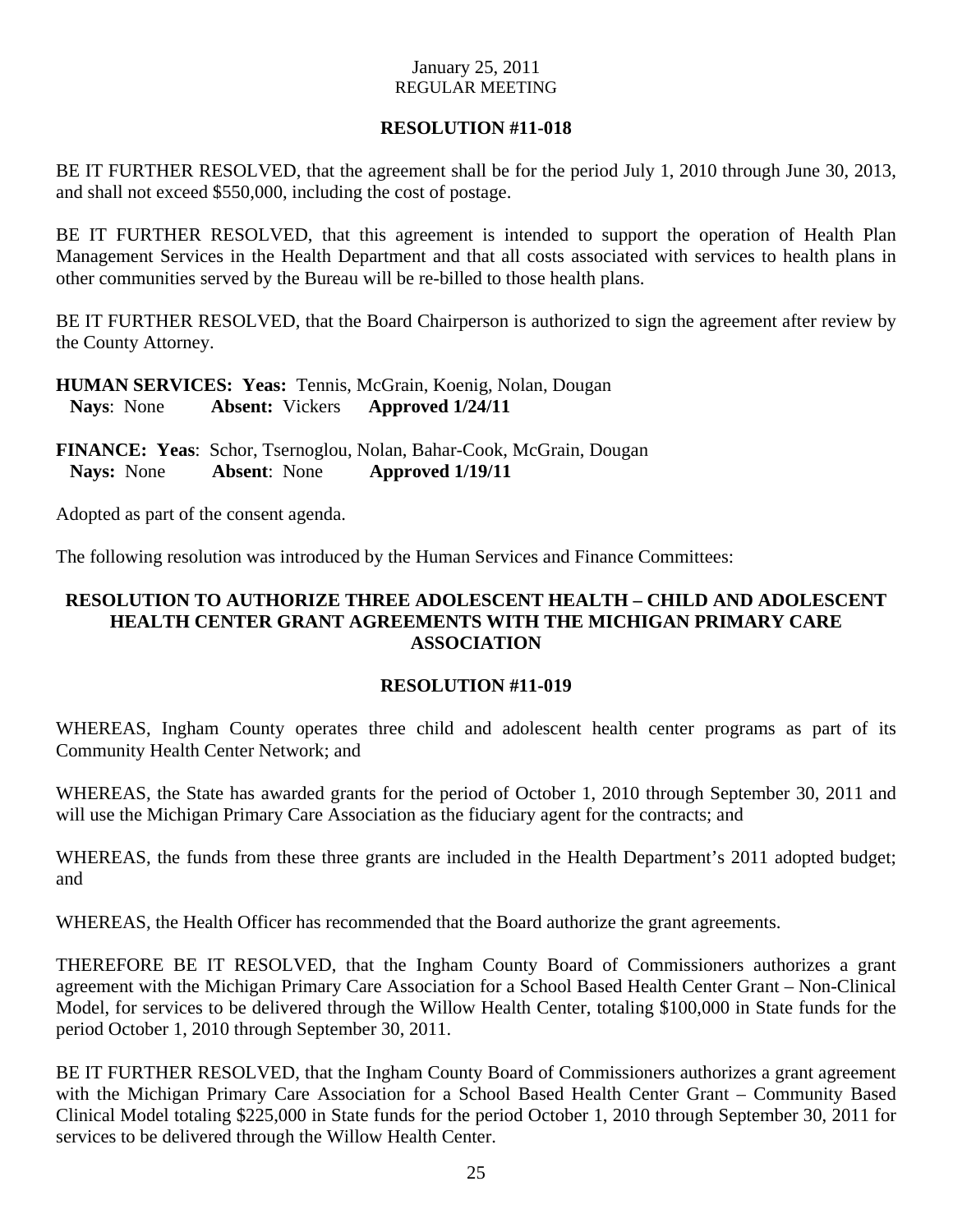## **RESOLUTION #11-019**

BE IT FURTHER RESOLVED, that the Ingham County Board of Commissioners authorizes a grant agreement with the Michigan Primary Care Association for a School Based Health Center Grant – Community Based Clinical Model totaling \$175,000 in State funds for the period October 1, 2010 through September 30, 2011, for services to be delivered through the Otto Community Health Center.

BE IT FURTHER RESOLVED, that the Board Chairperson is authorized to sign the three grant agreements after review by the County Attorney.

**HUMAN SERVICES: Yeas:** Tennis, McGrain, Koenig, Nolan, Dougan **Nays**: None **Absent:** Vickers **Approved 1/24/11**

**FINANCE: Yeas**: Schor, Tsernoglou, Nolan, Bahar-Cook, McGrain, Dougan  **Nays:** None **Absent**: None **Approved 1/19/11** 

Adopted as part of the consent agenda.

The following resolution was introduced by the Human Services and Finance Committees:

## **RESOLUTION TO AMEND RESOLUTION #10-138 TO EXTEND AN AGREEMENT WITH INGHAM INTERMEDIATE SCHOOL DISTRICT/ INGHAM BIRTH TO FIVE GREAT START COLLABORATIVE**

## **RESOLUTION #11-020**

WHEREAS, the Capital Region Community Foundation, the Capital Area United Way, and the R. E. Olds Foundation have provided funding to Ingham Intermediate School District for a Youth Initiative in collaboration with the Ingham Birth to Five Great Start Collaborative; and

WHEREAS, several Health Department units including Family Outreach Services and Office for Young Children provide services to youth; and

WHEREAS, the Board of Commissioners authorized an agreement with Ingham Intermediate School District to provide services and scholarships related to the Ingham Birth to Five Great Start Collaborative Youth Initiative in Resolution #09-085; and

WHEREAS, the agreement was extended in RESOLUTION #10-138; and

WHEREAS, Ingham Intermediate School District has again requested to increase funding and extend the agreement's time period.

THEREFORE BE IT RESOLVED, that the Ingham County Board of Commissioners authorizes an amendment to the agreement with the Ingham Intermediate School District, increasing the amount of the agreement by \$78,802 to adjust the total amount of the agreement to \$179,668.

BE IT FURTHER RESOLVED, that the amended amount of funding includes an increase of \$15,000 for childcare scholarships made by the Office for Young Children in accordance with established procedures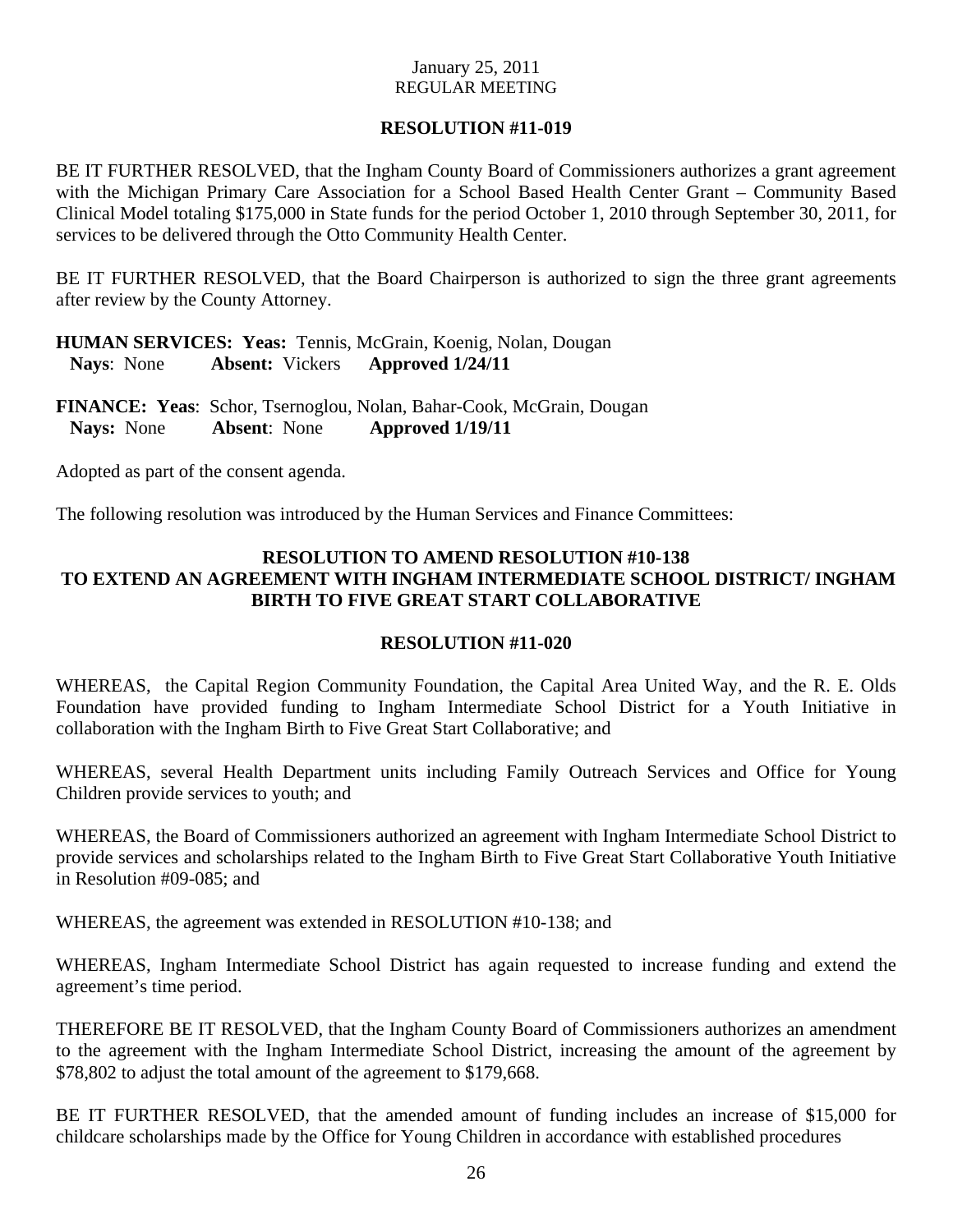## **RESOLUTION #11-020**

making the total amount up to \$55,000.

BE IT FURTHER RESOLVED, that the contract period is extended through September 30, 2011.

BE IT FURTHER RESOLVED, that the Controller/Administrator is authorized to make any necessary budget adjustments.

BE IT FURTHER RESOLVED, that the Board Chairperson and County Clerk are authorized to sign the amended agreement after review as to form by the County Attorney.

**HUMAN SERVICES: Yeas:** Tennis, McGrain, Koenig, Nolan, Dougan **Nays**: None **Absent:** Vickers **Approved 1/24/11**

**FINANCE: Yeas**: Schor, Tsernoglou, Nolan, Bahar-Cook, McGrain, Dougan  **Nays:** None **Absent**: None **Approved 1/19/11** 

Adopted as part of the consent agenda.

The following resolution was introduced by the Human Services and Finance Committees:

## **RESOLUTION TO AUTHORIZE AN AGREEMENT WITH EATON INTERMEDIATE SCHOOL DISTRICT TO PREVENT AND REDUCE TOBACCO USE AND ALCOHOL ABUSE IN INGHAM COUNTY**

## **RESOLUTION #11-021**

WHEREAS, Eaton Intermediate School District provides administrative support for the Ingham Substance Abuse Prevention Coalition to collaborate and advocate for stronger prevention measures for the access and availability of tobacco and alcohol; and

WHEREAS, Ingham Substance Abuse Prevention Coalition's Implementation Plan for FY2011 includes several

outcomes targeted to prevent and reduce tobacco use and alcohol abuse in Ingham County; and

WHEREAS, the Ingham County Health Department is committed to preventing and reducing the use of tobacco and alcohol abuse; and

WHEREAS, the Ingham County Health Department has been requested to perform activities related to tobacco and alcohol prevention and reduction in the Ingham Substance Abuse Prevention Coalition's Implementation Plan; and

WHEREAS, Eaton Intermediate School District has agreed to reimburse the County for up to \$31,666.00 for performance of such activities.

THEREFORE BE IT RESOLVED, that the Ingham County Board of Commissioners authorizes entering into an agreement with Eaton Intermediate School District for up to \$31,666.00 to engage in the tobacco and alcohol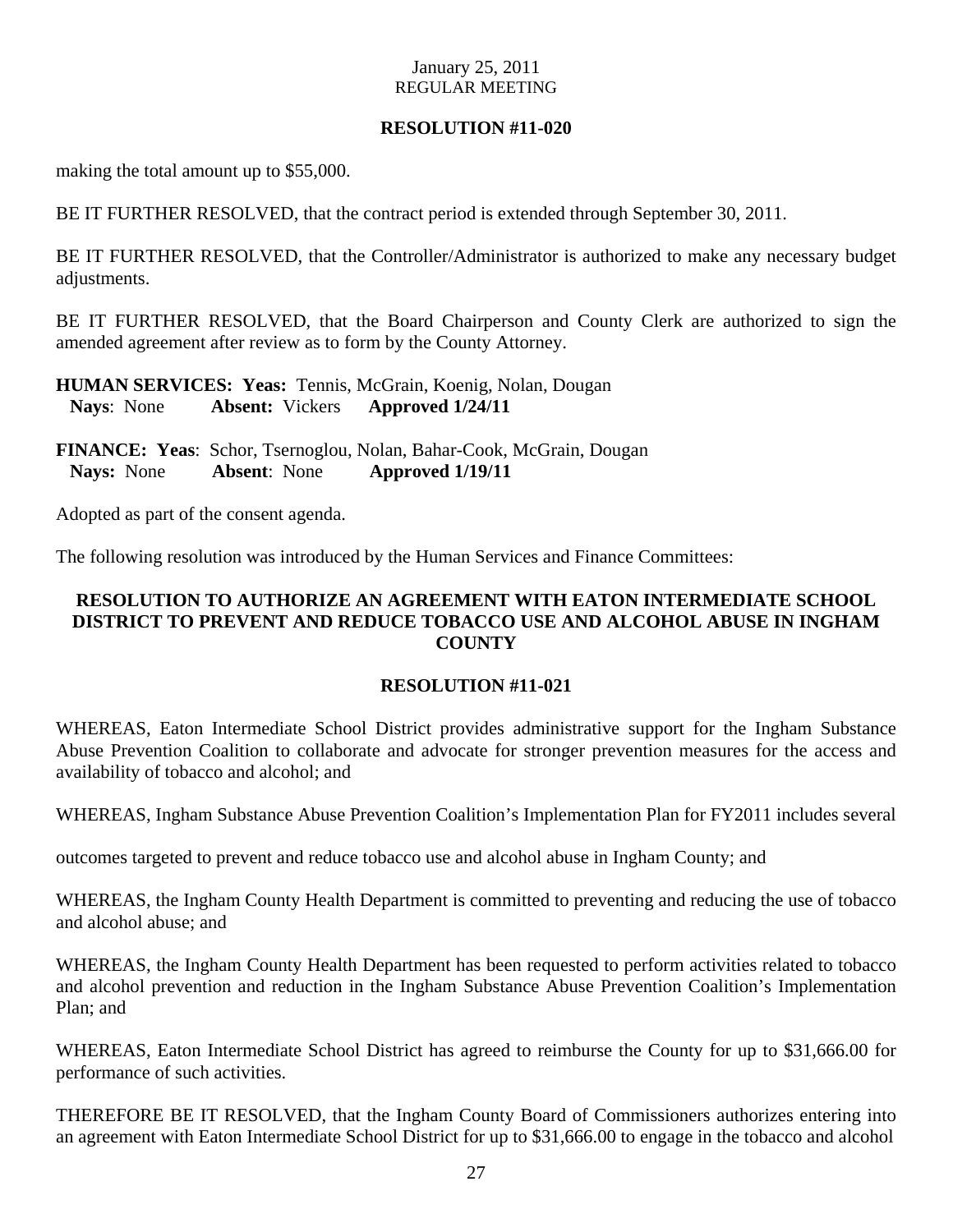## **RESOLUTION #11-021**

prevention and reduction activities.

BE IT FURTHER RESOLVED, the contract period shall be from October 1, 2010 through September 30, 2011.

BE IT FURTHER RESOLVED, that the Chairperson of the Ingham County Board of Commissioners is authorized to sign the agreement after it is approved as to form by the County Attorney.

**HUMAN SERVICES: Yeas:** Tennis, McGrain, Koenig, Nolan, Dougan **Nays**: None **Absent:** Vickers **Approved 1/24/11**

**FINANCE: Yeas**: Schor, Tsernoglou, Nolan, Bahar-Cook, McGrain, Dougan  **Nays:** None **Absent**: None **Approved 1/19/11** 

Adopted as part of the consent agenda.

The following resolution was introduced by the Human Services and Finance Committees:

## **RESOLUTION TO AUTHORIZE AN AGREEMENT WITH MIDLAND COUNTY EDUCATIONAL SERVICES AGENCY FOR SERVICES ASSOCIATED WITH THE GREAT START REGIONAL CHILD CARE RESOURCE CENTER - CENTRAL AND EASTERN REGIONS**

## **RESOLUTION #11-022**

WHEREAS, Resolution #09-275 authorized an agreement with Midland County Educational Services Agency (MCESA) to develop the Great Start Central Region Child Care Quality Implementation Plan (the Plan); and

WHEREAS, RESOLUTION #10-074 authorized an agreement with MCESA to complete the scope of work in the Plan; and

WHEREAS, RESOLUTION #10-272 authorized an amendment to the contract to include additional duties related to the Great Start Eastern Region Child Care and Early Learning Resource Center; and

WHEREAS, MCESA has proposed a new agreement for FY2011 to complete the scope of work in the Implementation Plans for the Central and Eastern Regions; and

WHEREAS, the scope of work shall include the following services:

- Coordinating program communication and outreach
- Performing the duties and responsibilities of the Central/Eastern Region Program Director
- Coordinating professional development opportunities for licensed and registered child care providers and relative and day care aide (unlicensed) providers
- Providing support services and resources to child care providers
- Providing assistance to families choosing quality child care
- Providing assistance to families searching for child care and to providers updating records on the Great Start Connect database
- Providing data and evaluation reports as specified in the agreement
- Maintaining a regional resource hub satellite in Portland, Michigan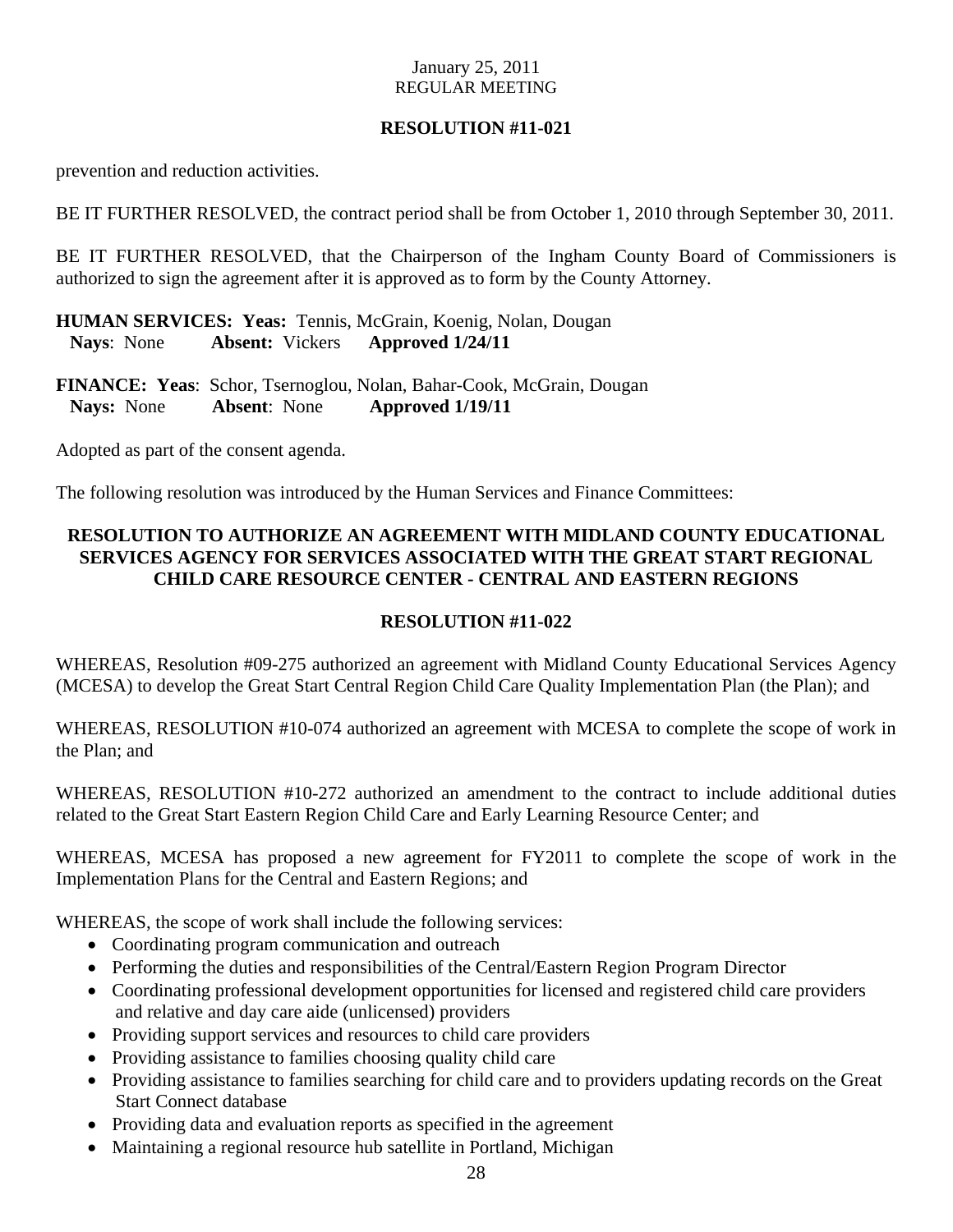## **RESOLUTION #11-022**

WHEREAS, the services listed in the scope of work will be funded by the Great Start Collaborative Grant that MCESA has received from the Early Childhood Investment Corporation (ECIC); and

WHEREAS, MCESA shall pay Ingham County up to \$600,000 for completing the scope of work; and

WHEREAS, all staff time, mileage, rent for a regional resource hub satellite, and costs for printing, mailing, and supplies associated with Central and Eastern Region activities will be paid by grant funds; and

WHEREAS, the term of the Agreement shall be October 1, 2010 through September 30, 2011; and

WHEREAS, the Health Department's 2011 Budget anticipates providing these services and receiving these funds.

THEREFORE BE IT RESOLVED, that the Ingham County Board of Commissioners authorizes an agreement with Midland County Educational Services Agency (MCESA) to complete the scope of work for the Central and Eastern Region Child Care Quality Implementation Plans.

BE IT FURTHER RESOLVED, that a lease with Portland Church of the Nazarene to house the regional resource hub satellite is authorized.

BE IT FURTHER RESOLVED, that the period of the agreement shall be October 1, 2010 through September 30, 2011.

BE IT FURTHER RESOLVED, that MCESA shall reimburse Ingham County up to \$600,000 for completing the scope of work of the Implementation Plans.

BE IT FURTHER RESOLVED, that the Board Chairperson is authorized to sign the agreement after review by the County Attorney.

**HUMAN SERVICES: Yeas:** Tennis, McGrain, Koenig, Nolan, Dougan **Nays**: None **Absent:** Vickers **Approved 1/24/11**

**FINANCE: Yeas**: Schor, Tsernoglou, Nolan, Bahar-Cook, McGrain, Dougan  **Nays:** None **Absent**: None **Approved 1/19/11** 

Adopted as part of the consent agenda.

The following resolution was introduced by the Human Services and Finance Committees:

## **RESOLUTION TO ENTER INTO A MICHIGAN GROUNDWATER STEWARDSHIP PROGRAM (MGSP) CLEAN SWEEP PROGRAM AGREEMENT WITH THE MICHIGAN DEPARTMENT OF AGRICULTURE**

## **RESOLUTION #11-023**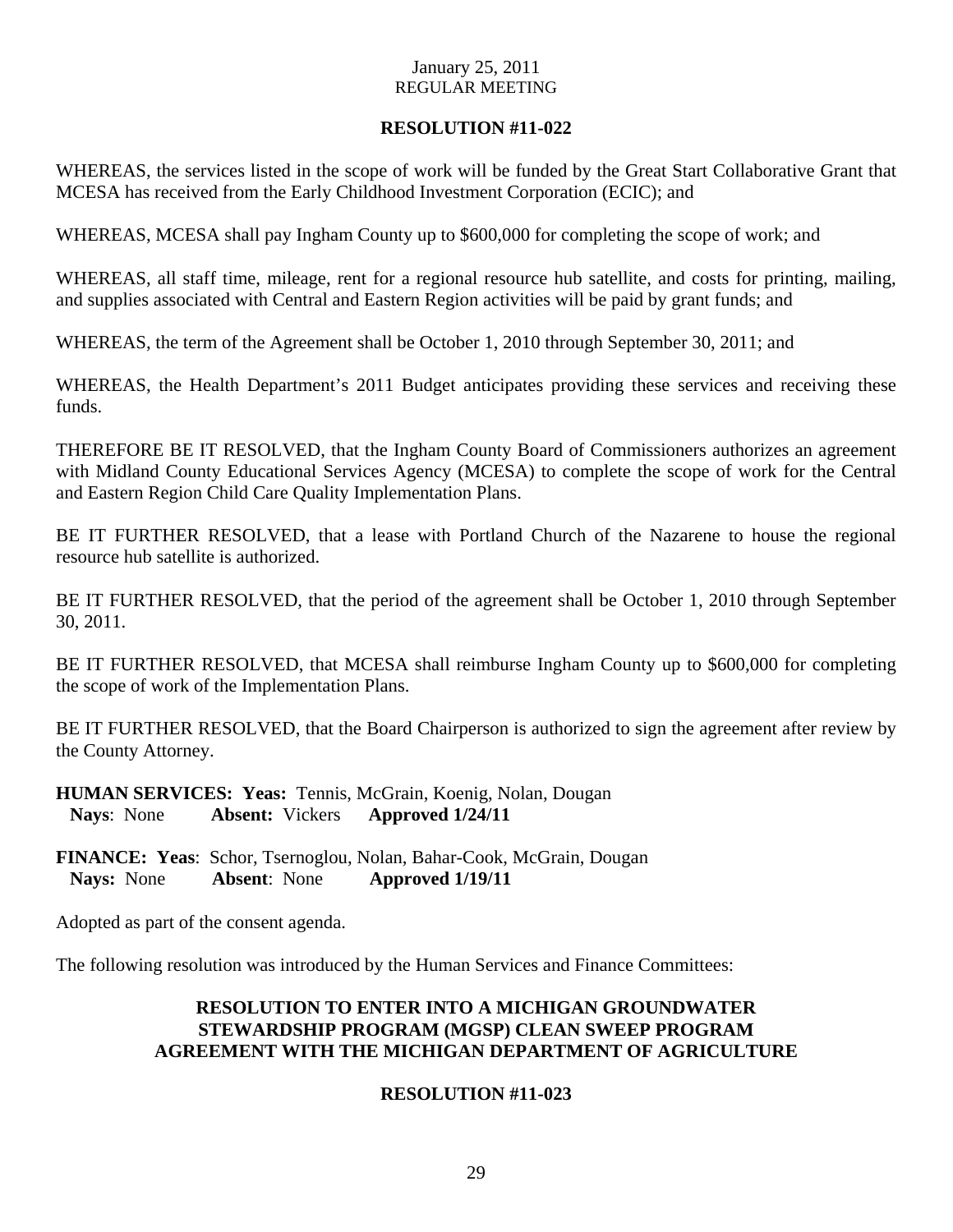## **RESOLUTION #11-023**

WHEREAS, Ingham County Health Department has operated a Household Hazardous Waste Collection Program since 1985; and

WHEREAS, the Health Department has had a MGSP Clean Sweep Program Agreement with the Michigan Department of Agriculture since 2001; and

WHEREAS, each year the Agreement has allowed the Health Department to be reimbursed for costs associated with the collection, transportation and disposal of pesticides; and

WHEREAS, the Michigan Department of Agriculture has proposed to enter into a new agreement with the Health Department; and

WHEREAS, the Michigan Department of Agriculture shall pay the Health Department up to \$15,000 for costs associated with the collection, transportation and disposal of pesticides; and

WHEREAS, the term of the Agreement shall be October 1, 2010 through September 30, 2011; and

WHEREAS, the Health Department anticipates a continuation of these services and funds in its 2011 budget; and

WHEREAS, the Health Officer has recommended that the Board of Commissioners authorizes a MGSP Clean Sweep Program Agreement with the Michigan Department of Agriculture.

THEREFORE BE IT RESOLVED, that the Ingham County Board of Commissioners authorizes an Agreement with the Michigan Department of Agriculture.

BE IT FURTHER RESOLVED, that the Michigan Department of Agriculture shall reimburse the Health Department up to \$15,000 for costs associated with the collection, transportation and disposal of pesticides.

BE IT FURTHER RESOLVED, that the term of the agreement shall be October 1, 2010 through September 30, 2011.

BE IT FURTHER RESOLVED, that the Board Chairperson is authorized to sign the Agreement after review by the County Attorney.

**HUMAN SERVICES: Yeas:** Tennis, McGrain, Koenig, Nolan, Dougan **Nays**: None **Absent:** Vickers **Approved 1/24/11**

**FINANCE: Yeas**: Schor, Tsernoglou, Nolan, Bahar-Cook, McGrain, Dougan  **Nays:** None **Absent**: None **Approved 1/19/11**  Introduced by the Human Services and Finance Committees of the:

Adopted as part of the consent agenda.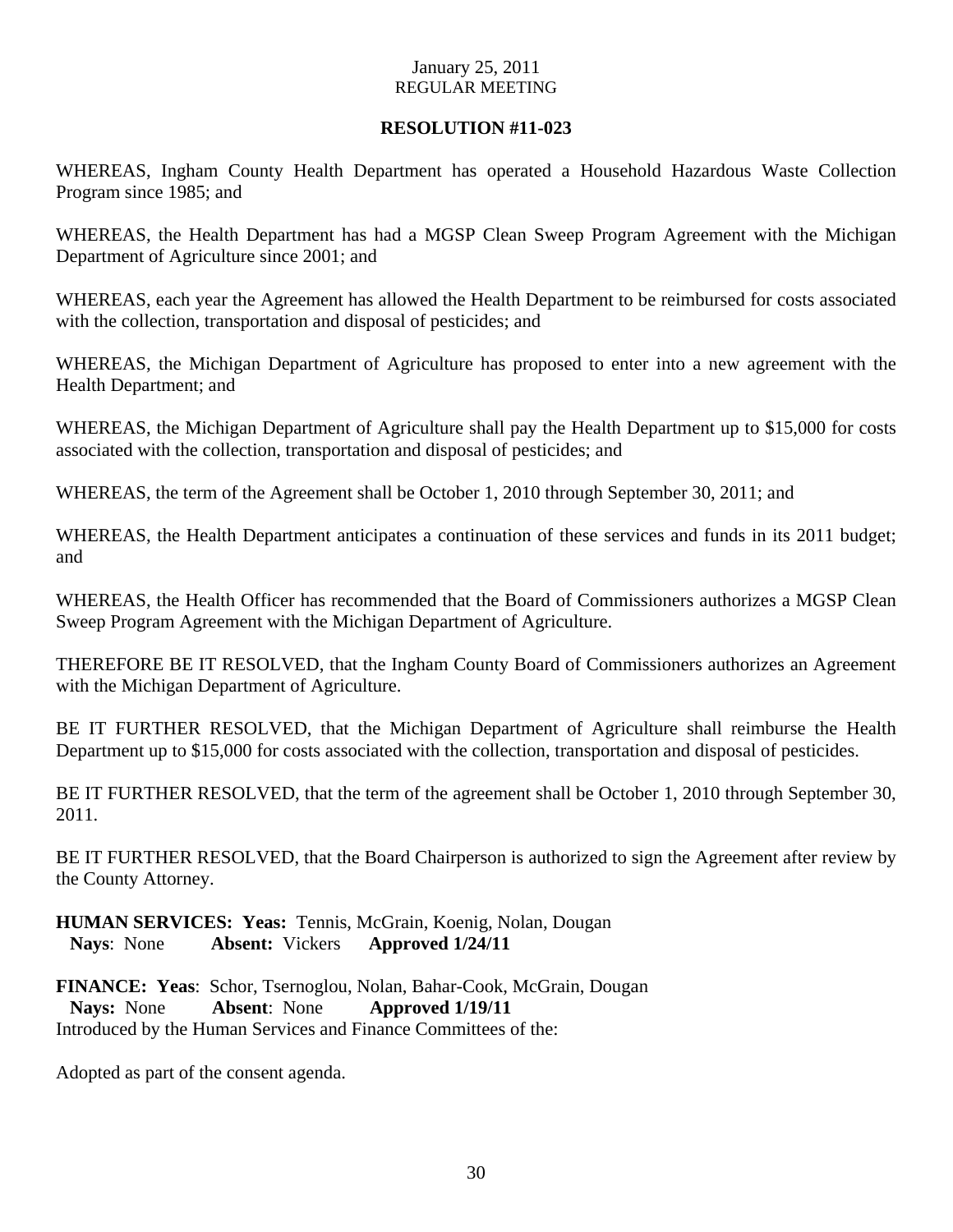The following resolution was introduced by the Human Services and Finance Committees:

## **RESOLUTION TO AUTHORIZE AN AGREEMENT WITH THE MICHIGAN DEPARTMENT OF NATURAL RESOURCES AND ENVIRONMENT FOR 2010-2011**

## **RESOLUTION #11-024**

WHEREAS, the State of Michigan has placed responsibility for environmental regulation and environmental quality in Michigan Department of Natural Resources and Environment (MDNRE); and

WHEREAS, the Michigan Public Health Code places responsibility for environmental protection at the community level with county governments through the network of local health departments; and

WHEREAS, MDNRE proposes to clarify the responsibilities for some environmental services and arrange to purchase environmental testing and inspection services from Ingham County; and

WHEREAS, MDNRE will reimburse Ingham County for expenses related to testing and inspection services; and

WHEREAS, the Health Officer recommends that the Board of Commissioners authorize an agreement with MDNRE.

THEREFORE BE IT RESOLVED, that the Ingham County Board of Commissioners authorizes an agreement with Michigan Department of Natural Resources and Environment.

BE IT FURTHER RESOLVED, that the period of the agreement shall be October 1, 2010 through September 30, 2011.

BE IT FURTHER RESOLVED, that MDNRE shall reimburse Ingham County up to \$25,028.00 for expenses related to testing and inspection services.

BE IT FURTHER RESOLVED, that the Board Chairperson is authorized to sign the agreement after review by the County Attorney.

**HUMAN SERVICES: Yeas:** Tennis, McGrain, Koenig, Nolan, Dougan **Nays**: None **Absent:** Vickers **Approved 1/24/11**

**FINANCE: Yeas**: Schor, Tsernoglou, Nolan, Bahar-Cook, McGrain, Dougan  **Nays:** None **Absent**: None **Approved 1/19/11** 

Adopted as part of the consent agenda.

The following resolution was introduced by the Human Services and Finance Committees:

## **RESOLUTION TO AUTHORIZE AN AMENDMENT TO THE LEASE AGREEMENT FOR THE WILLOW HEALTH CENTER**

## **RESOLUTION #11-025**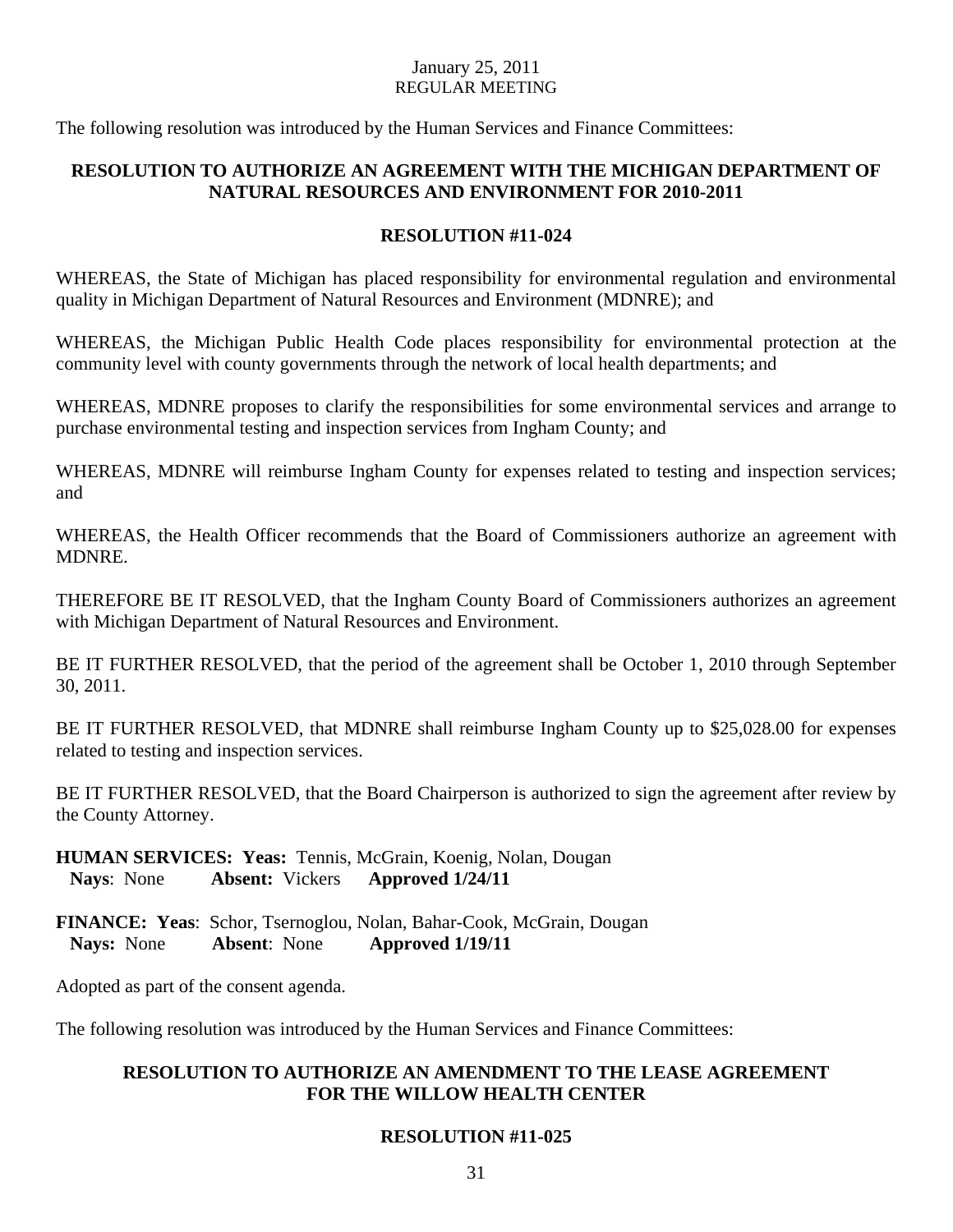## **RESOLUTION #11-025**

WHEREAS, Ingham County operates a Community Health Center at 306 West Willow Street in Lansing; and

WHEREAS, the current lease agreement for this site will expire on December 31, 2014; and

WHEREAS, the Health Department has applied for a School Based Health Center Capital grant through the Health Resources and Services Administration and a requirement of the grant application is for additional language to be added to the lease; and

WHEREAS, this language does not affect the cost or duration of the lease; and

WHEREAS, the owners, Jon and Roseann Zumbrink, have agreed to the proposed amendment and have agreed to comply with the grant requirements; and

WHEREAS, the Health Officer has recommended the Board of Commissioners authorize the amendment.

THEREFORE BE IT RESOLVED, that the Ingham County Board of Commissioners authorize an amendment to the lease for property at 306 West Willow Street, Lansing, Michigan, informing the owner that the federal government has an interest in fixtures on the property and requires the owner to make local filings to comply with the federal grant.

BE IT FURTHER RESOLVED, that the amendment does not change the cost or duration of the existing lease.

BE IT FURTHER RESOLVED, that all other terms and conditions of the lease will remain in full force and effect.

BE IT FURTHER RESOLVED, that the Board Chairperson is authorized to sign the lease amendment after review by the County Attorney.

**HUMAN SERVICES: Yeas:** Tennis, McGrain, Koenig, Nolan, Dougan **Nays**: None **Absent:** Vickers **Approved 1/24/11**

**FINANCE: Yeas**: Schor, Tsernoglou, Nolan, Bahar-Cook, McGrain, Dougan  **Nays:** None **Absent**: None **Approved 1/19/11** 

Adopted as part of the consent agenda.

The following resolution was introduced by the Judiciary and Finance Committees:

## **RESOLUTION TO AUTHORIZE ENTERING INTO A CONTRACT WITH SEQUEL TSI OF IDAHO, LLC**

## **RESOLUTION #11-026**

WHEREAS, the Court would like to enter into a contract with Sequel TSI of Idaho, LLC (also known as Mountain Home) for the purpose of providing residential care and treatment services; and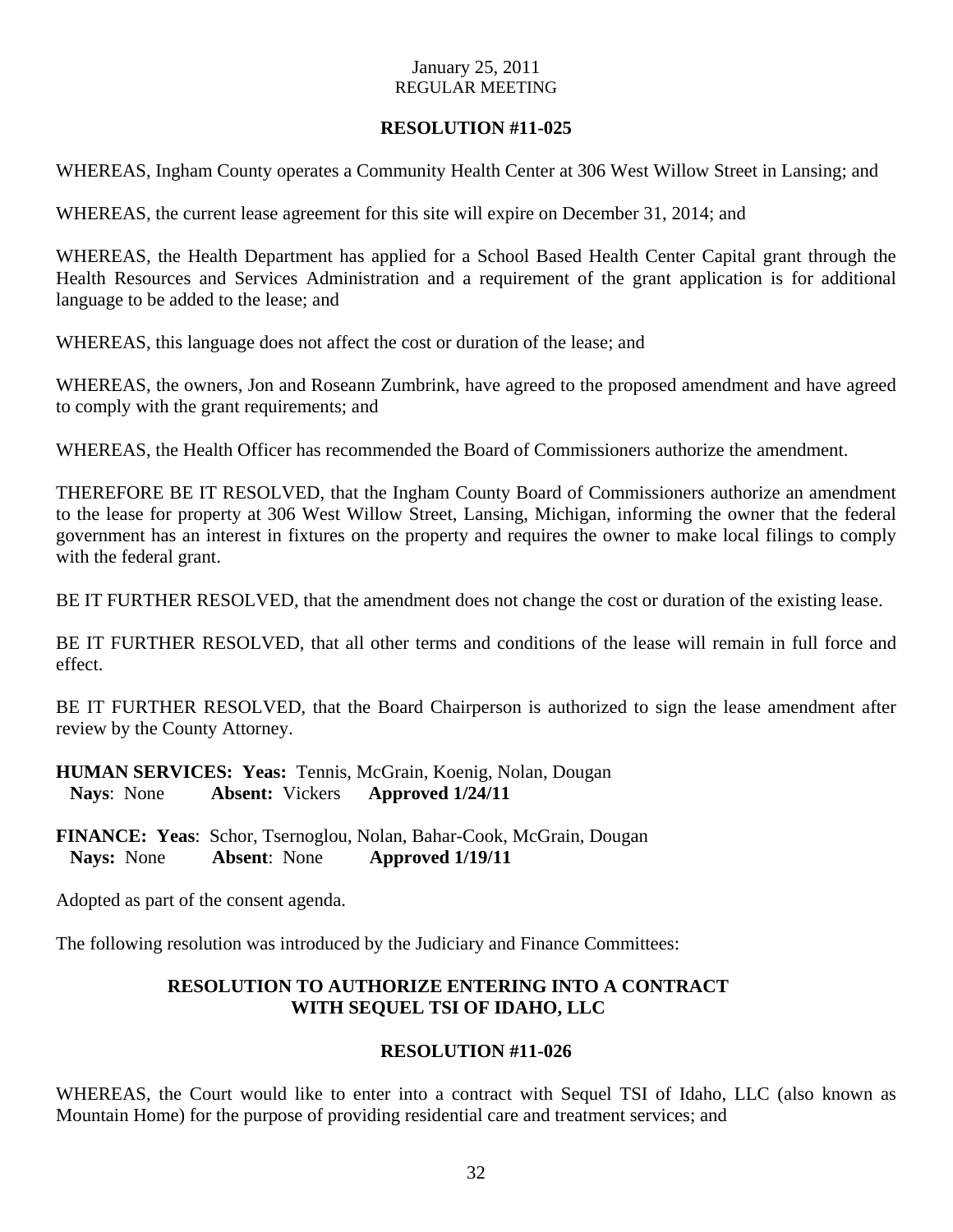## **RESOLUTION #11-026**

WHEREAS, the Court, after hearing testimony and making findings, may issue an order placing juveniles in said program; and

WHEREAS, the Sequel TSI of Idaho, LLC will not receive juveniles without a signed contract; and

WHEREAS, the per diem for this placement will not exceed \$209 per day.

THEREFORE BE IT RESOLVED, that the Ingham County Board of Commissioners hereby authorizes an agreement with Sequel TSI of Idaho, LLC, for the residential care and treatment services of Court adjudicated youth at a per diem cost not to exceed \$209 per day from October 1, 2010 through September 30, 2011.

BE IT FURTHER RESOLVED, that the funds for this contract and other appropriate placements will come from the Family Divisions Residential Placement line item within the Child Care Fund.

BE IT FURTHER RESOLVED, that the Chairperson of the Ingham County Board of Commissioners and the County Clerk are authorized to sign any contract documents consistent with this Resolution and approved as to form by the County Attorney.

**JUDICIARY COMMITTEE: Yeas:** Bahar-Cook, Koenig, Holman, Tennis, Tsernoglou, Schafer  **Nays:** None **Absent:** None **Approved 1/13/11** 

**FINANCE: Yeas**: Schor, Tsernoglou, Nolan, Bahar-Cook, McGrain, Dougan  **Nays:** None **Absent**: None **Approved 1/19/11** 

Adopted as part of the consent agenda.

The following resolution was introduced by the Judiciary and Finance Committees:

## **RESOLUTION AUTHORIZING THE INGHAM COUNTY 55TH DISTRICT COURT TO ACCEPT A GRANT AWARD FROM THE MICHIGAN SUPREME COURTS: STATE COURT ADMINISTRATIVE OFFICE-MENTAL HEALTH SERVICES FOR DRUG COURT PARTICIPANTS PROGRAM (SCAO/MHSDCP)**

## **RESOLUTION #11-027**

WHEREAS, the 55th District Court Sobriety Court Program ("Sobriety Court") has since 2004 provided quality services to the citizens of Ingham County; and

WHEREAS, multiple participants have unmet mental health needs; and

WHEREAS, sources of sobriety court grant funding have been identified which would not obligate the County to provide matching funds, including but not limited to, the SCAO-Mental Health Services for Drug Court Participants Grant.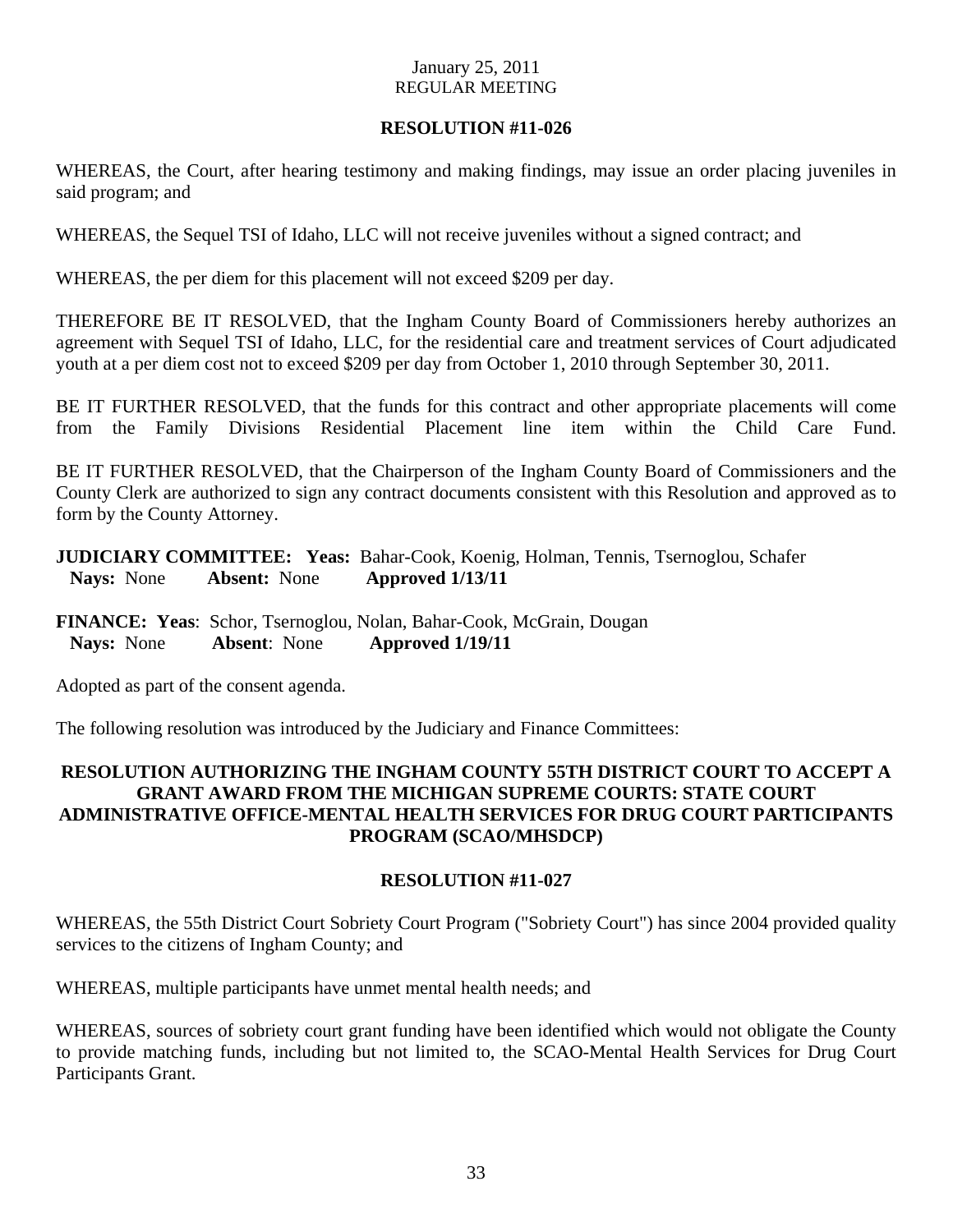## **RESOLUTION #11-027**

THEREFORE, BE IT RESOLVED, that the Ingham County Board of Commissioners authorizes acceptance of the State Court Administrators Office/Mental Health Services for Drug Court Participants Grant in the amount of \$14,000 for the time period of October 1, 2010 through September 30, 2011.

BE IT FURTHER RESOLVED, grant funded Sobriety Court program direct service subcontracts with the following vendors are approved in the following amounts:

Community Mental Health (CMH) and/or Dr. Douglas J. Ruben, Psychologist: not to exceed \$14,000 for the time period of October 1, 2010 through September 30, 2011.

BE IT FURTHER RESOLVED, that the Controller/Administrator is authorized to make the necessary adjustments to the 2010 and 2011 55th District Court Budget and Position Allocation List.

BE IT FURTHER RESOLVED, that the Ingham County Board of Commissioners authorizes the Board Chairperson and the County Clerk to sign any necessary contract documents that are consistent with this resolution and approved as to form by the County Attorney.

**JUDICIARY: Yeas:** Bahar-Cook, Koenig, Holman, Tennis, Tsernoglou, Schafer  **Nays:** None **Absent:** None **Approved 1/13/11** 

**FINANCE: Yeas**: Schor, Tsernoglou, Nolan, Bahar-Cook, McGrain, Dougan  **Nays:** None **Absent**: None **Approved 1/19/11** 

Adopted as part of the consent agenda.

The following resolution was introduced by the Judiciary and Finance Committees:

## **RESOLUTION TO AUTHORIZE ENTERING INTO A CONTRACT WITH GRAPHIC SCIENCES AND TO HIRE TEMPORARY EMPLOYEES TO IMAGE FRIEND OF THE COURT CASE FILES**

## **RESOLUTION #11-028**

WHEREAS, on June 1, 2010, the Ingham County Friend of the Court began scanning most new case-related documents into an OnBase imaging system, and has accordingly not been placing new documents into existing hard copy case files; and

WHEREAS, this conversion has been successful in eliminating the backlog of filing at the Friend of the Court, and has greatly improved efficiency for distributing and retrieving new documents; and

WHEREAS, for the 2010 Budget, \$125,000 was approved by the Board of Commissioners for the scanning of prior year Ingham County Friend of the Court case files; and

WHEREAS, Ingham County Friend of the Court has received a Statement of Work and Estimate from Graphic Sciences for \$84,771.88, for the scanning of prior year Ingham County Friend of the Court case files created since January 1, 2000, through May 31, 2010; and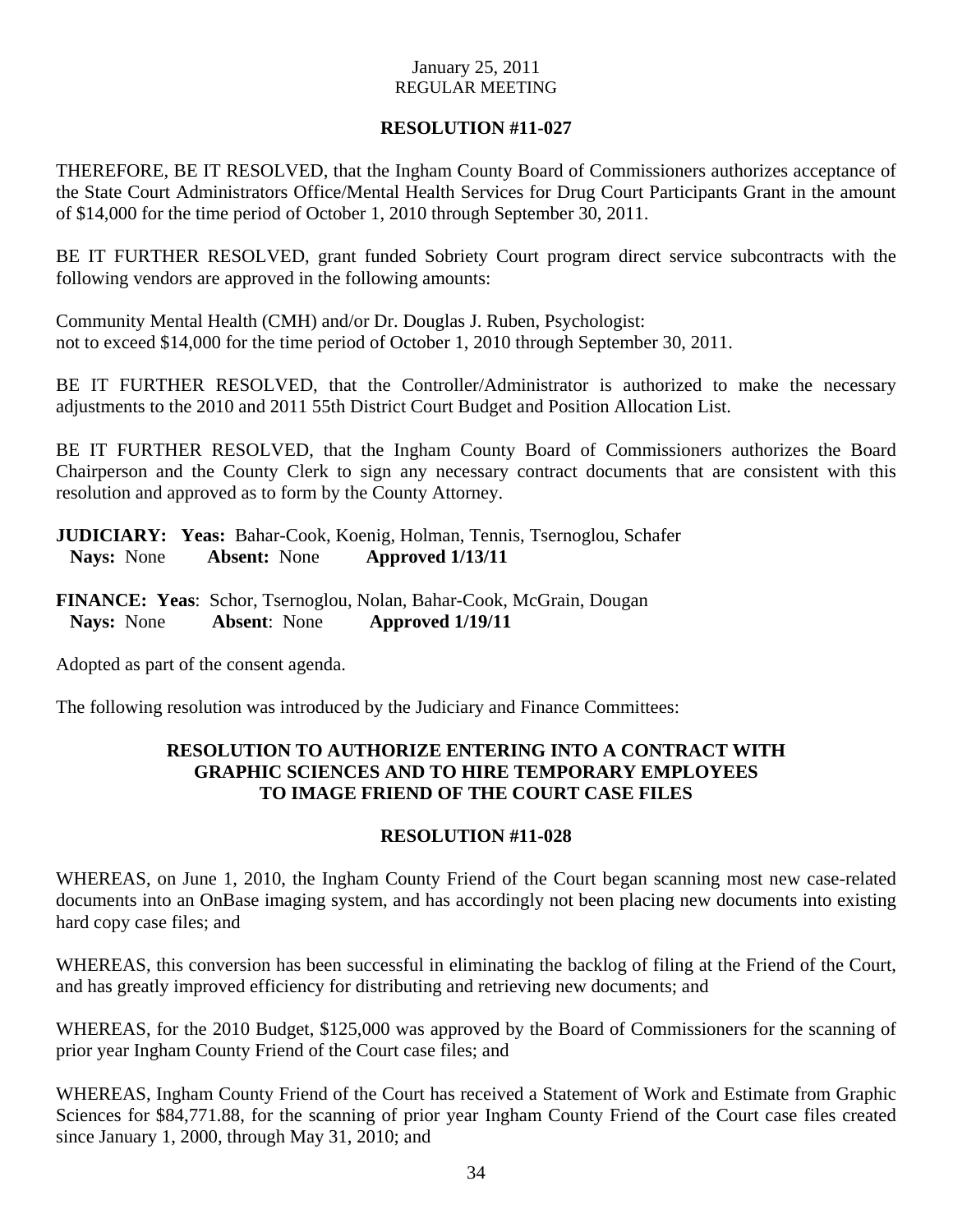## **RESOLUTION #11-028**

WHEREAS, because they are a current State of Michigan contractor, the Purchasing Director has confirmed that Graphic Sciences is exempt from the county's purchasing policy requiring competitive bidding; and

WHEREAS, the Statement of Work prepared for Ingham County, along with the State of Michigan Contract, have been reviewed and approved to form by the County's Attorney; and

WHEREAS, the Statement of Work has been reviewed by the Michigan Office of Child Support, and approved for 66% direct reimbursement through the Cooperative Reimbursement Program (CRP), reducing the general fund cost of this contract to approximately \$28,900.

THEREFORE BE IT RESOLVED, that the Ingham County Friend of the Court is hereby authorized to enter into a contract with Graphic Sciences in the amount of \$84,771.88 (approximately \$28,900 general fund), for the scanning of prior year Ingham County Friend of the Court case files to be completed by December 31, 2011.

BE IT FURTHER RESOLVED, that the Ingham County Friend of the Court is hereby authorized to spend \$40,000 (approximately \$13,333 general fund), to hire temporary employees to assist in the preparation of Friend of the Court case files prior to their being scanned by Graphic Sciences.

BE IT FURTHER RESOLVED, that the Ingham County Controller/Administrator is hereby authorized to carry forward \$125,000 of the amount budgeted for contractual services from the Friend of the Court 2010 fiscal year to the current fiscal year, and make any other adjustments necessary to properly budget and account for these expenditures.

BE IT FURTHER RESOLVED, that the County Clerk and the Chairperson of the Board of Commissioners are hereby authorized to sign the necessary contract documents on behalf of the County after approval as to form by the County Attorney.

|                   |                     | <b>JUDICIARY:</b> Yeas: Bahar-Cook, Koenig, Holman, Tennis, Tsernoglou, Schafer |
|-------------------|---------------------|---------------------------------------------------------------------------------|
| <b>Nays:</b> None | <b>Absent:</b> None | Approved 1/13/11                                                                |

**FINANCE: Yeas**: Schor, Tsernoglou, Nolan, Bahar-Cook, McGrain, Dougan  **Nays:** None **Absent**: None **Approved 1/19/11** 

Adopted as part of the consent agenda.

The following resolution was introduced by the Law Enforcement and Finance Committees:

## **RESOLUTION TO ACCEPT THE 2011 EMERGENCY VEHICLE OPERATIONS GRANT**

## **RESOLUTION #11-029**

WHEREAS, the Ingham County Sheriff's Office applied to receive an emergency police drivers training grant from the Michigan Commission on Law Enforcement Standards (MCOLES); and

WHEREAS, the purpose of the training is to improve emergency driving skills and reduce risk; and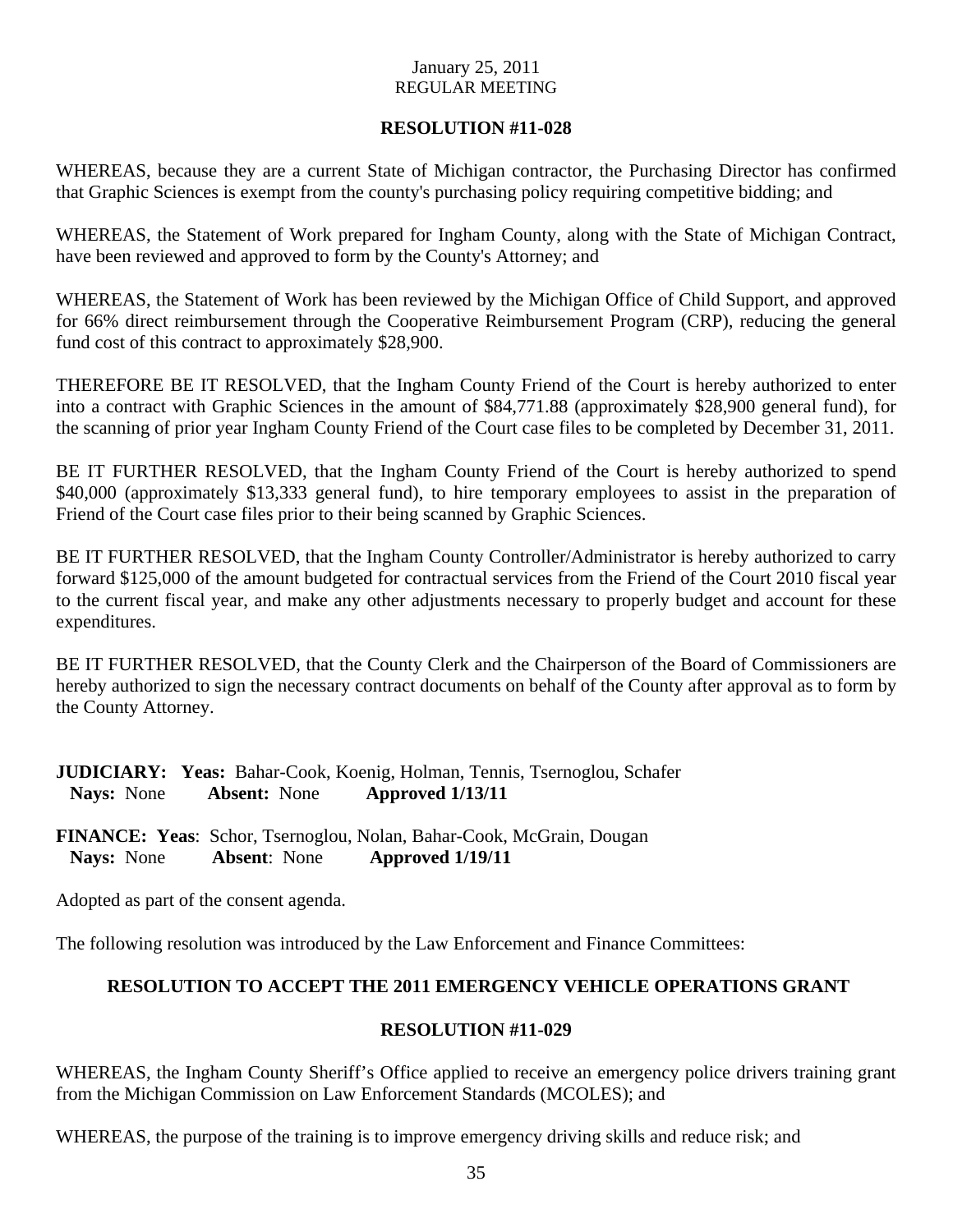## **RESOLUTION #11-029**

WHEREAS, the amount of the grant is \$49,733, with a required in-kind match of \$33,019 assumed by the Ingham County Sheriff's Office in personnel wages and equipment, for a total project cost of \$82,752; and

WHEREAS, \$13,780 of the 2011 Emergency Vehicle Operations Grant is for personnel wages; and

WHEREAS, \$653 of the 2011 Emergency Vehicle Operations Grant is for travel; and

WHEREAS, \$35,300 of the 2011 Emergency Vehicle Operations Grant is for supplies and operating expense.

THEREFORE BE IT RESOLVED, the Ingham County Board of Commissioners approves the acceptance of the 2011 Emergency Vehicle Operations Grant from the Michigan Commission on Law Enforcement Standards in the amount of \$49,733, with an in kind match of \$33,019 for a total budget of \$82,752 for the time period of January 1, 2011 through December 31, 2011.

BE IT FURTHER RESOLVED, the Ingham County Board of Commissioners authorizes the Board Chairperson and the County Clerk to sign any necessary contract documents that are consistent with this resolution and approved as to form by the County Attorney.

BE IT FURTHER RESOLVED, that the Ingham County Board of Commissioners directs the Controller/Administrator to make the necessary budget adjustments in the Ingham County Sheriff's Office 2011 Budget.

**LAW ENFORCEMENT: Yeas:** Celentino, Holman, De Leon, Copedge, Schafer, Dragonetti **Nays:** None **Absent:** None **Approved 1/13/11** 

**FINANCE: Yeas**: Schor, Tsernoglou, Nolan, Bahar-Cook, McGrain, Dougan  **Nays:** None **Absent**: None **Approved 1/19/11** 

Adopted as part of the consent agenda.

The following resolution was introduced by the Law Enforcement and Finance Committees:

## **RESOLUTION AUTHORIZING A CONTRACT WITH VISIONAIR FOR A NEW COMPUTER AIDED DISPATCH** (**CAD) FOR THE LANSING 911 CENTER AND TO UPGRADE BOTH 911 CENTERS MANUAL EMERGENCY MEDICAL DISPATCH (EMD) PROGRAMS**

## **RESOLUTION #11-030**

WHEREAS, the Ingham County Board of Commissioners has established a 911 Emergency Telephone Dispatch Services Fund for Management and System Improvements to the County emergency dispatch system; and

WHEREAS, the Ingham County Board of Commissioners previously authorized through Resolution #07-182 an appropriation from the 911 Emergency Telephone Dispatch Services - 911 Fund for Management and System Improvements fund to match the federal COPS Grant amount of \$130,125, for a grand total of \$245,448.03 to VisionAIR for the East Lansing 911 Center CAD System; and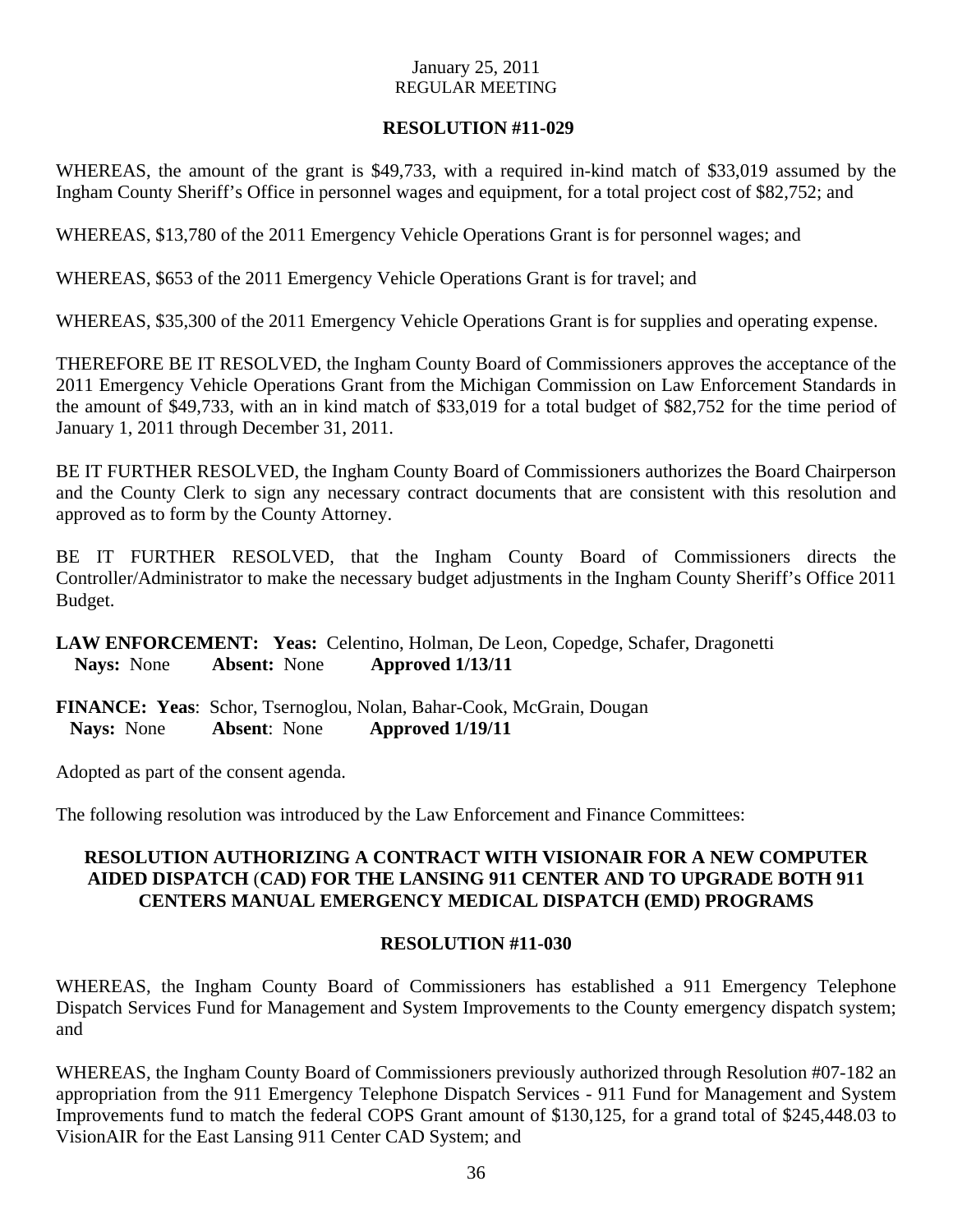## **RESOLUTION #11-030**

WHEREAS, the Lansing 911 Center and 911 Technology Committee has identified the need to migrate the current Lansing CAD System over to the integrated VisionAIR CAD System solution currently in place at the East Lansing 911 Center; and

WHEREAS, this project will also improve the current manual flip card protocols currently in place at both the Lansing and East Lansing 911 Centers, by automating their Emergency Medical Dispatch (EMD) Programs; and

WHEREAS, this integrated and upgraded CAD system will be migrated over to be used as one unified CAD System at the new Ingham County Consolidated Dispatch Facility.

THEREFORE BE IT RESOLVED, that the Ingham County Board of Commissioners authorizes a contract up to \$472,936, with VisionAIR for the purchase of a Lansing 911 Center CAD System as outlined by the Software license agreement, which includes and incorporates the following attachments:

Attachment "A": Itemized Quote Attachment "B": Statement of Work **Attachment "C": Software Service Agreement** Attachment "D": Project Deliverables

BE IT FURTHER RESOLVED, that the Ingham County Board of Commissioners authorizes up to \$41,400 for a APCO MEDS software/maintenance third party purchase with APCO Institute for the upgrade of both 911 Centers Emergency Medical Dispatch (EMD) Programs by automating a heretofore manual flip card process.

BE IT FURTHER RESOLVED, that both Lansing and East Lansing will assign all of its VisionAIR software license CAD contracts over to Ingham County prior to the opening of the new Consolidated Ingham County 911 Center.

BE IT FURTHER RESOLVED, that the Ingham County Board of Commissioners authorizes an appropriation of up to \$540,053 from the 911 Emergency Telephone Dispatch Services - 911 Fund for Management and System Improvements, for the total cost of this CAD System Purchase and upgrade project which includes:

| - VisionAIR Purchase Contract                                             | \$472.936 |
|---------------------------------------------------------------------------|-----------|
| - APCO MEDS software/maintenance third party purchase with APCO Institute | 41.400    |
| - Project Contingency Fund                                                | 25.717    |

BE IT FURTHER RESOLVED, that the Chairperson of the Ingham County Board of Commissioners and the County Clerk are authorized to sign any Software license agreement/purchase documents with VisionAIR and APCO Institute, as well as any subcontracts with Lansing and East Lansing consistent with this resolution and approved as to form by the County Attorney.

**LAW ENFORCEMENT: Yeas:** Celentino, Holman, De Leon, Copedge, Schafer, Dragonetti  **Nays:** None **Absent:** None **Approved 1/13/11** 

**FINANCE: Yeas**: Schor, Tsernoglou, Nolan, Bahar-Cook, McGrain, Dougan  **Nays:** None **Absent**: None **Approved 1/19/11**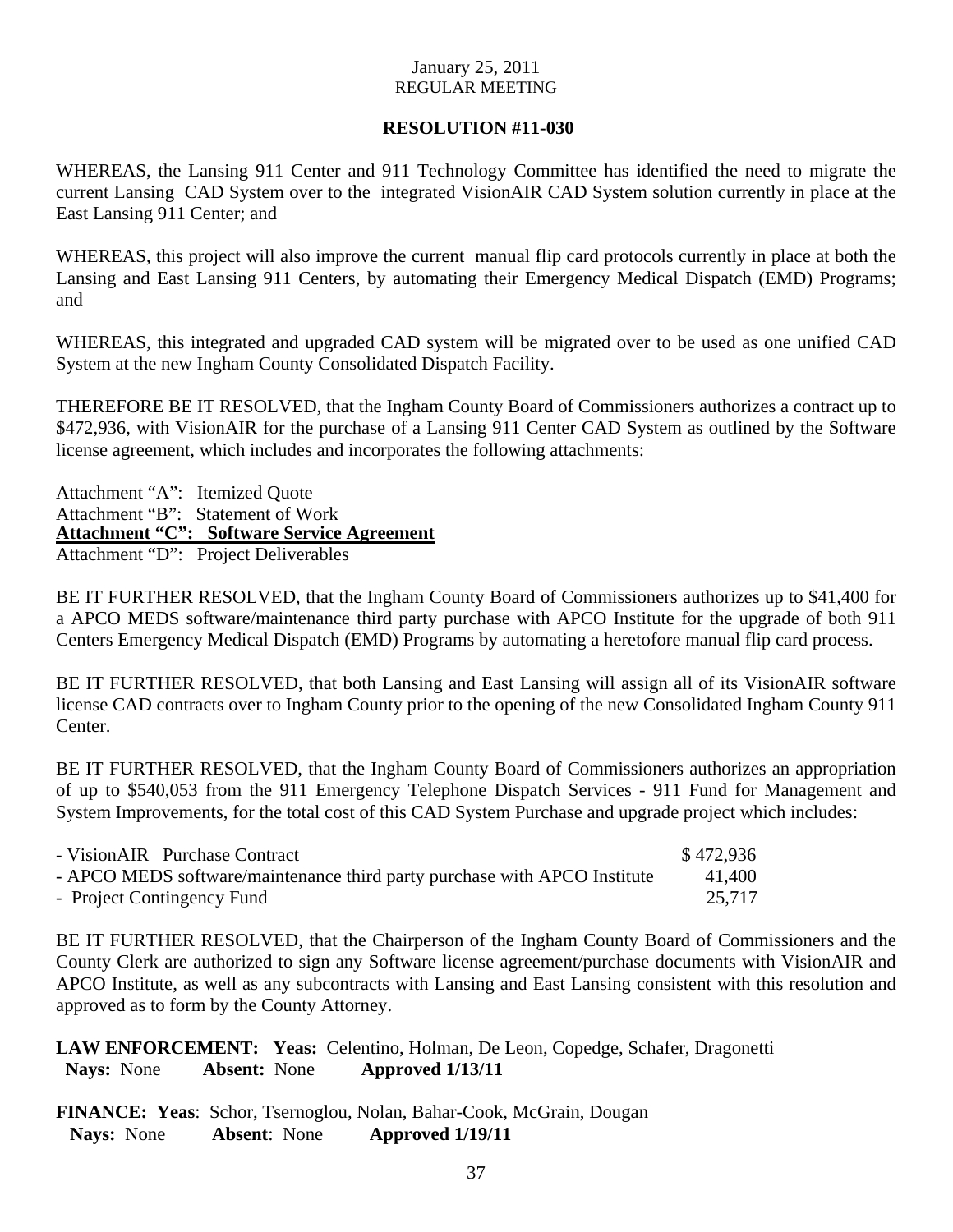## **RESOLUTION #11-030**

Adopted as part of the consent agenda.

## **SPECIAL ORDERS OF THE DAY:**

Moved by Commissioner Mc Grain, supported by Commissioner Tennis to make the following appointments:

**Christine Dokter Southern Christian Contract Christian Christian Christian Christian Christian Christian Christian Christian Christian Christian Christian Christian Christian Christian Christian Christian Christian Christ** 

Diala Rabah Community Health Center Board Rebecca Bahar-Cook MSU District Extension Counsel Deborah Linch Reappoint to Women's Commission

Moved by Commissioner Mc Grain, supported by Commissioner De Leon, to appoint Mark Thomas and Milton Scales to the Ingham County Road Commission. Motion was carried with Commissioner Schafer voting no, and all others voting yes. Absent: Commissioner Vickers.

Moved by Commissioner Schafer, supported by Commissioner Dragonetti to amend and substitute appointment from Mark Thomas and Milton Scales to Joe Gunther and Tom Mitchell. Motion was carried with Commissioner Schafer, Dougan and Dragonetti voting yes, all others voting no. Absent: Commissioner Vickers.

## **PUBLIC COMMENT:**

None

## **COMMISSIONER ANNOUNCEMENTS:**

Commission Celentino announced that the Law Enforcement Committee Meeting for Thursday, January 27, 2011 has been cancelled and rescheduled for Thursday, February 10, 2011 at 6 p.m.

Commissioner Mc Grain commended the guest from the Road Commission on their hard work.

## **CONSIDERATION AND ALLOWANCE OF CLAIMS:**

None.

## **ADJOURNMENT:**

There being no further business, the meeting was adjourned at 7:00 p.m.

## **DEBBIE DE LEON, CHAIRPERSON MIKE BRYANTON, INGHAM COUNTY CLERK**

Cathy M. Smith, Clerical Services Supervisor

\_\_\_\_\_\_\_\_\_\_\_\_\_\_\_\_\_\_\_\_\_\_\_\_\_\_\_\_\_\_\_\_\_\_\_\_\_\_\_\_\_\_\_\_\_\_\_

\_\_\_\_\_\_\_\_\_\_\_\_\_\_\_\_\_\_\_\_\_\_\_\_\_\_\_\_\_\_\_\_\_\_\_\_\_\_\_ \_\_\_\_\_\_\_\_\_\_\_\_\_\_\_\_\_\_\_\_\_\_\_\_\_\_\_\_\_\_\_\_\_\_\_\_\_\_\_\_\_\_\_\_\_\_\_\_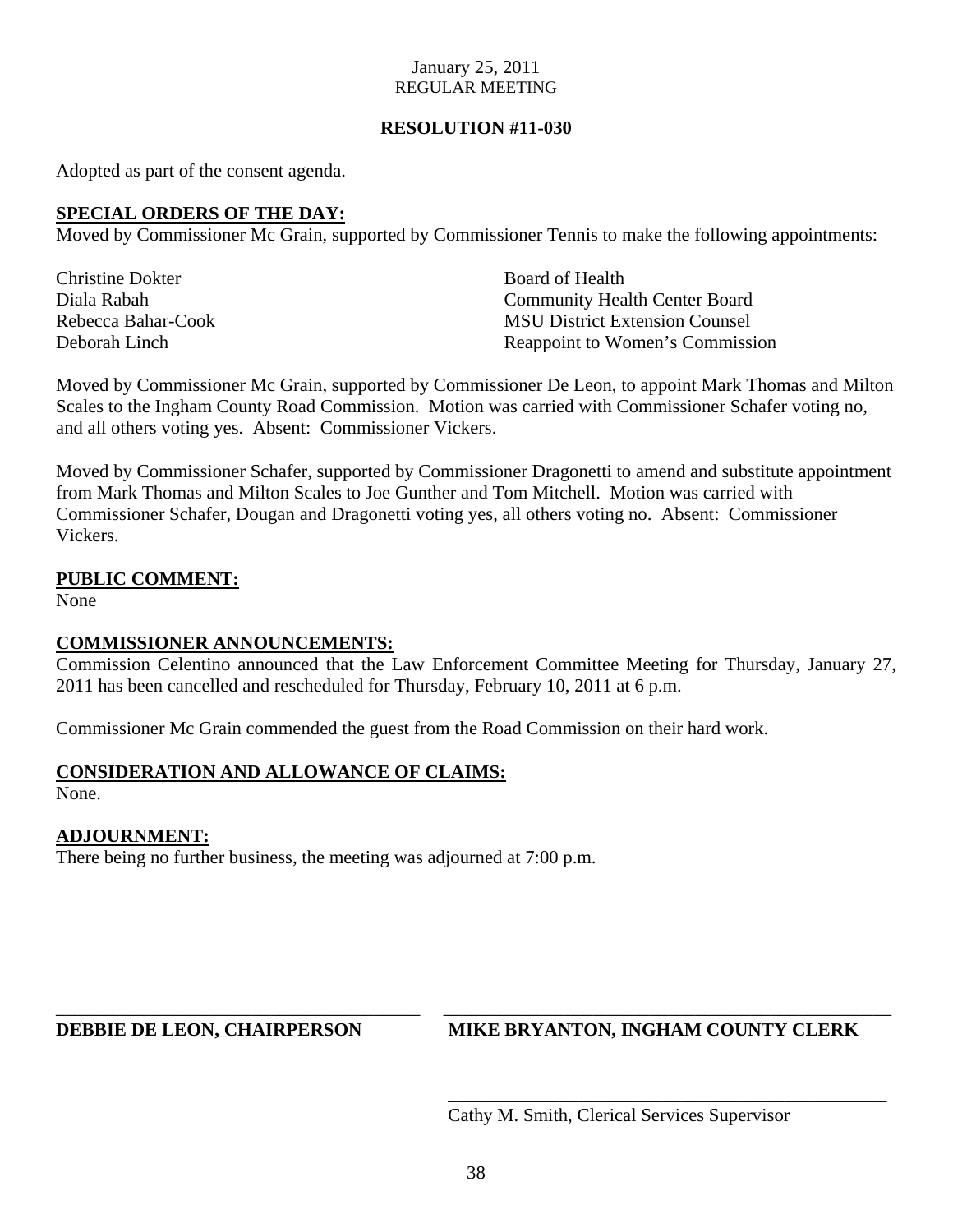#### DELHI CHARTER TOWNSHIP

#### NOTICE OF HEARING

## <span id="page-38-0"></span>APPLICATIONS FOR INDUSTRIAL FACILITIES EXEMPTION CERTIFICATE AND EXEMPTION OF NEW PERSONAL PROPERTY BY XG SCIENCES, INC.

## TO THE DELHI TOWNSHIP ASSESSOR AND THE LEGISLATIVE BODY OF EACH TAXING UNIT THAT LEVIES AD VALOREM PROPERTY TAXES WITHIN THE TOWNSHIP:

## XG SCEINCES, INC. DELHI TOWNSHIP ASSESSOR **CATA** CAPITAL AREA DISTRICT LIBRARY CAPITAL CITY AIRPORT AUTHORITY HOLT BOARD OF EDUCATION INGHAM COUNTY BOARD OF COMMISSIONERS INGHAM INTERMEDIATE SCHOOL BOARD LANSING COMMUNITY COLLEGE BOARD OF TRUSTEES STATE TAX COMMISSION

PLEASE TAKE NOTICE, that Delhi Charter Township has received an Application for Industrial Facilities Exemption Certificate and an Application for Exemption of New Personal Property from XG Sciences, Inc. A complete copy of the applications and attachments may be obtained upon request from the Delhi Township Community Development Department by calling 517-694-8281 or by e-mail at: tracy.miller@delhitownship.com.

PLEASE TAKE FURTHER NOTICE, that the Township Board of Delhi Charter Township shall afford an opportunity for hearing on the referenced Application on the 15th day of February, 2011, at 8:00 p.m., held at the Community Services Center, 2074 Aurelius Road, Holt, Michigan, in the Charter Township of Delhi, Ingham County.

Evan Hope, Township Clerk

RECEIVED **TAN 27 2011**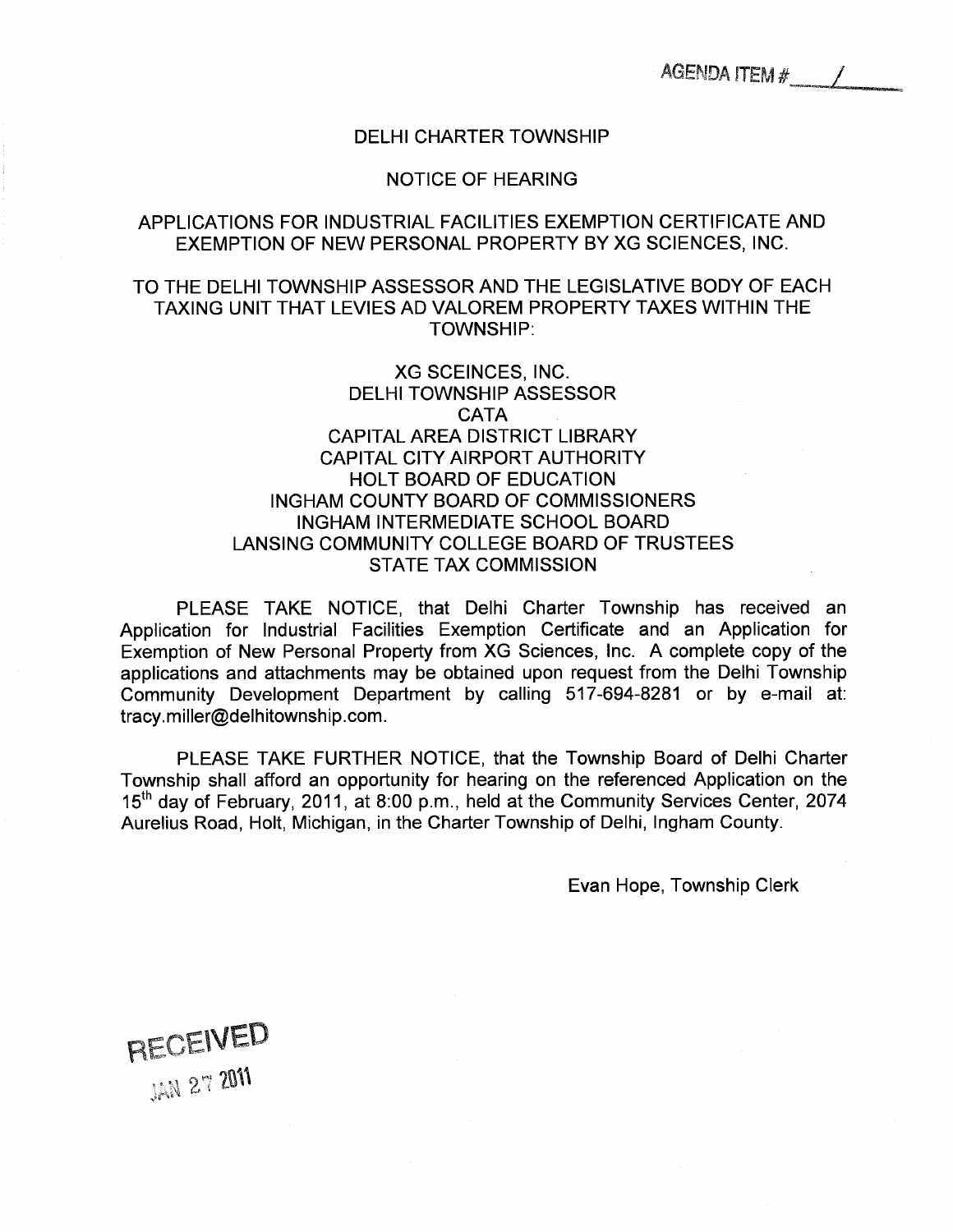

<span id="page-39-0"></span>January 24, 2011

County of Ingham P.O. Box 319 Mason, MI 48854

Dear Sir or Madam,

On behalf of the Lansing Area AIDS Network (LAAN) we would like to thank you for your generous donation and support of our organization. Your contribution is deeply appreciated and has helped us to provide and sustain important programs and services offered to people affected by HIV and AIDS throughout mid-Michigan. As you know, LAAN is a non-profit 501c3 AIDS Service Organization which offers direct care services and prevention programs in 11 Michigan counties.

We appreciate your support and would like to express our sincere thanks and gratitude for your financial contribution. It is important that our community support the work of LAAN and your contribution will help to make that possible. Your support gives us hope that our work will continue and that those who turn to LAAN for assistance and understanding will continue to benefit from the programs and services that help to sustain them in their personal struggle with HIV and AIDS.

According to our records you have donated:

\$2,256.50 5/26/2010 Other

Please feel free to contact me, if you have any questions regarding your charitable donation to LAAN. Again, thank you for helping us to respond to HIV and AIDS in a meaningful and supportive manner. We would like to include your name on our donor roster which might be published in our agency newsletter, annual report and possibly on the LAAN website. If you would prefer we not use your name in this way, please contact us at 517 394 3719 ext 13.

Jacob A Distel, Jr Executive Director

RECEIVED FEB G1 2011

Young le la mayo.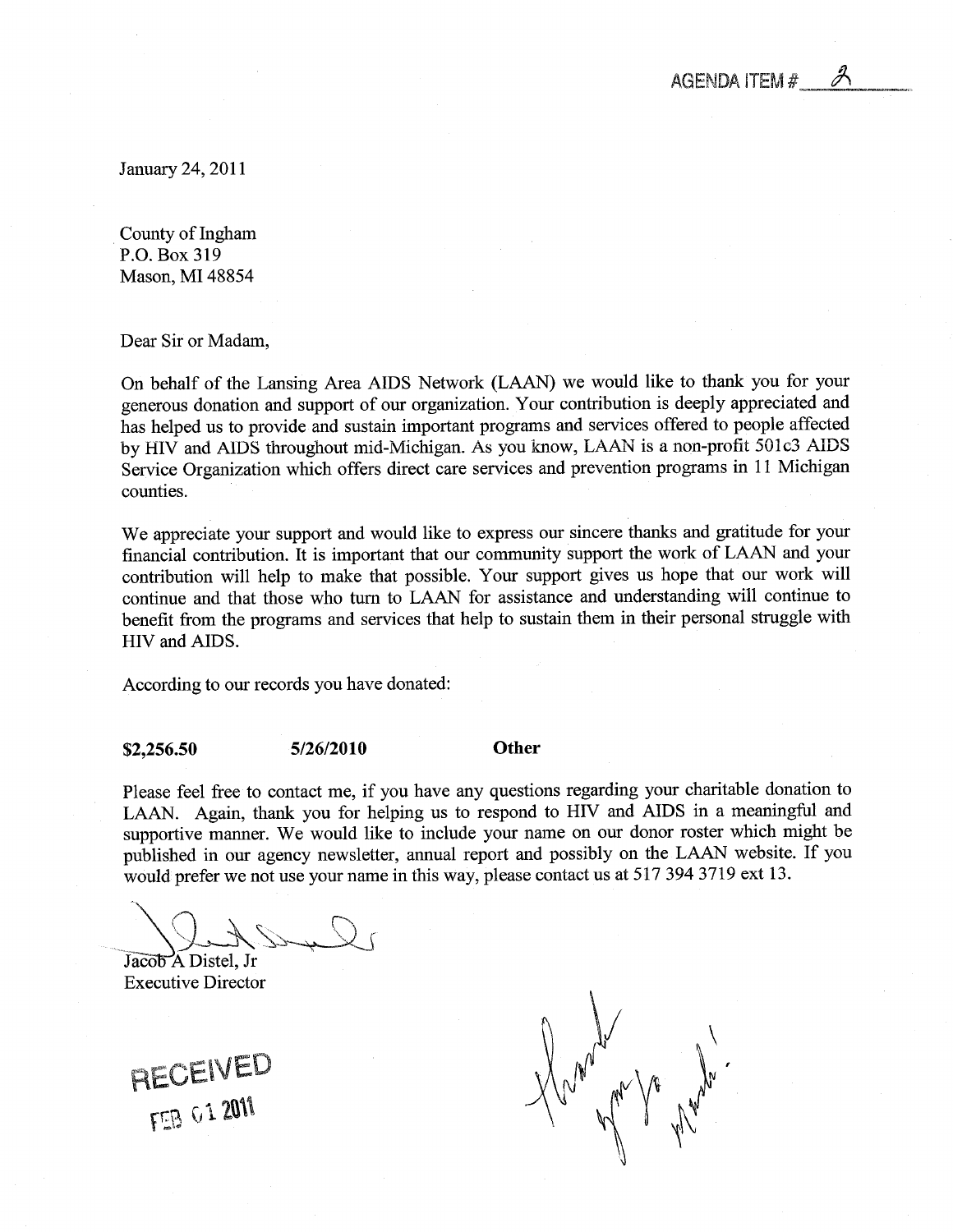<span id="page-40-0"></span>Introduced by the County Services Committee of the:

#### INGHAM COUNTY BOARD OF COMMISSIONERS

## **RESOLUTION MAKING AN APPOINTMENT TO THE FARMLAND AND OPEN SPACE PRESERVATION BOARD**

#### **RESOLUTION #11-**

WHEREAS, a vacancy exists on the Farmland and Open Space Preservation Board due to the expiration of a term; and

WHEREAS, the County Services Committee has recommended that the two term limit be waived and that Paul Kindel be reappointed to serve another term on this Board.

THEREFORE BE IT RESOLVED, that the Ingham County Board of Commissioners hereby reappoints

Paul Kindel, 2915 Margate Lane, East Lansing, 48823

to the Farmland and Open Space Preservation Board to a term expiring February 8, 2014.

BE IT FURTHER RESOLVED, that the two term limit is hereby waived to allow this reappointment.

**COUNTY SERVICES: Yeas:** De Leon, Copedge, Celentino, Schor, Vickers, Dragonetti **Nays**: None **Absent:** None **Approved 2/1/11**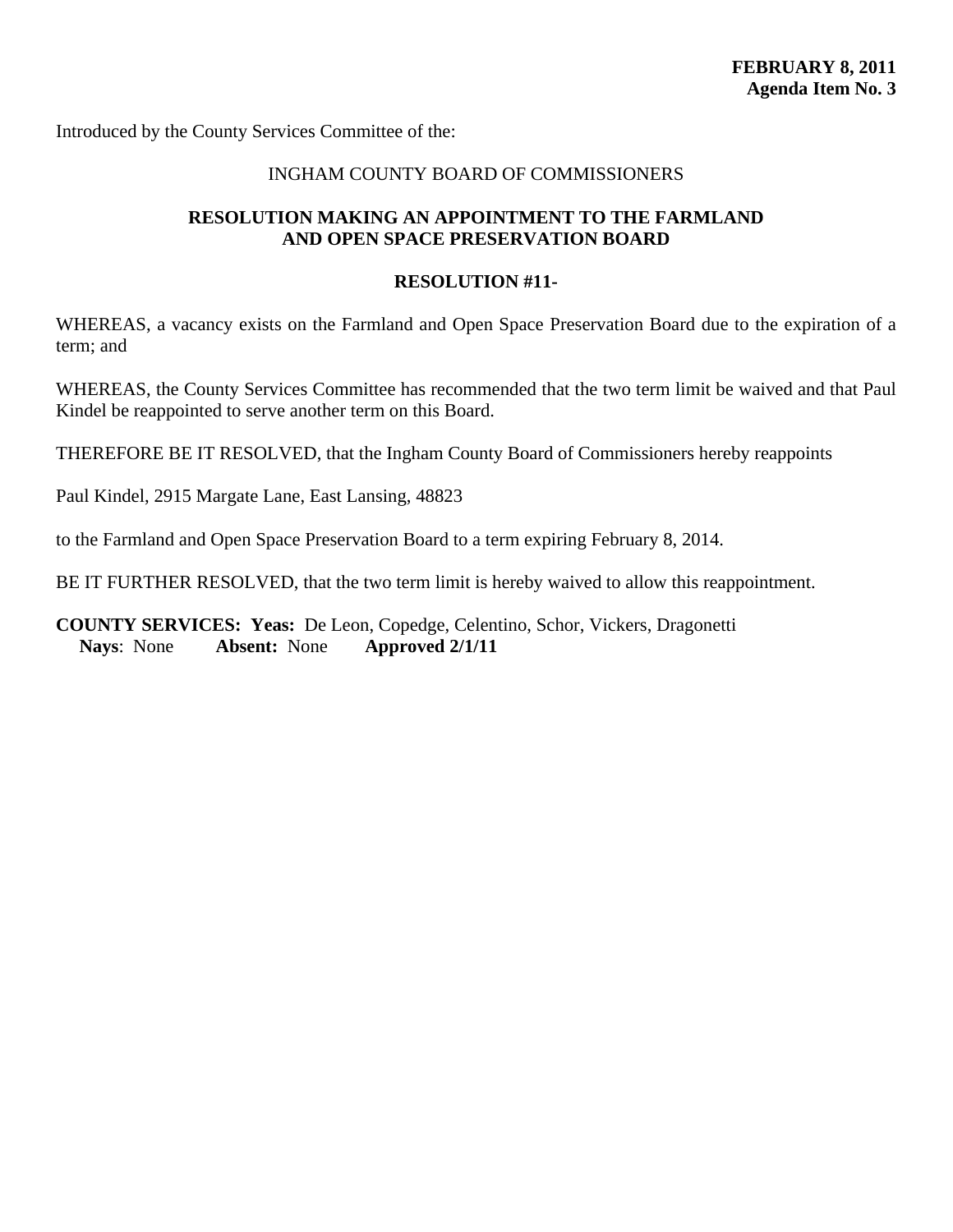<span id="page-41-0"></span>Introduced by the County Services Committee of the:

## INGHAM COUNTY BOARD OF COMMISSIONERS

## **RESOLUTION APPROVING THE RANKING OF THE FARMS FROM THE 2010 PURCHASE OF DEVELOPMENT RIGHTS APPLICATION CYCLE AND PROCEEDING WITH NEGOTIATIONS TO PURCHASE PERMANENT CONSERVATION EASEMENT DEEDS ON THE TOP TEN RANKED FARMS**

#### **RESOLUTION #11-**

WHEREAS, Ingham County desires to provide for the effective long-term protection and preservation of farmland in Ingham County from the pressure of increasing residential and commercial development; and

WHEREAS, the Ingham County Board of Commissioners adopted the Ingham County Farmland Purchase of Development Rights Ordinance in July 2004 and the Ingham County Open Space Purchase of Development Rights Ordinance in October 2009; and

WHEREAS, the Ingham County Purchase of Development Rights Ordinances authorize the Ingham County Farmland and Open Space Preservation Board to oversee the implementation of the Farmland and Open Space Preservation Program; and

WHEREAS, in the course of implementing the Ingham County Purchase of Development Rights Ordinances, the Ingham County Farmland and Open Space Preservation Board has established Selection Criteria for ranking landowner applications to the Ingham County Farmland Preservation Program; and

WHEREAS, the Ingham County Purchase of Development Rights Ordinance requires that the Ranking of Applications be approved by the Ingham County Board of Commissioners; and

WHEREAS, the Ingham County Farmland and Open Space Preservation Board has funding in place to implement the Purchase of Development Rights Ordinance; and

WHEREAS, the Ingham County Agricultural Preservation Board has scored and ranked all applications received for the 2010 cycle and wishes to proceed with negotiations on the top ten ranked farms dependent upon the availability of funds.

THEREFORE BE IT RESOLVED, that the Ingham County Board of Commissioners approves the attached 2010 Application Ranking as set forth in the Purchase of Development Rights Ordinance.

BE IT FURTHER RESOLVED, that the Ingham County Board of Commissioners authorizes the Ingham County Farmland and Open Space Preservation Board to proceed with negotiations on the top ten ranked farms dependent upon the availability of funds.

**COUNTY SERVICES: Yeas:** De Leon, Copedge, Celentino, Schor, Vickers, Dragonetti **Nays**: None **Absent:** None **Approved 2/1/11**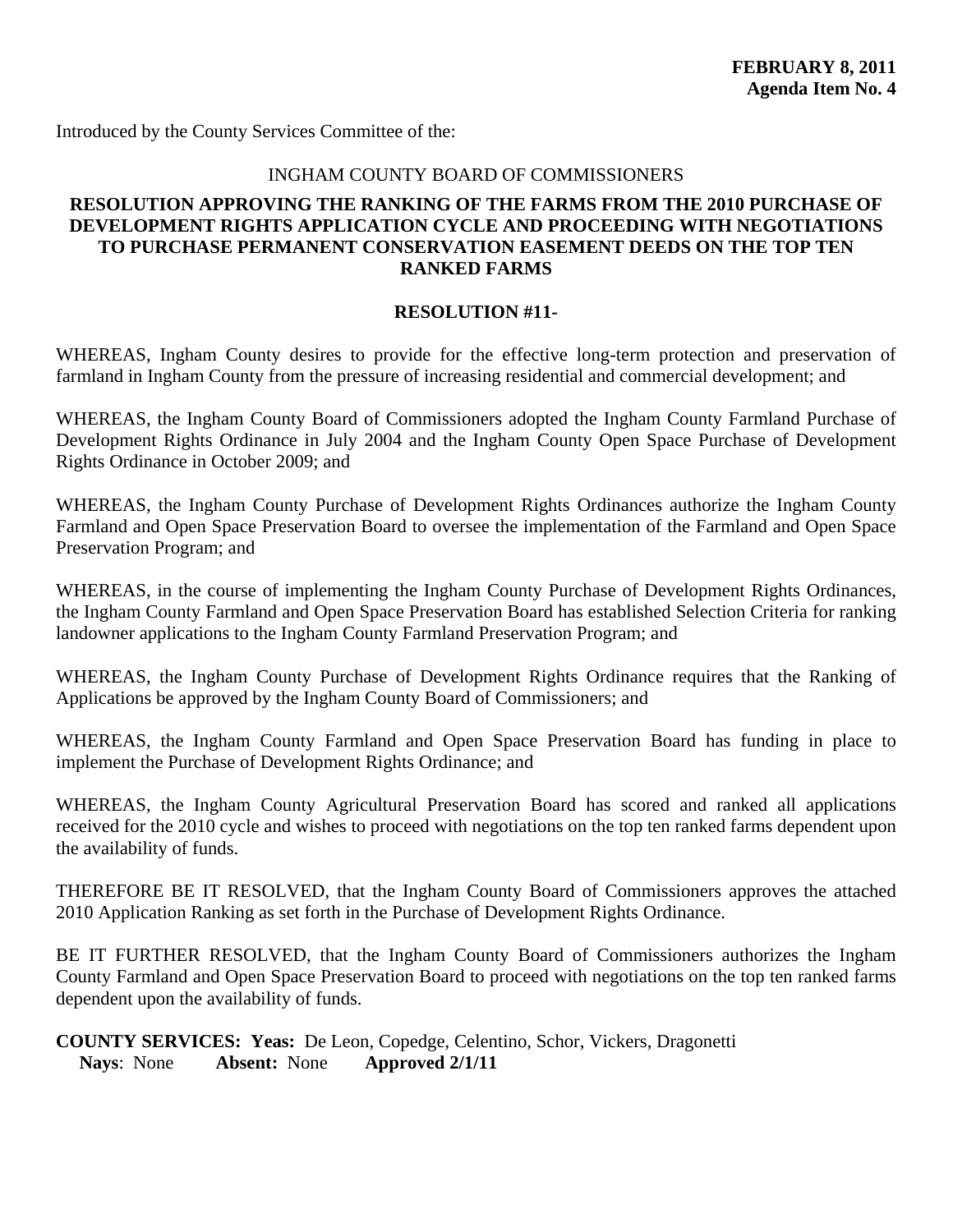|                           | A              | B                     | $\mathsf C$                                | D        | E     | F                                                                                                             | G               | Н                       | $\mathbf{I}$   | J                                | Κ                             | L                                                                                                                    | M              | ${\sf N}$                                           | O                                                                                           | P              | $\mathsf Q$    | R                                       | S                    |
|---------------------------|----------------|-----------------------|--------------------------------------------|----------|-------|---------------------------------------------------------------------------------------------------------------|-----------------|-------------------------|----------------|----------------------------------|-------------------------------|----------------------------------------------------------------------------------------------------------------------|----------------|-----------------------------------------------------|---------------------------------------------------------------------------------------------|----------------|----------------|-----------------------------------------|----------------------|
|                           |                |                       |                                            |          |       | <mark>å</mark> 1.)Prime and Unique Soils - 20 pts.<br>.<br>$\overline{\textbf{1}}$ 2.)Size of Parcel - 25 pts |                 | 3. Mg Income - 5 pts    |                | A A. Proximity Livestock - 5 pts | Lis, Undeveloped Land . 7 pts | a 6. Provincity to sewer/water - 10 pts<br>- 7.) Population Center - 20 pts<br><sup>1</sup> 8.)Road Frontage - 8 pts |                | <mark>.</mark> 9.) Other protected - 20 pts<br>Apts | $\frac{1}{2}$ $11$ .) Block Apps - $15$ pts<br>$\int 10/\lambda_{\rm g} z_{0ning}$ . 3 pts. |                |                | a 12.) Add. Ag Characteristics - 5 pts. | Donation - 55 points |
|                           | Rank           |                       |                                            |          |       |                                                                                                               |                 |                         |                |                                  |                               |                                                                                                                      |                |                                                     |                                                                                             |                |                | Score                                   |                      |
| $\mathbf{1}$              |                | Last                  | Parcel # (s)                               | Acres    |       |                                                                                                               |                 |                         |                |                                  |                               |                                                                                                                      |                |                                                     |                                                                                             |                |                |                                         |                      |
| $\mathbf 2$               | $\blacksquare$ | <b>Baumer</b>         | 33-09-16-300-003                           | 55.31    | 20    | 25                                                                                                            | $5\overline{5}$ | $\overline{5}$          | $\overline{7}$ | 6                                | 14                            | 8                                                                                                                    | 20             | $\overline{3}$                                      | 10                                                                                          | $\overline{0}$ | $\overline{0}$ | 123                                     |                      |
| $\ensuremath{\mathsf{3}}$ |                |                       | 33-09-09-02-100-004                        | 77.64    |       |                                                                                                               |                 |                         |                |                                  |                               |                                                                                                                      |                |                                                     |                                                                                             |                |                |                                         |                      |
| $\overline{4}$            |                |                       | 33-09-09-20-400-016                        | 92       |       |                                                                                                               |                 |                         |                |                                  |                               |                                                                                                                      |                |                                                     |                                                                                             |                |                |                                         |                      |
| 5                         |                |                       |                                            | 224.95   |       |                                                                                                               |                 |                         |                |                                  |                               |                                                                                                                      |                |                                                     |                                                                                             |                |                |                                         |                      |
| $\,6\,$                   |                |                       |                                            |          |       |                                                                                                               |                 |                         |                |                                  |                               |                                                                                                                      |                |                                                     |                                                                                             |                |                |                                         |                      |
| $\overline{7}$            |                |                       | Thornburn Family 33-06-06-18-200-018       | 102      | 10.6  | 12.75                                                                                                         | 0               | 5                       | 5              | 5                                | 20                            | 6                                                                                                                    | 0              | 3                                                   | 0                                                                                           | 0              | $\mathbf 0$    | 67.35                                   |                      |
| 8<br>9                    |                |                       |                                            |          |       |                                                                                                               |                 |                         |                |                                  |                               |                                                                                                                      |                |                                                     |                                                                                             |                |                |                                         |                      |
| 10                        |                | $\frac{1}{2}$ Brake   | 33-04-04-15-100-002                        | 75       | 15.6  | 9.375                                                                                                         | 0               | 5                       | $\overline{7}$ | 6                                | 0                             | $\overline{2}$                                                                                                       | 0              | 3                                                   | 0                                                                                           | 0              | $\pmb{0}$      | 47.975                                  |                      |
| 11                        |                | 4 Ball                | 33-04-04-16-200-005                        | 25       | 15.4  | 3.125                                                                                                         | $\pmb{0}$       | 5                       | $\overline{7}$ | 6                                | 0                             | $\mathbf{1}$                                                                                                         | 0              | 3                                                   | 0                                                                                           | $\pmb{0}$      | $\pmb{0}$      | 65.525                                  |                      |
| 12                        |                |                       |                                            |          |       |                                                                                                               |                 |                         |                |                                  |                               |                                                                                                                      |                |                                                     |                                                                                             |                |                |                                         |                      |
| 13                        |                | 5 Fitzgerald          | 33-04-04-14-200-009                        | 16.44    | 20    | 7.055                                                                                                         | 5               | $\pmb{0}$               | $\overline{7}$ | 6                                | 0                             | 8                                                                                                                    | $\pmb{0}$      | 3                                                   | $\pmb{0}$                                                                                   | $\mathbf 0$    | $\mathbf 0$    | 56.055                                  |                      |
| 14                        |                |                       | 33-04-04-14-200-005                        | 40       |       |                                                                                                               |                 |                         |                |                                  |                               |                                                                                                                      |                |                                                     |                                                                                             |                |                |                                         |                      |
| 15                        |                |                       |                                            | 56.44    |       |                                                                                                               |                 |                         |                |                                  |                               |                                                                                                                      |                |                                                     |                                                                                             |                |                |                                         |                      |
| 16                        |                |                       |                                            |          |       |                                                                                                               |                 |                         |                |                                  |                               |                                                                                                                      |                |                                                     |                                                                                             |                |                |                                         |                      |
| $\overline{17}$           | <b>G</b>       | Shannon               | 33-03-03-04-300-19                         | 56       | 20    | 25                                                                                                            | $5\overline{5}$ | $\overline{\mathbf{3}}$ | 2              | $\overline{0}$                   | 20                            | 8 <sup>2</sup>                                                                                                       | 15             | 3                                                   | $\overline{0}$                                                                              | $\overline{0}$ | $\overline{0}$ | 101                                     |                      |
| 18                        |                |                       | 33-03-08-100-003                           | 50.14    |       |                                                                                                               |                 |                         |                |                                  |                               |                                                                                                                      |                |                                                     |                                                                                             |                |                |                                         |                      |
| 19                        |                |                       | 33-03-08-300-003                           | 94.26    |       |                                                                                                               |                 |                         |                |                                  |                               |                                                                                                                      |                |                                                     |                                                                                             |                |                |                                         |                      |
| 20                        |                |                       | 33-03-03-08-200-22                         | 11       |       |                                                                                                               |                 |                         |                |                                  |                               |                                                                                                                      |                |                                                     |                                                                                             |                |                |                                         |                      |
| $\overline{21}$           |                |                       |                                            | 211.4    |       |                                                                                                               |                 |                         |                |                                  |                               |                                                                                                                      |                |                                                     |                                                                                             |                |                |                                         |                      |
| $\overline{22}$           |                |                       |                                            |          |       |                                                                                                               |                 |                         |                |                                  |                               |                                                                                                                      |                |                                                     |                                                                                             |                |                |                                         |                      |
| $\overline{23}$           |                |                       |                                            |          |       |                                                                                                               |                 |                         |                |                                  |                               |                                                                                                                      |                |                                                     |                                                                                             |                |                |                                         |                      |
| $\overline{24}$           |                | 7 Powell              | 33-03-03-16-300-004                        | 37.98    |       |                                                                                                               |                 |                         |                |                                  |                               |                                                                                                                      |                |                                                     |                                                                                             |                |                |                                         |                      |
| $\overline{25}$           |                |                       | 33-03-03-16-300-001                        | 40       |       |                                                                                                               |                 |                         |                |                                  |                               |                                                                                                                      |                |                                                     |                                                                                             |                |                |                                         |                      |
| 26                        |                |                       | 33-03-03-21-100-002                        | 160      |       |                                                                                                               |                 |                         |                |                                  |                               |                                                                                                                      |                |                                                     |                                                                                             |                |                |                                         |                      |
| $\frac{27}{28}$           |                |                       | 33-03-03-20-200-003                        | 157.05   |       |                                                                                                               |                 |                         |                |                                  |                               |                                                                                                                      |                |                                                     |                                                                                             |                |                |                                         |                      |
|                           |                |                       |                                            | 395.03   | 16.55 | 25                                                                                                            | $5\overline{)}$ | 5                       | $\sqrt{2}$     | 10                               | 20                            | 15                                                                                                                   | 15             | $\overline{3}$                                      | 6                                                                                           | 5              | $\overline{0}$ | 127.55                                  |                      |
| 29                        |                |                       |                                            |          |       |                                                                                                               |                 |                         |                |                                  |                               |                                                                                                                      |                |                                                     |                                                                                             |                |                |                                         |                      |
| 30                        |                | 8 Snow Family         | 33-10-10-31-200-007                        | 66.15    |       |                                                                                                               |                 |                         |                |                                  |                               |                                                                                                                      |                |                                                     |                                                                                             |                |                |                                         |                      |
| 31                        |                |                       | 33-10-10-31-400-007                        | 1.38     |       |                                                                                                               |                 |                         |                |                                  |                               |                                                                                                                      |                |                                                     |                                                                                             |                |                |                                         |                      |
| 32<br>33                  |                |                       | 33-10-10-31-400-005<br>33-10-10-31-300-002 | 95<br>40 |       |                                                                                                               |                 |                         |                |                                  |                               |                                                                                                                      |                |                                                     |                                                                                             |                |                |                                         |                      |
| 34                        |                |                       | 33-10-10-31-400-006                        | 1.59     |       |                                                                                                               |                 |                         |                |                                  |                               |                                                                                                                      |                |                                                     |                                                                                             |                |                |                                         |                      |
| 35                        |                |                       | 33-14-14-06-100-002                        | 87.35    |       |                                                                                                               |                 |                         |                |                                  |                               |                                                                                                                      |                |                                                     |                                                                                             |                |                |                                         |                      |
| 36                        |                |                       | 33-13-13-001-200-008                       | 28.05    |       |                                                                                                               |                 |                         |                |                                  |                               |                                                                                                                      |                |                                                     |                                                                                             |                |                |                                         |                      |
| $\overline{37}$           |                |                       |                                            | 319.52   | 18.79 | 25                                                                                                            | 5               | 5                       | $\overline{7}$ | $\overline{8}$                   | 0                             | 15                                                                                                                   | $\overline{0}$ | $\overline{3}$                                      | $\overline{0}$                                                                              | $\overline{0}$ | $\overline{0}$ | 86.79                                   |                      |
| 38                        |                | <b>Application #1</b> |                                            |          |       |                                                                                                               |                 |                         |                |                                  |                               |                                                                                                                      |                |                                                     |                                                                                             |                |                |                                         |                      |
| 39                        |                | 9 Cavanaugh           | 33-15-15-09-200-002                        | 239      |       |                                                                                                               |                 |                         |                |                                  |                               |                                                                                                                      |                |                                                     |                                                                                             |                |                |                                         |                      |
| 40                        |                |                       |                                            | 239      | 9.79  | 25                                                                                                            | 5               | $\vert 0 \vert$         | 7              | 6                                | 0                             | 15                                                                                                                   | 0              | 3                                                   | $\mathbf 0$                                                                                 | $\overline{0}$ | $\pmb{0}$      | 70.79                                   |                      |
| 41                        |                |                       |                                            |          |       |                                                                                                               |                 |                         |                |                                  |                               |                                                                                                                      |                |                                                     |                                                                                             |                |                |                                         |                      |
| 42                        |                | 10 Todd               | 33-13-13-35-300-003                        | 80       |       |                                                                                                               |                 |                         |                |                                  |                               |                                                                                                                      |                |                                                     |                                                                                             |                |                |                                         |                      |
| 43                        |                |                       | 33-13-13-34-400-016                        | 136.63   |       |                                                                                                               |                 |                         |                |                                  |                               |                                                                                                                      |                |                                                     |                                                                                             |                |                |                                         |                      |
| 44                        |                |                       | 607.73 ac                                  | 216.63   | 15.03 | 25                                                                                                            | $\overline{0}$  | 3                       | $\overline{7}$ | $\overline{8}$                   | 0                             | 10.5                                                                                                                 | $\overline{0}$ | $\overline{3}$                                      | 6                                                                                           | 0              | $\overline{0}$ | 77.53                                   |                      |
| 45                        |                |                       |                                            |          |       |                                                                                                               |                 |                         |                |                                  |                               |                                                                                                                      |                |                                                     |                                                                                             |                |                |                                         |                      |
| 46                        |                | 11 Hutchison          | 33-13-13-20-400-004                        | 66       |       |                                                                                                               |                 |                         |                |                                  |                               |                                                                                                                      |                |                                                     |                                                                                             |                |                |                                         |                      |
| 47                        |                |                       | 33-13-13-20-300-013                        | 6        |       |                                                                                                               |                 |                         |                |                                  |                               |                                                                                                                      |                |                                                     |                                                                                             |                |                |                                         |                      |
| 48                        |                |                       | 33-13-13-20-200-010                        | 5        |       |                                                                                                               |                 |                         |                |                                  |                               |                                                                                                                      |                |                                                     |                                                                                             |                |                |                                         |                      |
| 49                        |                |                       |                                            | 77       | 14.69 | 9.782                                                                                                         | 5 <sub>l</sub>  | 5                       | $\overline{7}$ | $6\,$                            | $\mathbf 0$                   | $\overline{0}$                                                                                                       | 15             | 3                                                   | $\mathbf 0$                                                                                 | $\overline{0}$ | $\mathbf 0$    | 65.472                                  |                      |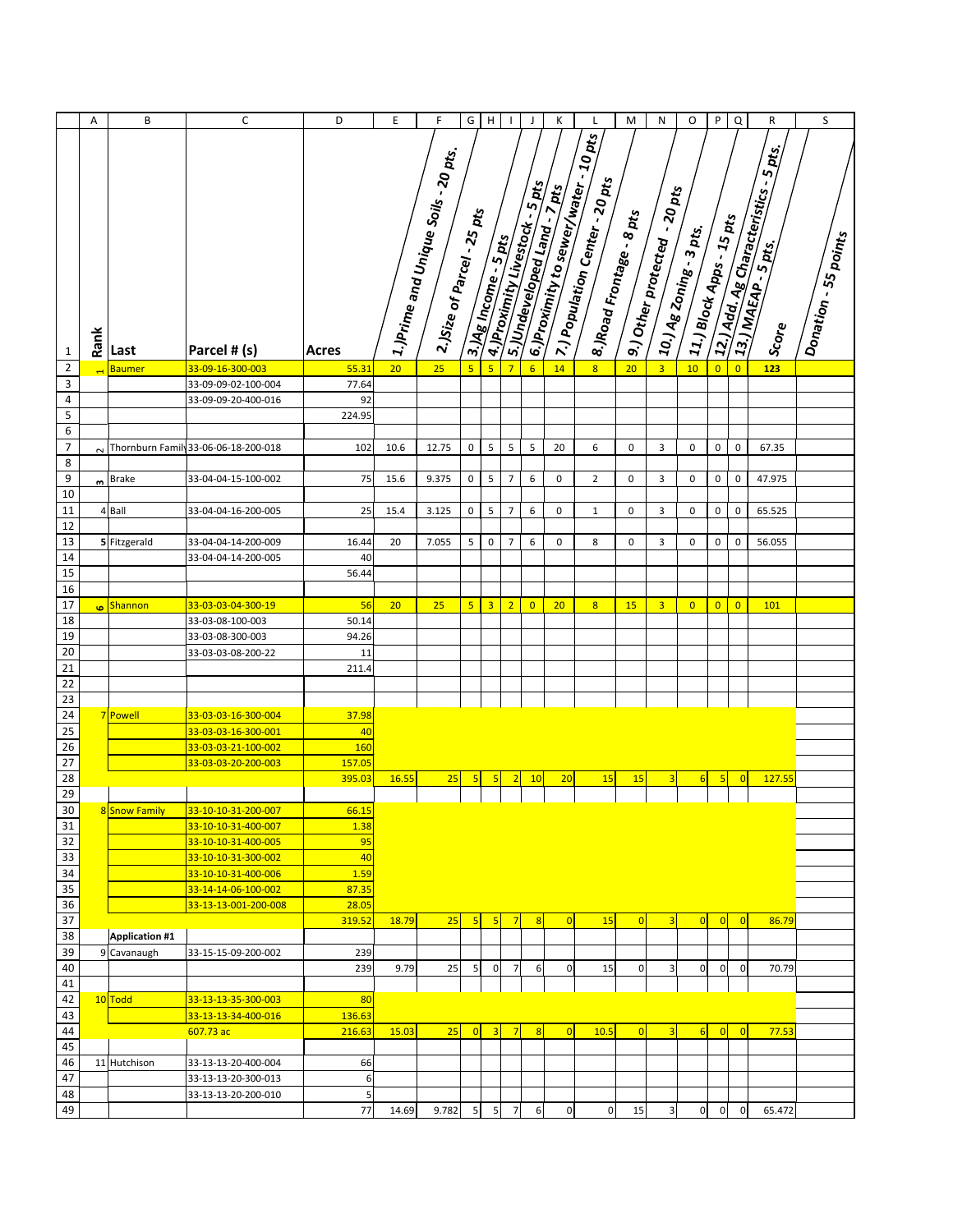|                 | Α | B                     | С                   | D              | Ε     | F     | G               | H              |                |                | Κ              |       | M              | N                       | О              | P              | Q              | R      | S |
|-----------------|---|-----------------------|---------------------|----------------|-------|-------|-----------------|----------------|----------------|----------------|----------------|-------|----------------|-------------------------|----------------|----------------|----------------|--------|---|
| 50              |   |                       |                     |                |       |       |                 |                |                |                |                |       |                |                         |                |                |                |        |   |
| 51              |   | 12 Rogers             | 33-13-13-25-300-001 | 40             |       |       |                 |                |                |                |                |       |                |                         |                |                |                |        |   |
| 52              |   |                       | 33-13-13-26-400-008 | 36             |       |       |                 |                |                |                |                |       |                |                         |                |                |                |        |   |
| 53              |   |                       | 33-13-13-35-300-004 | 40             |       |       |                 |                |                |                |                |       |                |                         |                |                |                |        |   |
| 54              |   |                       | 33-13-13-35-400-007 | 87.1           |       |       |                 |                |                |                |                |       |                |                         |                |                |                |        |   |
| 55              |   |                       | 33-13-13-35-400-003 | 15.5           |       |       |                 |                |                |                |                |       |                |                         |                |                |                |        |   |
| 56              |   |                       | 33-13-13-35-200-008 | 72.5           |       |       |                 |                |                |                |                |       |                |                         |                |                |                |        |   |
| 57              |   |                       | 33-13-13-35-200-005 | 40             |       |       |                 |                |                |                |                |       |                |                         |                |                |                |        |   |
| 58              |   |                       | 607.73 block        | 331.1          | 14.96 | 25    | $\overline{0}$  |                |                |                | $\overline{0}$ | 9.62  | 0              | 3                       | 6              | 0              | $\overline{0}$ | 73.58  |   |
| 59              |   |                       |                     |                |       |       |                 |                |                |                |                |       |                |                         |                |                |                |        |   |
| 60              |   | 13 Scripter           | 33-09-09-08-200-026 | 113.3          |       |       |                 |                |                |                |                |       |                |                         |                |                |                |        |   |
| 61              |   |                       |                     | 113.3          | 15.4  | 14.16 |                 |                |                |                | 18             | 4.24  | 20             | З                       | 10             | 5              |                | 107.8  |   |
| 62              |   |                       |                     |                |       |       |                 |                |                |                |                |       |                |                         |                |                |                |        |   |
| 63              |   | 14 Shaw, Lewis        | 33-10-10-27-300-012 | 58             |       |       |                 |                |                |                |                |       |                |                         |                |                |                |        |   |
| 64              |   |                       | 33-10-10-28-427-001 | 43.66          |       |       |                 |                |                |                |                |       |                |                         |                |                |                |        |   |
| 65              |   |                       | 33-10-10-27-100-015 | 20             |       |       |                 |                |                |                |                |       |                |                         |                |                |                |        |   |
| 66              |   |                       | 33-10-10-27-300-002 | 40             |       |       |                 |                |                |                |                |       |                |                         |                |                |                |        |   |
| 67              |   |                       |                     | 161.66         | 18.58 | 20.2  | $\vert 0 \vert$ | 5              | 5              | $\overline{8}$ | $\overline{0}$ | 15    | $\overline{0}$ | $\overline{\mathbf{3}}$ | $\overline{0}$ | 0              | $\Omega$       | 74.78  |   |
| 68              |   | <b>Application #3</b> |                     |                |       |       |                 |                |                |                |                |       |                |                         |                |                |                |        |   |
| 69              |   | 15 Haynes             | 33-09-09-23-400-006 | 77             |       |       |                 |                |                |                |                |       |                |                         |                |                |                |        |   |
| 70              |   |                       |                     | 77             | 16.21 | 9.695 | $\overline{0}$  | 3              | 5              | 10             | $\overline{2}$ | 2.75  | $\overline{0}$ | 3                       | 0              | $\overline{0}$ | $\overline{0}$ | 51.655 |   |
| 71              |   |                       |                     |                |       |       |                 |                |                |                |                |       |                |                         |                |                |                |        |   |
| $\overline{72}$ |   | 16 Peplowski          | 33-04-04-30-400-006 | 75             |       |       |                 |                |                |                |                |       |                |                         |                |                |                |        |   |
| $\overline{73}$ |   |                       | 33-04-04-29-300-08  | 66.7           |       |       |                 |                |                |                |                |       |                |                         |                |                |                |        |   |
| 74              |   |                       |                     | 141.7          | 13.38 | 17.71 | $\overline{0}$  | $\overline{0}$ | $\overline{7}$ | 10             | $\overline{2}$ | 10.4  | $\overline{0}$ | 3                       | $\overline{0}$ | $\mathbf 0$    | $\overline{0}$ | 63.49  |   |
| 75              |   |                       |                     |                |       |       |                 |                |                |                |                |       |                |                         |                |                |                |        |   |
| 76              |   | 17 Richardson         | 33-13-13-35-400-006 | 20             |       |       |                 |                |                |                |                |       |                |                         |                |                |                |        |   |
| 77              |   |                       | 33-13-13-35-300-002 | 40             |       |       |                 |                |                |                |                |       |                |                         |                |                |                |        |   |
| 78              |   |                       | 607.73 block        | 60             | 14.16 | 7.5   | $\overline{0}$  | $\overline{0}$ | $\overline{7}$ | 8              | $\overline{0}$ | 2.73  | $\overline{0}$ | $\overline{3}$          | 6              | $\mathbf 0$    | $\mathbf{0}$   | 48.39  |   |
| 79              |   |                       |                     |                |       |       |                 |                |                |                |                |       |                |                         |                |                |                |        |   |
| 80              |   | 18 Hector             | 33-13-13-30-200-016 | 74             |       |       |                 |                |                |                |                |       |                |                         |                |                |                |        |   |
| 81              |   |                       | 33-13-13-30-200-004 | $\sqrt{6}$     |       |       |                 |                |                |                |                |       |                |                         |                |                |                |        |   |
| 82              |   |                       |                     | 80             | 14.98 | 10.01 | $\overline{0}$  | 5              | $\overline{7}$ | $\sqrt{6}$     | $\mathbf 0$    | 6.18  | 15             | 3                       | $\pmb{0}$      | $\mathbf 0$    | $\mathbf{0}$   | 67.17  |   |
| 83              |   |                       |                     |                |       |       |                 |                |                |                |                |       |                |                         |                |                |                |        |   |
| 84              |   | 19 Morehouse          | 33-15-15-27-300-004 | 29.57          |       |       |                 |                |                |                |                |       |                |                         |                |                |                |        |   |
| 85              |   |                       | 33-15-15-34-100-002 | 40             |       |       |                 |                |                |                |                |       |                |                         |                |                |                |        |   |
| 86              |   |                       | 33-15-15-34-100-001 | 40             |       |       |                 |                |                |                |                |       |                |                         |                |                |                |        |   |
| 87              |   |                       |                     | 109.57         | 19.59 | 13.69 | $\overline{0}$  | $\overline{0}$ | 7              | 6              | $\mathbf 0$    | 10.01 | $\overline{0}$ | 3                       | 0              | $\mathbf 0$    | $\overline{0}$ | 59.29  |   |
| 88              |   |                       |                     |                |       |       |                 |                |                |                |                |       |                |                         |                |                |                |        |   |
| 89              |   | 20 Beery              | 33-25-05-34-200-008 | 77.08          |       |       |                 |                |                |                |                |       |                |                         |                |                |                |        |   |
| 90              |   |                       | 33-25-05-34-400-006 | $\overline{7}$ |       |       |                 |                |                |                |                |       |                |                         |                |                |                |        |   |
| 91              |   |                       |                     | 84.08          | 16.71 | 10.5  |                 |                |                | 10             | 20             | 2.01  | 10             | $\overline{\mathbf{3}}$ | $\overline{0}$ | 5              |                | 97.22  |   |
| 92              |   |                       |                     |                |       |       |                 |                |                |                |                |       |                |                         |                |                |                |        |   |
| 93              |   | 21 Tomlinson          | 33-09-09-20-300-001 | 80             |       |       |                 |                |                |                |                |       |                |                         |                |                |                |        |   |
| 94              |   |                       | 33-09-09-19-200-006 | $\overline{1}$ |       |       |                 |                |                |                |                |       |                |                         |                |                |                |        |   |
| 95              |   |                       | 33-09-09-19-200-017 | 60.13          |       |       |                 |                |                |                |                |       |                |                         |                |                |                |        |   |
| 96              |   |                       | 33-09-09-19-400-012 | 76.3           |       |       |                 |                |                |                |                |       |                |                         |                |                |                |        |   |
| 97              |   |                       |                     | 217.43         | 15.33 | 25    |                 |                |                | $-6$           | 14             | 8.68  | 20             | 3                       | 10             |                | $ 0 $ $ 0 $    | 114.01 |   |
|                 |   |                       |                     |                |       |       |                 |                |                |                |                |       |                |                         |                |                |                |        |   |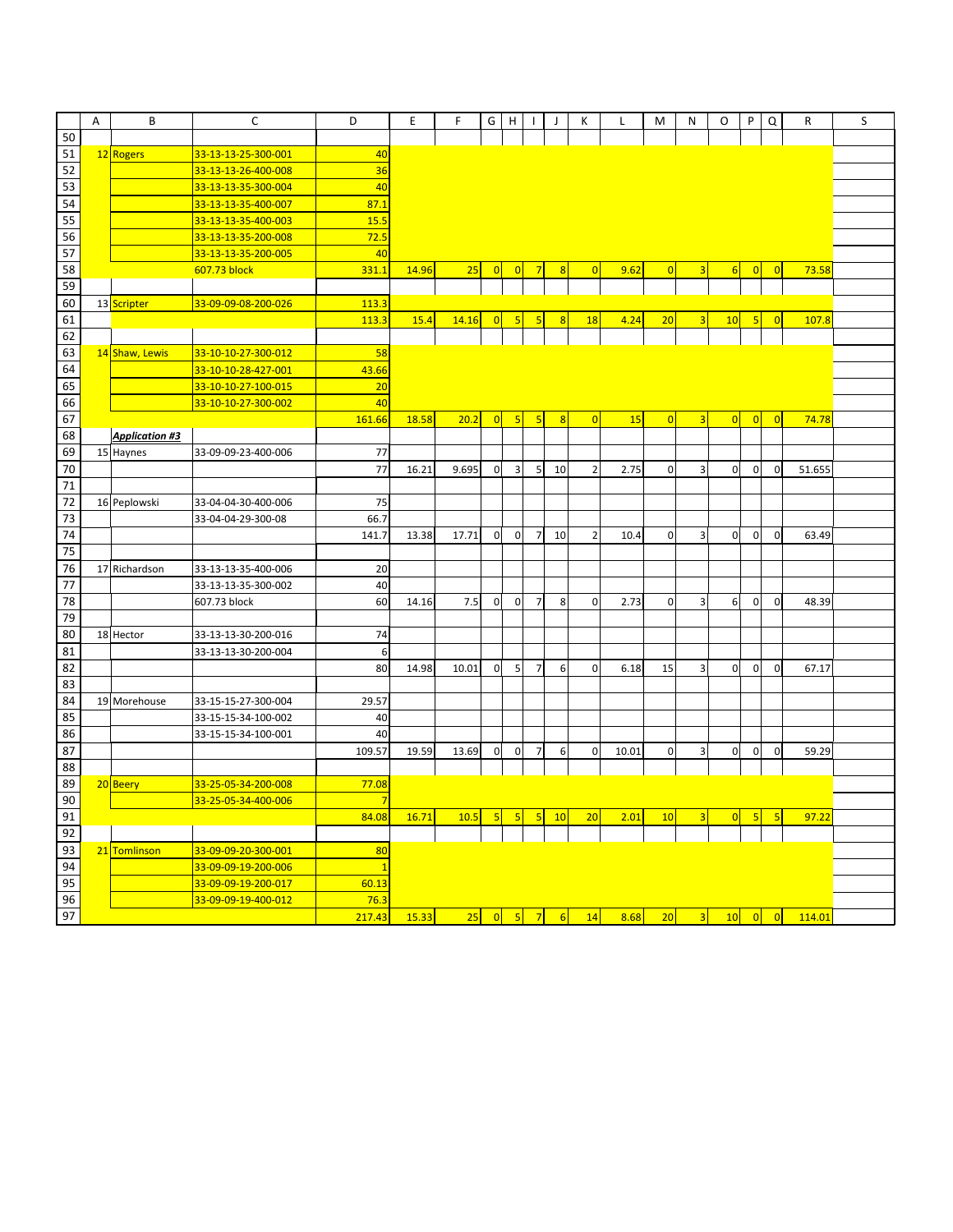|                  | Α | B                     | $\mathsf{C}$               | D     | E      | F              | G              | H              |                | J            | К           | L              | M              | N              | $\Omega$       | P              | Q              | R      | $\sf S$ |
|------------------|---|-----------------------|----------------------------|-------|--------|----------------|----------------|----------------|----------------|--------------|-------------|----------------|----------------|----------------|----------------|----------------|----------------|--------|---------|
| 98               |   |                       |                            |       |        |                |                |                |                |              |             |                |                |                |                |                |                |        |         |
| 99               |   | 22 Shaw, Doug         | 33-10-10-27-400-018        | 20    |        |                |                |                |                |              |             |                |                |                |                |                |                |        |         |
| 100              |   |                       | 33-10-10-27-100-004        | 120   |        |                |                |                |                |              |             |                |                |                |                |                |                |        |         |
| 101              |   |                       |                            | 140   | 14.57  | 17.61          | 5 <sub>l</sub> | $\overline{0}$ | $\overline{0}$ | 8            | $\mathbf 0$ | $\overline{0}$ | $\Omega$       | $\overline{3}$ | $\overline{0}$ | $\overline{0}$ | $\mathbf{0}$   | 48.18  |         |
| 102              |   | <b>Application #2</b> |                            |       |        |                |                |                |                |              |             |                |                |                |                |                |                |        |         |
| 103              |   | 23 Cavanaugh          | 33-15-15-12-100-002        | 29.16 |        |                |                |                |                |              |             |                |                |                |                |                |                |        |         |
| 104              |   |                       | 33-15-15-11-200-009        | 10.83 |        |                |                |                |                |              |             |                |                |                |                |                |                |        |         |
| 105              |   |                       |                            | 39.99 | 11.5   | 5 <sup>1</sup> | $\overline{0}$ | $\mathbf 0$    | $\overline{7}$ | 6            | $\mathbf 0$ | 1.84           | 5 <sup>1</sup> | $\overline{3}$ | $\mathbf 0$    | $\overline{0}$ | $\overline{0}$ | 39.34  |         |
| 106              |   |                       |                            |       |        |                |                |                |                |              |             |                |                |                |                |                |                |        |         |
| 107              |   | 24 Shaw, Tom          | 33-10-10-27-100-014        | 60    |        |                |                |                |                |              |             |                |                |                |                |                |                |        |         |
| 108              |   |                       |                            | 60    | 15.74  | 7.5            | $\mathbf{0}$   | 5 <sup>1</sup> | 5              | 8            | $\mathbf 0$ | 1.87           | $\overline{0}$ | $\overline{3}$ | $\overline{0}$ | $\overline{0}$ | $\mathbf{0}$   | 46.11  |         |
| 109              |   |                       |                            |       |        |                |                |                |                |              |             |                |                |                |                |                |                |        |         |
| 110              |   | 25 Hale               | 33-16-16-27-100-002        | 60    |        |                |                |                |                |              |             |                |                |                |                |                |                |        |         |
| $\overline{111}$ |   |                       | 33-16-16-28-200-003        | 40    |        |                |                |                |                |              |             |                |                |                |                |                |                |        |         |
| 112              |   |                       |                            | 100   | 10.053 | 12.5           | $\mathbf{0}$   | $\overline{0}$ | $\overline{7}$ | 5            | $\mathbf 0$ | 0.34           | 5              | $\overline{3}$ | $\overline{0}$ | $\overline{0}$ | $\overline{0}$ | 42.893 |         |
| 113              |   |                       |                            |       |        |                |                |                |                |              |             |                |                |                |                |                |                |        |         |
| 114              |   | 26 Klicker            | 33-12-12-12-400-008        | 37    |        |                |                |                |                |              |             |                |                |                |                |                |                |        |         |
| 115              |   |                       |                            | 37    | 18     | 4.62           | $\overline{0}$ | $\overline{0}$ | $\overline{7}$ | $\mathbf{0}$ | $\mathbf 0$ | 0.55           | $\Omega$       | $\overline{3}$ | $\overline{0}$ | $\Omega$       | $\overline{0}$ | 33.17  |         |
| 116              |   |                       |                            |       |        |                |                |                |                |              |             |                |                |                |                |                |                |        |         |
| 117              |   | 27 Clark, Robert      | 33-14-14-20-300-010        | 52.95 |        |                |                |                |                |              |             |                |                |                |                |                |                |        |         |
| 118              |   |                       |                            | 52.95 | 12.36  | 6.61           | 5 <sub>l</sub> | $\overline{0}$ | 5              | $\mathbf{0}$ | $\mathbf 0$ | $\overline{0}$ | $\Omega$       | $\overline{3}$ | $\overline{0}$ | $\overline{0}$ | $\overline{0}$ | 31.97  |         |
| 119              |   |                       |                            |       |        |                |                |                |                |              |             |                |                |                |                |                |                |        |         |
| 120              |   |                       | <b>Total Acres Applied</b> | #REF! |        |                |                |                |                |              |             |                |                |                |                |                |                |        |         |
| 121              |   |                       |                            |       |        |                |                |                |                |              |             |                |                |                |                |                |                |        |         |
| $122$            |   |                       |                            |       |        |                |                |                |                |              |             |                |                |                |                |                |                |        |         |
| 123              |   |                       | 1 Powell                   | 127   |        |                |                |                |                |              |             |                |                |                |                |                |                |        |         |
| 124              |   | $\overline{a}$        | <b>Baumer</b>              | 123   |        |                |                |                |                |              |             |                |                |                |                |                |                |        |         |
| 125              |   | 3                     | Tomlinson                  | 114   |        |                |                |                |                |              |             |                |                |                |                |                |                |        |         |
| 126              |   |                       | 4 Scripter                 | 107.8 |        |                |                |                |                |              |             |                |                |                |                |                |                |        |         |
| 127              |   |                       | 5 Shannon                  | 101   |        |                |                |                |                |              |             |                |                |                |                |                |                |        |         |
| 128              |   |                       | 6 Berry                    | 97.22 |        |                |                |                |                |              |             |                |                |                |                |                |                |        |         |
| 129              |   | 7                     | Snow                       | 86.79 |        |                |                |                |                |              |             |                |                |                |                |                |                |        |         |
| 130              |   |                       | 8 Todd                     | 77.53 |        |                |                |                |                |              |             |                |                |                |                |                |                |        |         |
| 131              |   |                       | 9 Shaw                     | 74.78 |        |                |                |                |                |              |             |                |                |                |                |                |                |        |         |
| 132              |   |                       | 10 Rogers                  | 73.58 |        |                |                |                |                |              |             |                |                |                |                |                |                |        |         |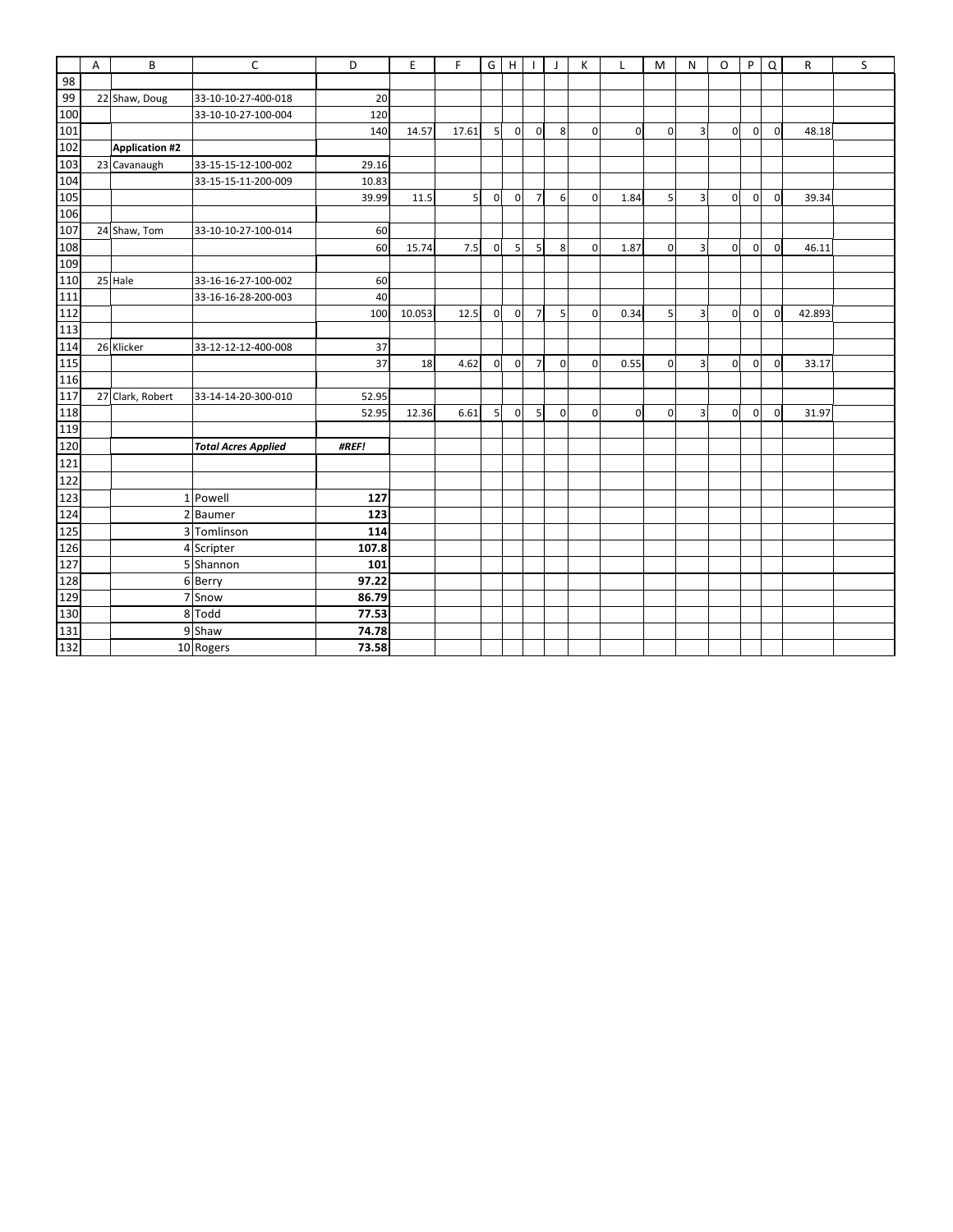<span id="page-45-0"></span>Introduced by the County Services and Finance Committees of the:

#### INGHAM COUNTY BOARD OF COMMISSIONERS

## **RESOLUTION TO AMEND THE CONTRACT WITH DELTA ELECTRICAL CONTRACTORS OF LANSING, INC. TO INSTALL A NEW EMERGENCY NOTIFICATION SYSTEM FOR THE FAIRGROUNDS**

#### **RESOLUTION #11-**

WHEREAS, Resolution #10-202 authorized awarding a contract to Delta Electrical Contractors of Lansing, Inc., 7808 Lanac Street, Lansing, Michigan 48917, to install a new Emergency Notification System for the Fairgrounds, for a not to exceed cost of \$50,695.00 plus a contingency of \$5,000.00 for a total cost of \$55,695.00; and

WHEREAS, during the course of the project it was noticed that the following two items should have been included in the original contract: installation of horns at the Tack Shop and paging capabilities from the South Arena to the South Barns; and

WHEREAS, the funds for this project have been budgeted and approved in the Fairgrounds Budget line item 561-76900-976000; and

WHEREAS, the cost for the additional services to the original contract (Resolution #10-202) would be \$9,930.00.

THEREFORE BE IT RESOLVED, the Ingham County Board of Commissioners authorizes amending the original contract with Delta Electrical Contractors of Lansing, Inc. (Resolution #10-202), 7808 Lanac Street, Lansing, Michigan 48917, to install horns at the Tack Shop and paging capabilities from the South Arena to the South Barns at the Fairgrounds for a cost of \$9,930.00 raising the total cost of the contract to \$65,625.00 (which includes a \$5,000.00 contingency that was included in Resolution #10-202).

BE IT FURTHER RESOLVED, the Ingham County Board of Commissioners authorizes the Board Chairperson and the County Clerk to sign any necessary documents that are consistent with this resolution and approved as to form by the County Attorney.

**COUNTY SERVICES: Yeas:** De Leon, Copedge, Celentino, Schor, Vickers, Dragonetti **Nays**: None **Absent:** None **Approved 2/1/11**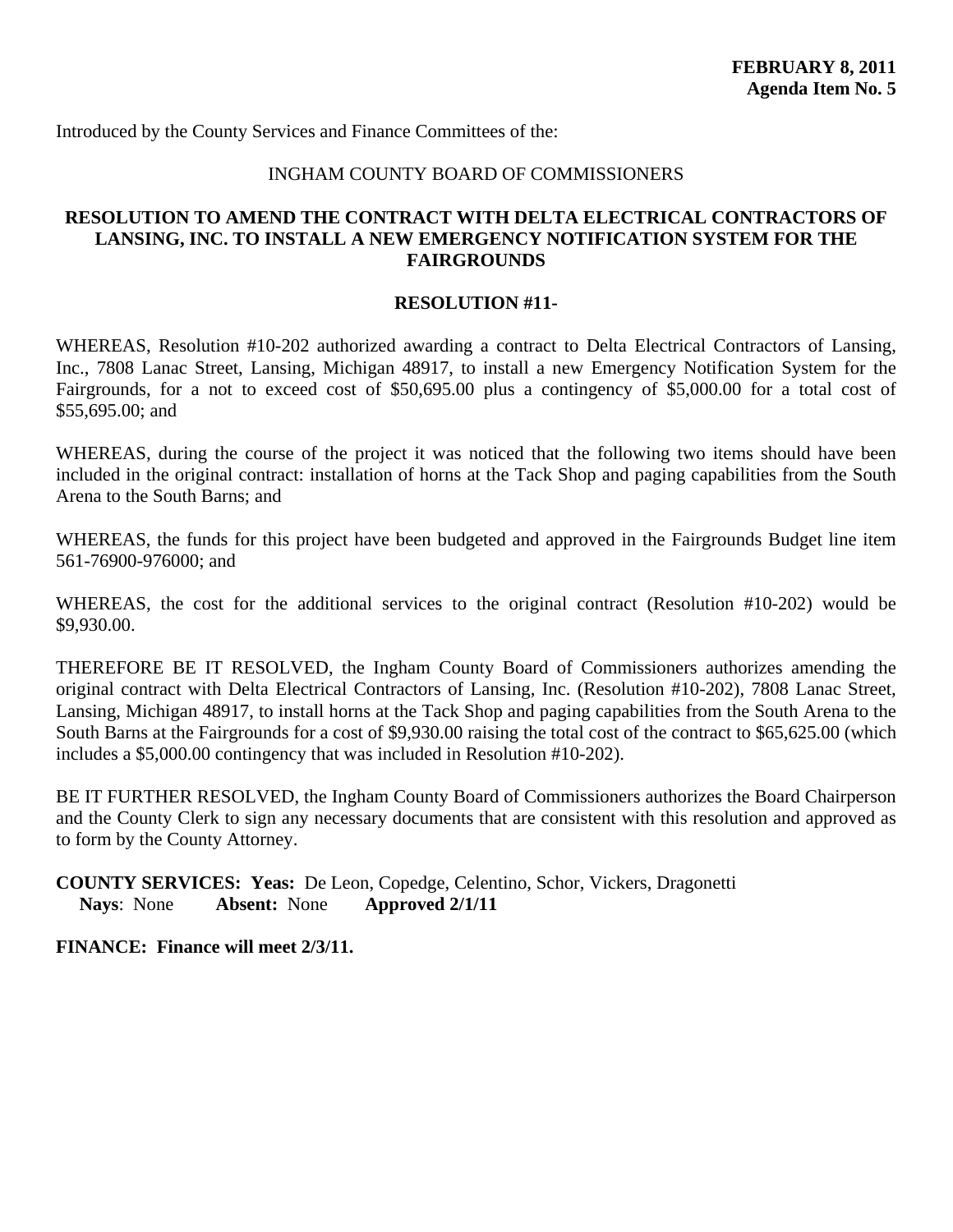<span id="page-46-0"></span>Introduced by County Services and Finance Committees of the:

## INGHAM COUNTY BOARD OF COMMISSIONERS

## **RESOLUTION TO APPROVE ENTERING INTO A 3-YEAR AGREEMENT WITH COURTVIEW JUSTICE SOLUTIONS FOR ANNUAL COURTVIEW SOFTWARE MAINTENANCE AND THE ADDITION OF DASHBOARD SOFTWARE AND ECMS ADAPTER**

#### **RESOLUTION #11-**

WHEREAS, Ingham County courts have been utilizing the CourtVIEW Justice Solutions (CJS) Case Management software since 1997; and

WHEREAS, this software requires annual maintenance in order to maintain and support the Case Management software for Ingham County; and

WHEREAS, the 2010 annual maintenance cost was \$131,684.00 and the cost for 2011 will be \$133,132.00 or a 1.1% increase; and

WHEREAS, the Law and Order Fund for Technology (LOFT) committee reviewed this year's annual maintenance proposal and negotiated a 3-year agreement that freezes the 2011 maintenance cost for the term of this agreement and includes the discounted purchase of Dashboard and ECMS software; and

WHEREAS, the Dashboard software will provide our users the ability to navigate multiple screens more efficiently thus increasing productivity and the ECMS adapter will allow integration of CourtVIEW with our On-Base Imaging system and eventually E-Filing; and

WHEREAS, there is a one-time cost for the licenses and installation of Dashboard and ECMS that will reflect in the first year pricing below; and

WHEREAS, year 2 and year 3 costs for CourtVIEW, Dashboard and ECMS are only for annual maintenance; and

WHEREAS, the total 3-year cost for this agreement is \$451,944.00 and will be paid in the following annual installments:

> Year 1 - \$167,796.00 Year 2 - \$142,074.00 Year 3 - \$142,074.00

THEREFORE BE IT RESOLVED, that the Board of Commissioners authorizes entering into a 3-year agreement with CourtVIEW Justice Solutions from January 1, 2011 to December 31, 2013 for a total amount of \$451,944.00 to be paid from the LOFT account.

BE IT FURTHER RESOLVED, that the Controller/Administrator is authorized to make any necessary budget adjustments.

BE IT FURTHER RESOLVED, that the Chairperson of the Ingham County Board of Commissioners and the County Clerk are authorized to sign any contract documents consistent with this resolution and approved as to form by the County Attorney.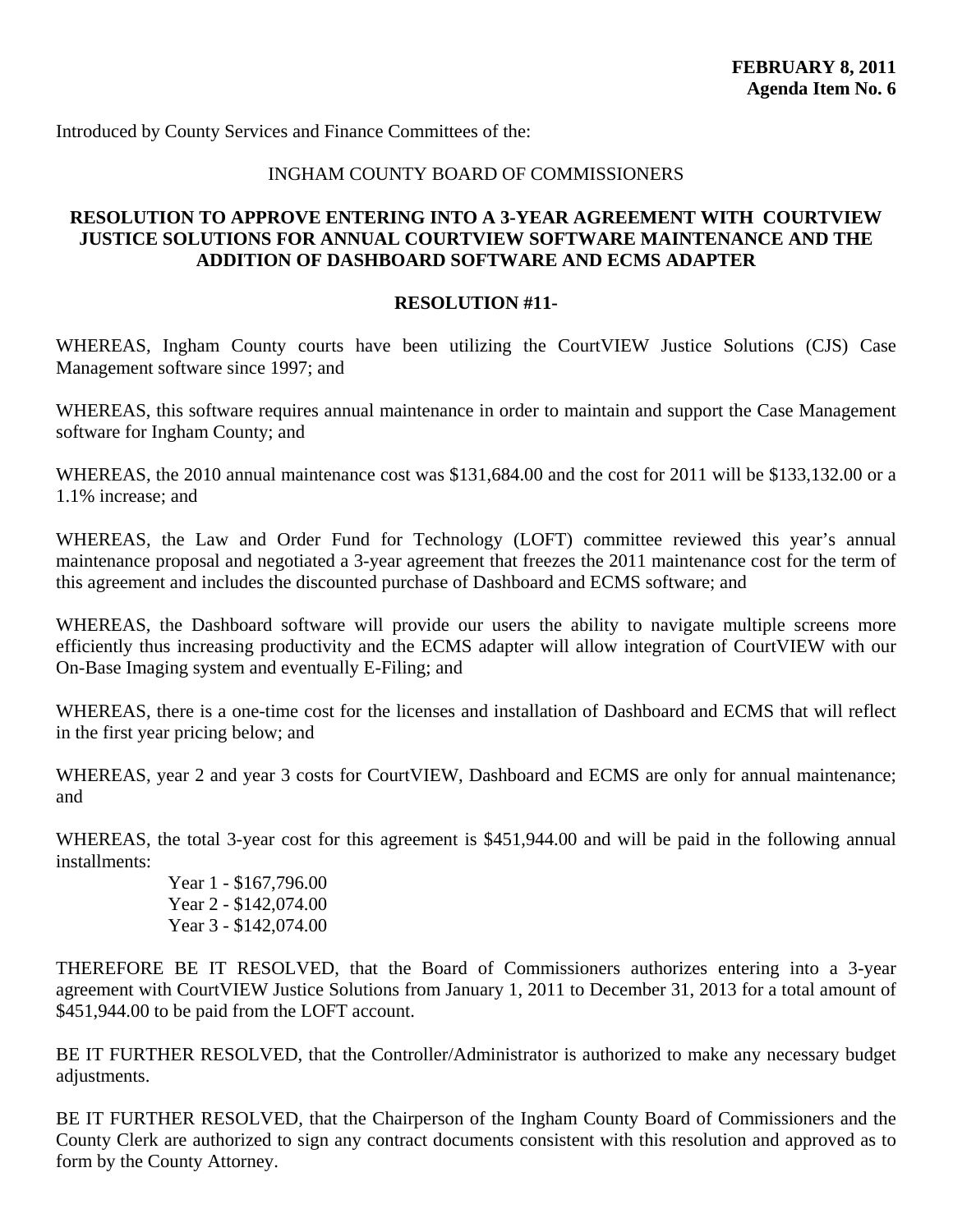## **RESOLUTION #11-**

**COUNTY SERVICES: Yeas:** De Leon, Copedge, Celentino, Schor, Vickers, Dragonetti **Nays**: None **Absent:** None **Approved 2/1/11**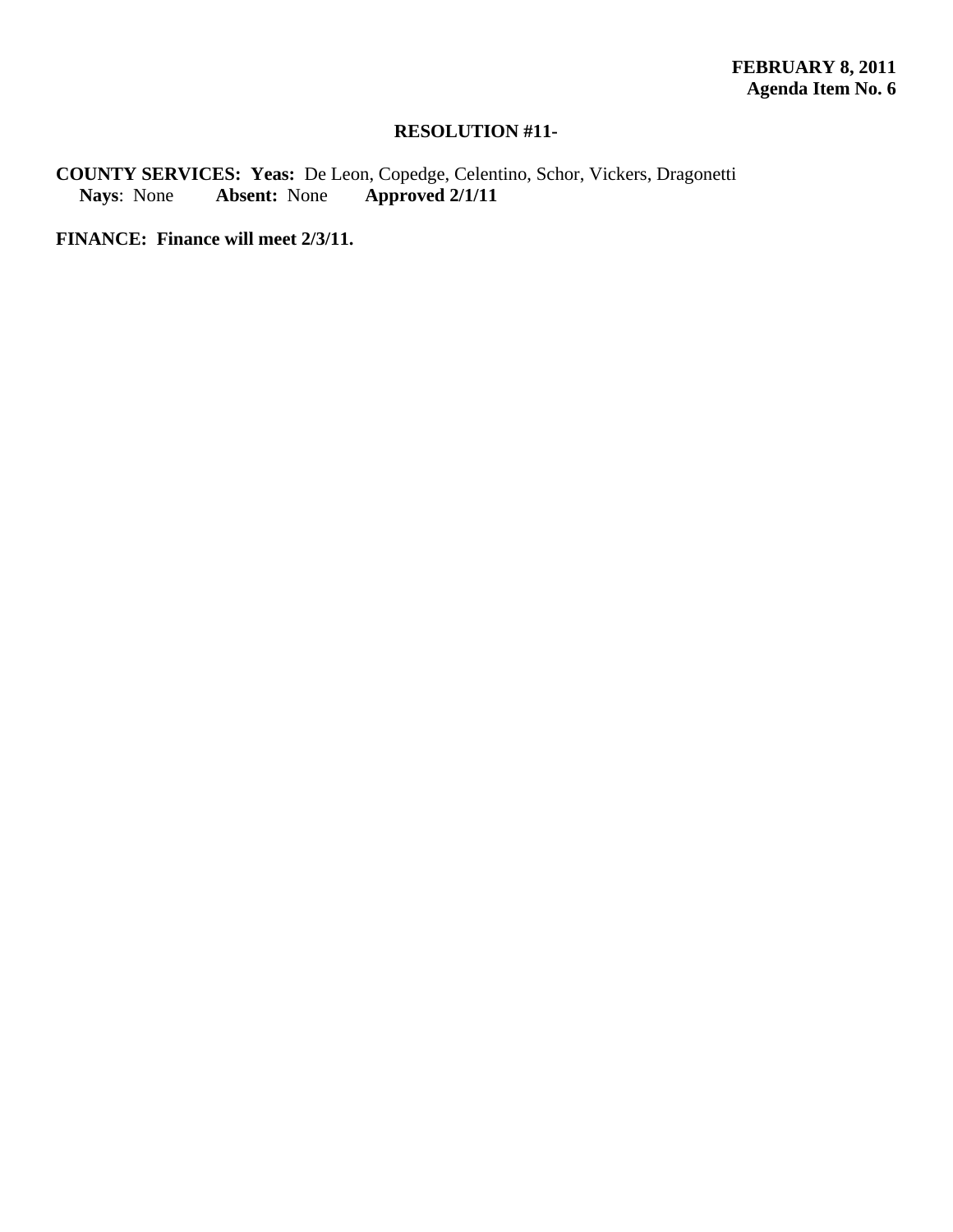<span id="page-48-0"></span>Introduced by County Services and Finance Committees of the:

## INGHAM COUNTY BOARD OF COMMISSIONERS

## **RESOLUTION TO APPROVE THE RENEWAL OF THE SYMANTEC ENDPOINT PROTECTION ANTI-VIRUS SOFTWARE FROM EDS**

#### **RESOLUTION #11-**

WHEREAS, Ingham County currently has Symantec's Anti-Virus software loaded on all PC's and laptops in the county and our current agreement will be expiring and needs to be renewed; and

WHEREAS, it is vital to the health and availability of our network to always have anti-virus software loaded on all Ingham County computers; and

WHEREAS, MIS researched multiple solutions and recommend continuing with the Symantec Endpoint Protection anti-virus software for our computers; and

WHEREAS, the total cost for the anti-virus software for a 3-year period is \$14,676.00 and will be purchased from EDS under the State of Michigan Cooperative contract; and

THEREFORE BE IT RESOLVED, that the Board of Commissioners authorizes the purchase of the Symantec Endpoint Protection software from the EDS State of Michigan co-operative contract in the amount of \$14,676.00.

BE IT FURTHER RESOLVED, that the total cost will be paid out of the county's Network Fund (245-25810-932030).

BE IT FURTHER RESOLVED, that the Controller/Administrator is authorized to make any necessary budget adjustments.

BE IT FURTHER RESOLVED, that the Chairperson of the Ingham County Board of Commissioners and the County Clerk are authorized to sign any contract documents consistent with this resolution and approved as to form by the County Attorney.

**COUNTY SERVICES: Yeas:** De Leon, Copedge, Celentino, Schor, Vickers, Dragonetti **Nays**: None **Absent:** None **Approved 2/1/11**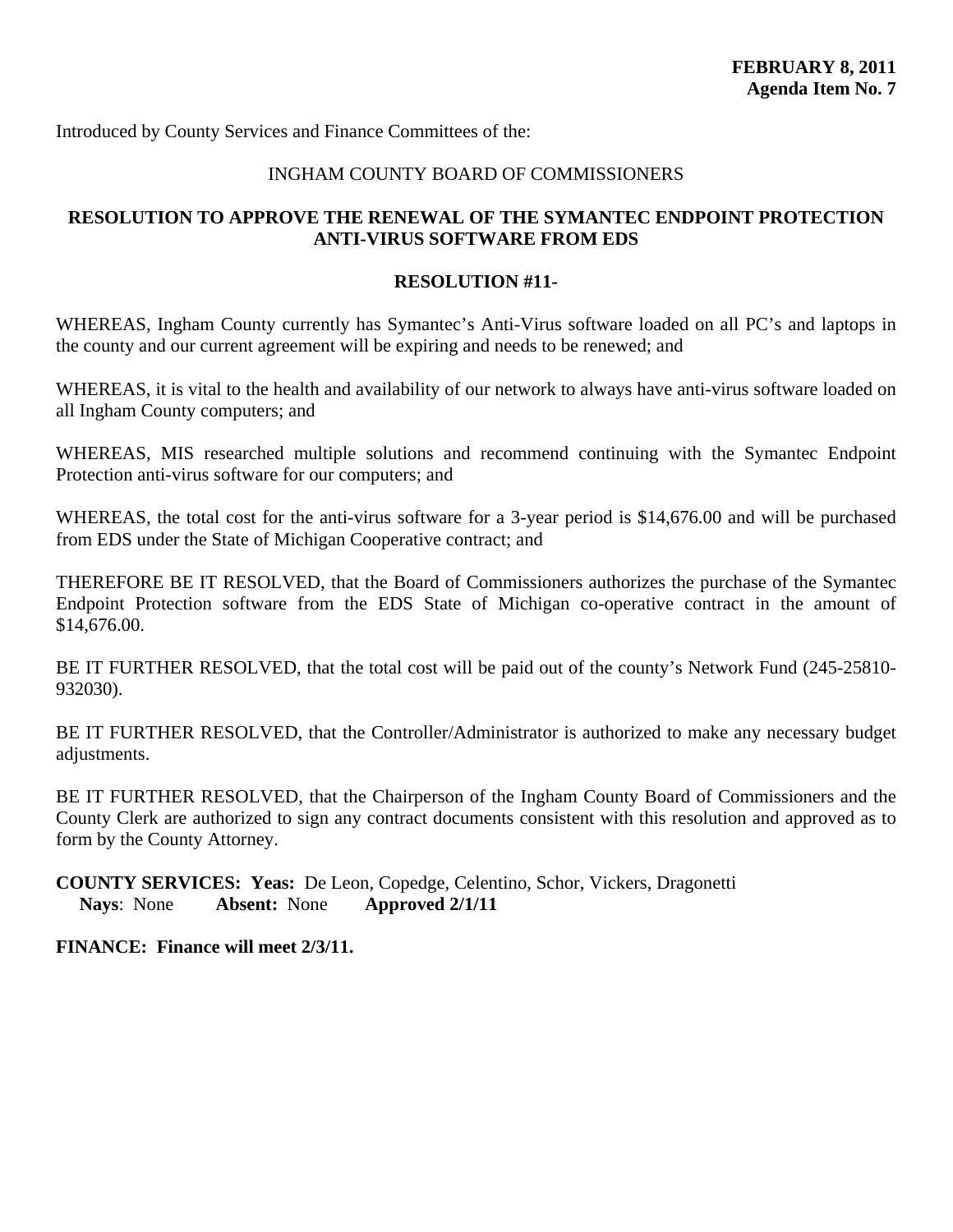<span id="page-49-0"></span>Introduced by the County Services and Finance Committees of the:

#### INGHAM COUNTY BOARD OF COMMISSIONERS

## **RESOLUTION AUTHORIZING THE APPROVAL OF AMENDMENT #3 WITH THE DEPARTMENT OF NATURAL RESOURCES TO DEVELOP A SNOW TUBING HILL AT HAWK ISLAND PARK**

#### **RESOLUTION #11-**

WHEREAS, Board of Commissioners Resolution #08-063 authorized the acceptance of a Land and Water Conservation Fund grant to fund a snow tubing hill at Hawk Island Park; and

WHEREAS, the Parks Department petitioned the Department of Natural Resources for an extension due to delays in staff 's ability to acquire the needed fill material to build the snow tubing hill; and

WHEREAS, Park staff has been working with a local excavating company to provide the needed fill material for the project, with the only expense being the transportation of the material; and

WHEREAS, Board of Commissioner Resolution #10-367 authorized the prime professional for the project at a cost \$5,000 lower than anticipated; and

WHEREAS, this savings will enable the Parks Department to pay the expense of transporting the necessary fill material for the project; and

WHEREAS, the Ingham County Parks & Recreation Commission desires to complete the project as proposed in order to continue to provide recreational opportunities to the residents of Ingham County and supported this amendment with the passage of a Parks Resolution at their January 24, 2011 meeting.

THEREFORE BE IT RESOLVED, that the Ingham County Board of Commissioners authorizes Amendment #3 of the agreement with the Department of Natural Resources extending the project period completion deadline from January 31, 2011 to October 31, 2011 be approved.

BE IT FURTHER RESOLVED, the Ingham County Board of Commissioners authorizes the Board Chairperson and the County Clerk to sign any necessary contract/placement documents that are consistent with this resolution and approved as to form by the County Attorney.

**COUNTY SERVICES: Yeas:** De Leon, Copedge, Celentino, Schor, Vickers, Dragonetti **Nays**: None **Absent:** None **Approved 2/1/11**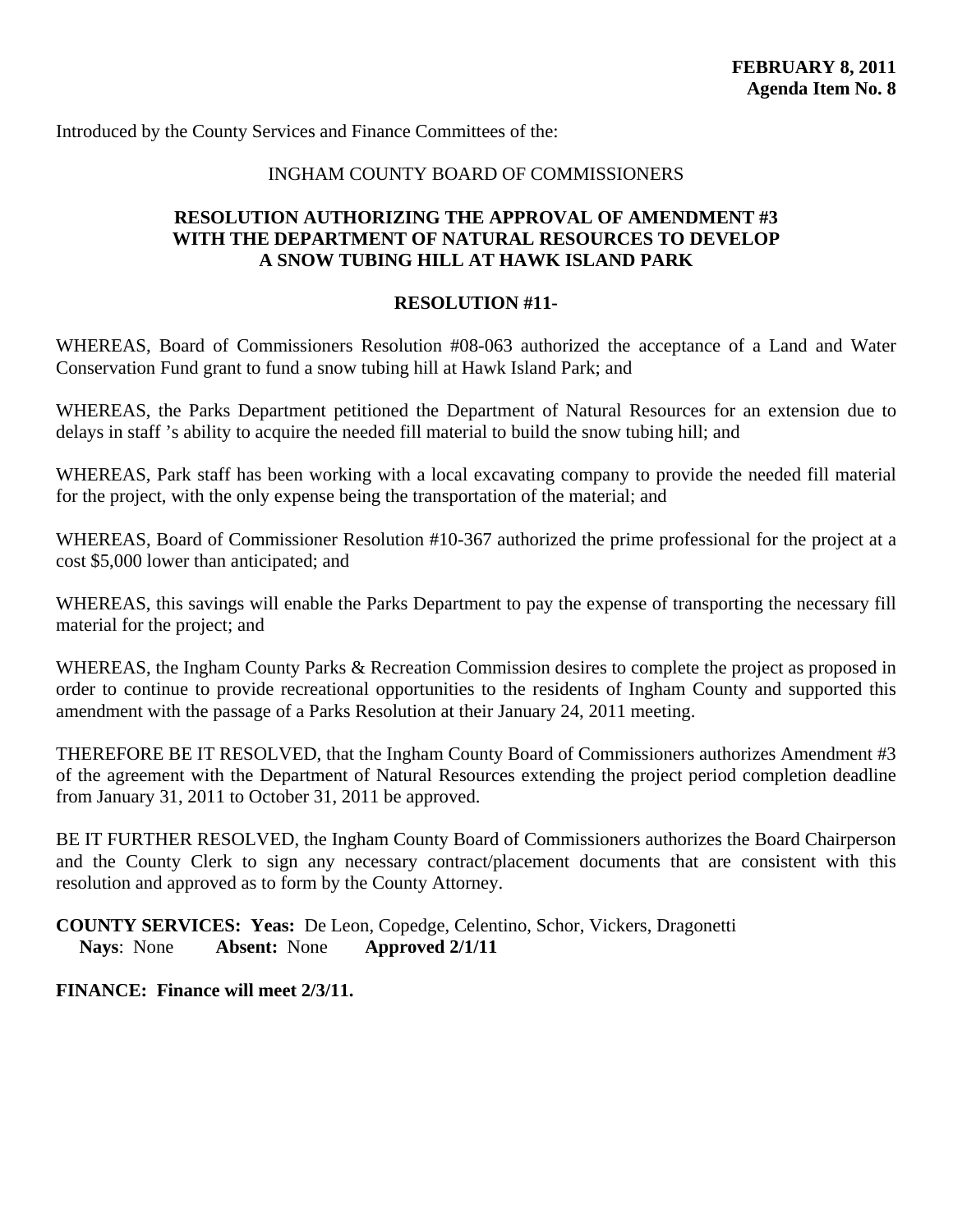<span id="page-50-0"></span>Introduced by the County Services and Finance Committees of the:

## INGHAM COUNTY BOARD OF COMMISSIONERS

## **RESOLUTION ACCEPTING DONATIONS, AUTHORIZING THE PURCHASE OF AN ELECTRONIC ENTRANCE GATE SYSTEM FOR THE SOLDAN DOG PARK, AND AMENDING RESOLUTION #05-154 AUTHORIZING AN AGREEMENT WITH THE CITY OF LANSING FOR THE OPERATION OF A NON-MOTORIZED PATHWAY THROUGH SCOTT WOODS PARK**

#### **RESOLUTION #11-**

WHEREAS, the Soldan Dog Park, a City of Lansing Dog Park, is located within the City of Lansing's Scott Woods Park, with entrances through both Scott Woods Park and Hawk Island County Park; and

WHEREAS, the Soldan Dog Park Task Force has recommended the installation of an electronic entry gate system at the dog park with an associated user fee to cover costs; and

WHEREAS, the implementation of an electronic entry gate system would help regulate the safety of dog park users through the verification of licensure and vaccinations of dogs and reduce the need to staff volunteers to "police" the dog park; and

WHEREAS, the Friends of Greater Lansing Dog Parks will donate \$2,300 and the City of Lansing will contribute \$2,300, leaving a balance of \$2,630 to be paid by Ingham County for a total project cost of \$7,230; and

WHEREAS, the Ingham County Parks and Recreation Commission supported this project with the passage of Resolution #32-10 at their August 23, 2010 meeting.

THEREFORE BE IT RESOLVED, that the Ingham County Board of Commissioners accepts the \$2,300 donation from the Friends of Greater Lansing Dog Parks Friends and a \$2,300 contribution from the City of Lansing to be used for the purchase and installation of an electronic gate system at the Soldan Dog Park.

BE IT FURTHER RESOLVED, that the Ingham County Board of Commissioners authorizes the Controller/Administrator to make the necessary adjustment to the Parks Department budget to accept donations for the electronic gate system and transfer \$2,630 from 208-75200-74300-86000 to the Soldan Dog Park Electronic Gate System project.

BE IT FURTHER RESOLVED, that county funds will not be transferred to the Soldan Dog Park electronic gate system project unless the fees are set at \$30 per annual pass or less.

BE IT FURTHER RESOLVED, that Resolution #05-154 be amended to include the maintenance of the Soldan Dog Park and the Lansing River Trail from Potter Park to Maguire Park as outlined in the proposed Agreement between the City of Lansing and Ingham County.

BE IT FURTHER RESOLVED, the Ingham County Board of Commissioners authorizes the Board Chairperson and the County Clerk to sign the Agreement with the City of Lansing for the operation and maintenance of the Soldan Dog Park and portions of the River Trail and such other contracts as may be necessary to implement this resolution.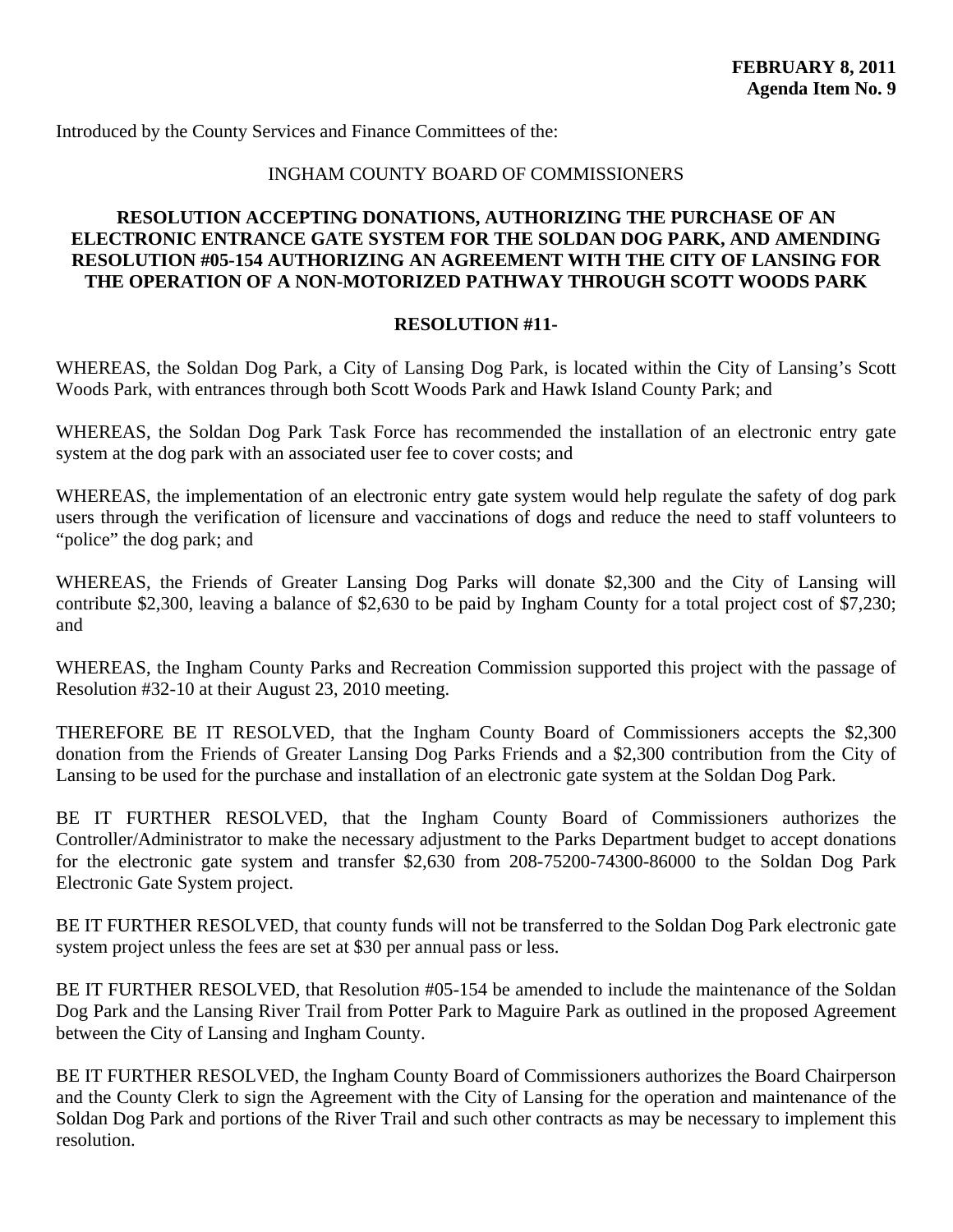#### **RESOLUTION #11-**

BE IT FURTHER RESOLVED, that the Board Chairperson and County Clerk are hereby authorized to sign any necessary documents upon approval as to form by the County Attorney.

**COUNTY SERVICES: Yeas:** De Leon, Copedge, Celentino, Schor, Vickers, Dragonetti<br>Nays: None **Absent:** None **Approved 2/1/11 Nays**: None **Absent:** None **Approved 2/1/11**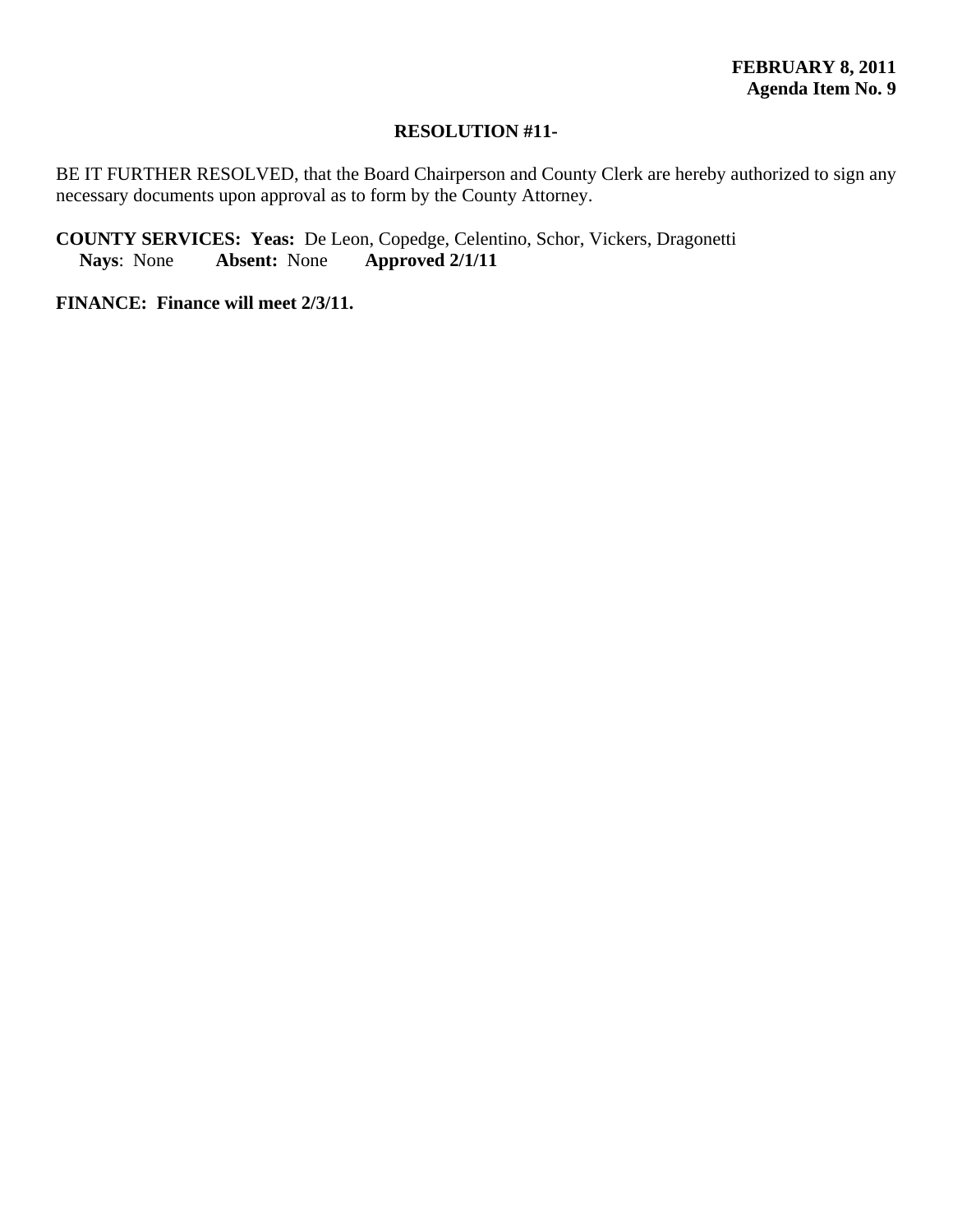<span id="page-52-0"></span>Introduced by the County Services and Finance Committees of the

## INGHAM COUNTY BOARD OF COMMISSIONERS

## R**ESOLUTION ESTABLISHING A POLICY REGARDING LITIGATION BETWEEN INGHAM COUNTY ENTITIES**

#### **RESOLUTION #11-**

WHEREAS, there have been several occasions where one Ingham County entity has sued another Ingham County entity; and

WHEREAS, as a result, multiple legal fees and other expenses were incurred at the expense of the Ingham County taxpayer; and

WHEREAS, the Board of Commissioners wishes to adopt a policy limiting the County's financial exposure in the event it is necessary for such a lawsuit; and

WHEREAS, MCL 49.73 provides in part:

The Board of Commissioners of a County shall employ an Attorney to represent Elected County Officers, including the Sheriff, Prosecuting Attorney, Clerk, Treasurer, County Surveyor, County Executive, Register of Deeds, Drain Commissioner, Mine Inspector, Public Works Commissioner, and Judges of the County District, Probate, and Circuit Courts in civil matters, as a defendant, when neither the Prosecuting Attorney or County Corporation Counsel is able to represent the particular officer. Legal advice, Counsel, or court action shall be required under this section only in a case which involves an official act or duty of the office of the County Officer. The attorney shall receive reasonable compensation as shall be determined by the Board of Commissioners.

THEREFORE BE IT RESOLVED, that the Ingham County Board of Commissioners hereby adopts the following procedures to be used in the event it is inevitable for one Ingham County entity to sue another.

- 1) An Ingham County entity must exhaust all efforts to resolve an issue with another Ingham County entity prior to initiating any formal legal proceedings or lawsuits.
- 2) Funds for outside Counsel shall not be incurred or expended without prior approval of the Board of Commissioners.
- 3) In emergency situations, Board Leadership and the Controller/Administrator are authorized to approve legal expenditures as long as the Liaison Committee, County Services and Finance Committees are notified immediately.
- 4) In the event the County incurs a financial obligation, the Board of Commissioners will determine the appropriate funding source, including but not limited to either parties' existing County budget or the Contingency Fund.
- 5) Any of the officials in stated MCL 49.73 must first meet with the County Services and Finance Committees of the Board of Commissioners to determine the amount of compensation to be expended for any outside counsel and to ensure that all other avenues have been exhausted.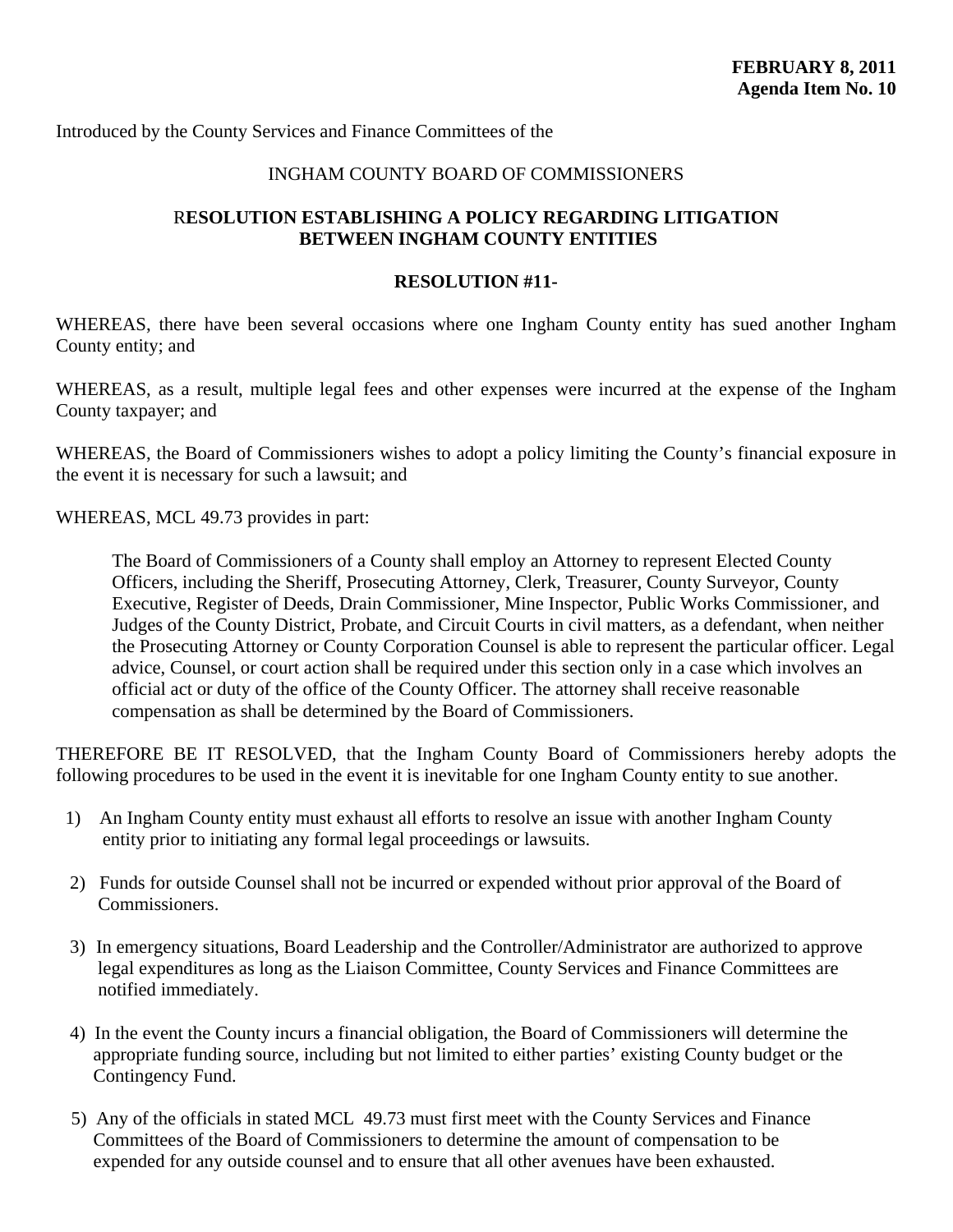## **RESOLUTION #11-**

BE IT FURTHER RESOLVED, that the possibility of utilizing Counsel from an adjacent governmental unit, or outside Counsel, will be explored when necessary legal representation creates a conflict of interest for the County Attorney.

BE IT FURTHER RESOLVED, that copies of this resolution will be forwarded to Ingham County department heads, elected officials, and appointed boards and commissions.

**COUNTY SERVICES: Yeas:** De Leon, Copedge, Celentino, Schor, Vickers, Dragonetti **Nays**: None **Absent:** None **Approved 2/1/11**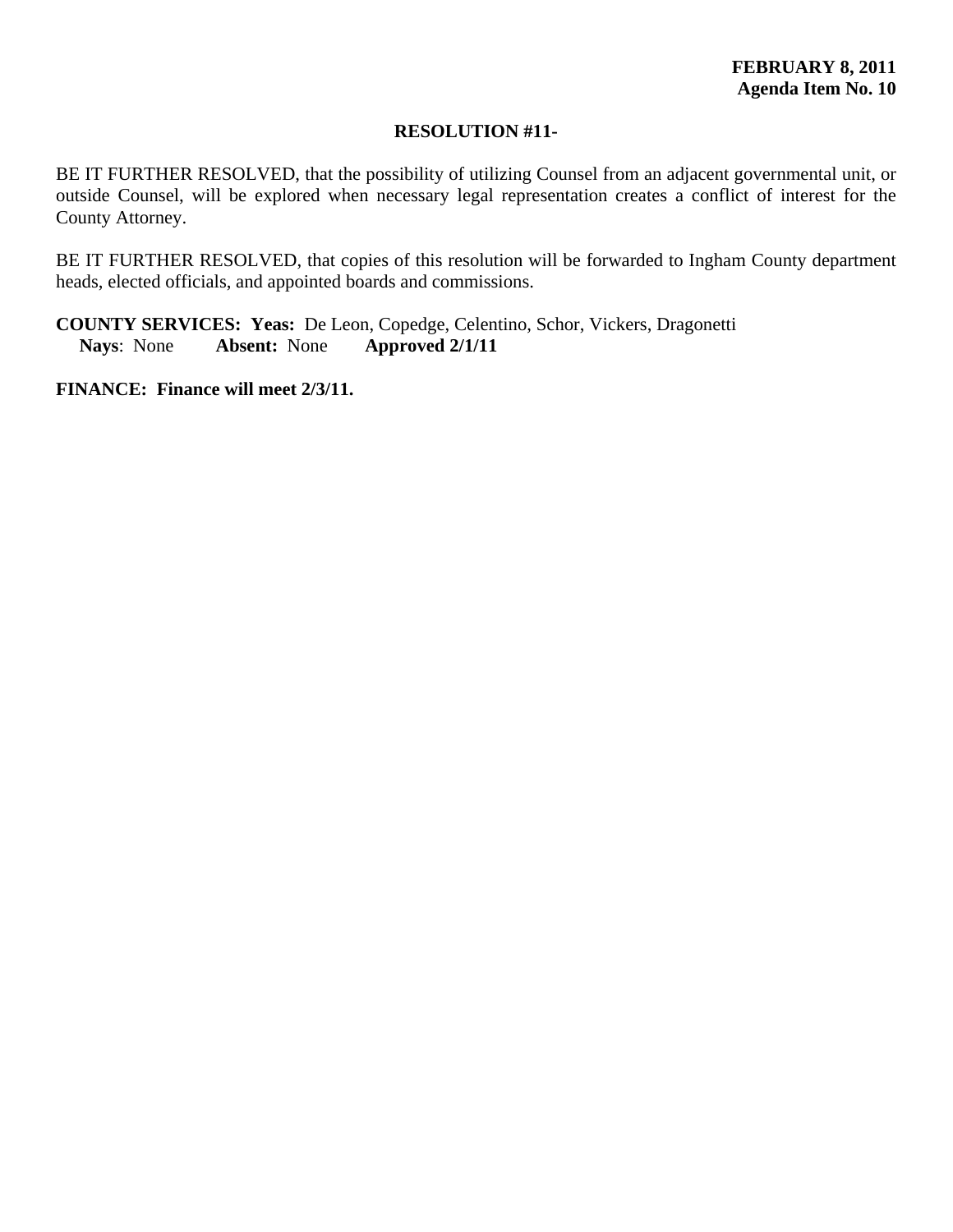<span id="page-54-0"></span>Introduced by the Human Services Committee of the:

#### INGHAM COUNTY BOARD OF COMMISSIONERS

## **RESOLUTION HONORING GINGER KENNEY-SWEET'S 27 YEARS OF DEDICATED SERVICE TO THE INGHAM COUNTY MSU EXTENSION 4-H YOUTH DEVELOPMENT PROGRAM**

#### **RESOLUTION #11-**

WHEREAS, Ginger Kenney-Sweet began her career with Ingham County on January 9, 1984 as 4-H Program Assistant; and

WHEREAS, through her work with 4-H members, volunteers and clubs, Ginger has touched the lives of thousands of youth; and

WHEREAS, Ginger has given countless evenings and weekends to ensure quality educational opportunities are available for Ingham County youth; and

WHEREAS, going far beyond the expectations of the job, Ginger connects people with the opportunities and resources they need to succeed; and

WHEREAS, Ginger has served in the position of Union Steward, serving her fellow employees for the past 10 years of her employment; and

WHEREAS, after 27 years of dedicated service, Ginger Kenney-Sweet is retiring from her position as 4-H Program Assistant with Ingham County Michigan State University Extension.

THEREFORE BE IT RESOLVED, that the Ingham County Board of Commissioners sincerely appreciates the many contributions Ginger has made to Ingham County during her 27 years of service.

BE IT FURTHER RESOLVED, that the Board of Commissioners wishes her continued success in all of her future endeavors.

BE IT FURTHER RESOLVED, that Ingham County truly is a better community because of the contributions of Ginger Kenney-Sweet.

**HUMAN SERVICES: Yeas:** Tennis, McGrain, Koenig, Nolan, Vickers, Dougan  **Nays**: None **Absent:** None Approved 1/31/11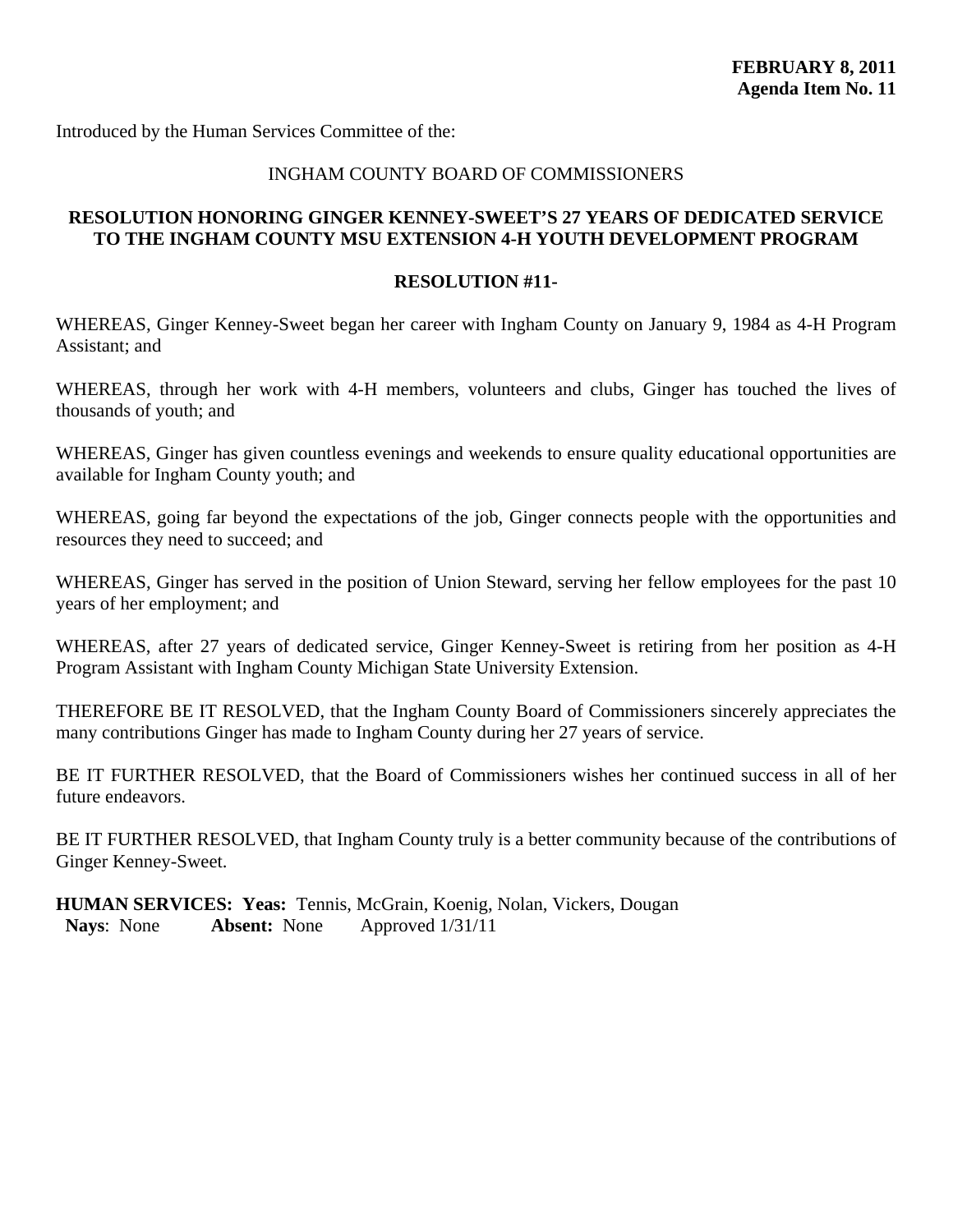<span id="page-55-0"></span>Introduced by the Human Services, County Services, and Finance Committees of the:

## INGHAM COUNTY BOARD OF COMMISSIONERS

## **RESOLUTION GRANTING MERIDIAN TOWNSHIP AN EASEMENT FOR A WATER MAIN NECESSARY FOR THE THERAPY POOL UNDER CONSTRUCTION AT THE MEDICAL CARE FACILITY**

#### **RESOLUTION #11-**

WHEREAS, the Ingham County Board of Commissioners authorized the construction of a therapy pool at the Medical Care Facility in Resolution #10-265; and

WHEREAS, a therapy pool is necessary to provide aquatic therapy to resident/patients with arthritis, osteoporosis, stroke, multiple sclerosis, de-conditioning cardiac, asthma and chronic joint and back pain; and

WHEREAS, the therapy pool is under construction and a water main easement must be granted to Meridian Township in order to complete the project.

THEREFORE BE IT RESOLVED, the Ingham County Board of Commissioners hereby grants the Charter Township of Meridian an easement for the construction, operation, maintenance, enlargement, reconstruction, repair and/or replacement and use of a water main, and related wires, cables, conductors, anchors, pipes, devices, appliances, and facilities over, on, under, through and across County owned property at 3860 Dobie Road, Okemos, Michigan 48864.

BE IT FURTHER RESOLVED, the Chairperson of the Ingham County Board of Commissioners is authorized to sign the grant of easement document after review and approval by the County Attorney.

**HUMAN SERVICES: Yeas:** Tennis, McGrain, Koenig, Nolan, Vickers, Dougan  **Nays**: None **Absent:** None Approved 1/31/11

**COUNTY SERVICES: Yeas:** De Leon, Copedge, Celentino, Schor, Vickers, Dragonetti **Nays**: None **Absent:** None **Approved 2/1/11**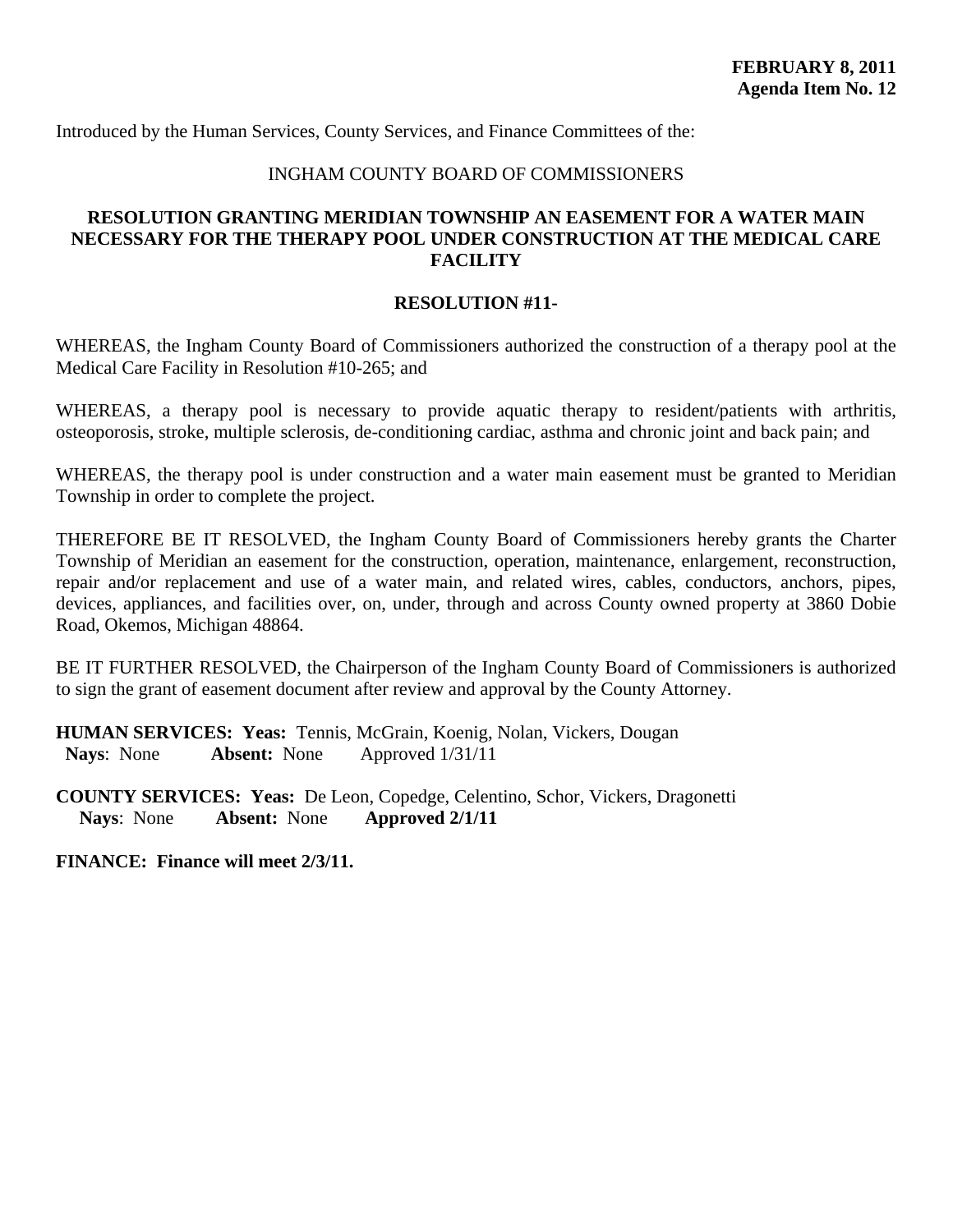<span id="page-56-0"></span>Introduced by the Human Services and Finance Committees of the:

## INGHAM COUNTY BOARD OF COMMISSIONERS

## **RESOLUTION TO AUTHORIZE A CONTRACT WITH MICHIGAN DEPARTMENT OF HUMAN SERVICES TO PROVIDE NURSING CARE TO CHILDREN IN FOSTER CARE**

#### **RESOLUTION #11-**

WHEREAS, the Michigan Department of Human Services (MDHS) has developed a pilot project to promote comprehensive level of health care for children in the foster care system; and

WHEREAS, the project will partner Public Health Nurses and Case workers to aid in the development of detailed case planning for each child; and

WHEREAS, MDHS has proposed to contract with the County to secure public health nursing services to implement the pilot project; and

WHEREAS, MDHS will provide up to \$100,000 to reimburse the Ingham County Health Department for the cost of a 1.0 FTE Public Health Nurse position; and

WHEREAS, the Health Officer recommends authorization of the contract.

THEREFORE BE IT RESOLVED, that the Ingham County Board of Commissioners authorizes an agreement with Michigan Department of Human Services (MDHS) to provide nursing care to children in foster care.

BE IT FURTHER RESOLVED, that MDHS will provide up to \$100,000 to reimburse the County for the cost of a 1.0 FTE Public Health Nurse.

BE IT FURTHER RESOLVED, that the period of the agreement shall be January 1, 2011 through December 31, 2011.

BE IT FURTHER RESOLVED, that the Controller/Administrator is authorized to make any necessary budget adjustments.

BE IT FURTHER RESOLVED, that the Board Chairperson is authorized to sign the agreement and to sign any documents required by MDHS, after review by the County Attorney.

**HUMAN SERVICES: Yeas:** Tennis, McGrain, Koenig, Nolan, Vickers, Dougan  **Nays**: None **Absent:** None Approved 1/31/11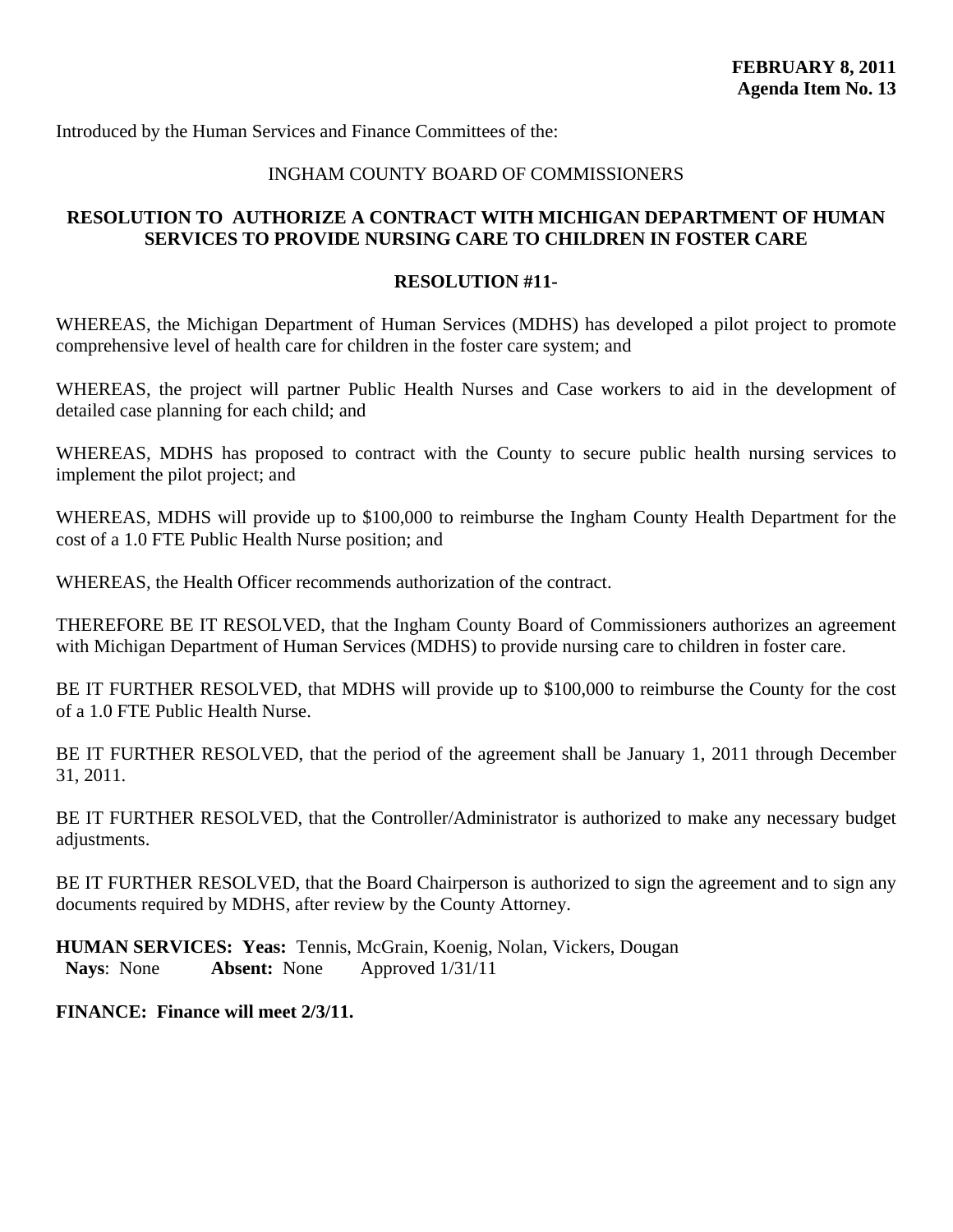<span id="page-57-0"></span>Introduced by the Human Services and Finance Committees of the:

#### INGHAM COUNTY BOARD OF COMMISSIONERS

## **RESOLUTION TO AUTHORIZE A CONTRACT WITH WASHTENAW COUNTY PUBLIC HEALTH TO DELIVER WORKSHOP IN HEALTH EQUITY AND SOCIAL JUSTICE**

## **RESOLUTION #11-**

WHEREAS, in 2008, the Ingham County Health Department (ICHD) developed the capacity to provide fourday workshops in health equity and social justice through its Social Justice Project, funded through grants from the W.K. Kellogg Foundation; and

WHEREAS, Washtenaw County Public Health (WCPH) has expressed an interest in entering into a contractual relationship with ICHD to provide a four-day workshop to its staff and community members; and

WHEREAS, WCPH has agreed to compensate ICHD for the delivery of this workshop at a cost of \$6,500, which will include reimbursement of travel to Ann Arbor for the four days of the workshop on March 14, 15, 28, and 29, 2011.

THEREFORE BE IT RESOLVED, that the Ingham County Board of Commissioners authorizes the Service Contract between Washtenaw County Public Health and Ingham County for the ICHD to provide a four-day Health Equity and Social Justice on March 14, 15, 28, and 29, 2011.

BE IT FURTHER RESOLVED, that WCPH will provide Ingham County up to \$6,500 for the delivery of this workshop, including travel reimbursement.

BE IT FURTHER RESOLVED, that the Controller/Administrator is authorized to make any necessary budget adjustments.

BE IT FURTHER RESOLVED, that the Board Chairperson is authorized to sign the contract after review by the County Attorney.

**HUMAN SERVICES: Yeas:** Tennis, McGrain, Koenig, Nolan, Vickers, Dougan  **Nays**: None **Absent:** None Approved 1/31/11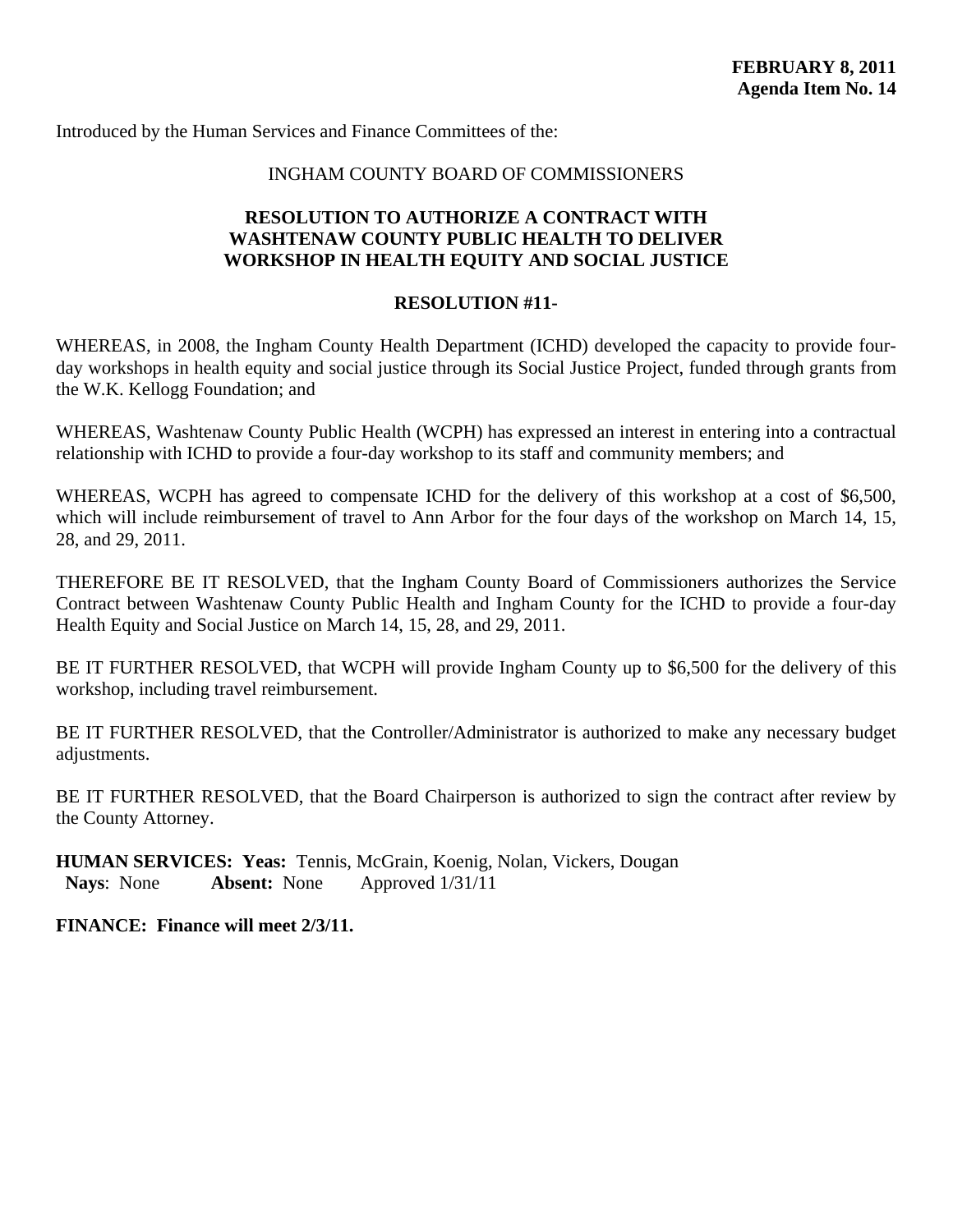<span id="page-58-0"></span>Introduced by the Judiciary and Finance Committees of the:

## INGHAM COUNTY BOARD OF COMMISSIONERS

## **RESOLUTION FOR AUTHORIZATION TO ENTER INTO A CONTRACT WITH VARIOUS RESIDENTIAL PLACEMENTS**

#### **RESOLUTION #11-**

WHEREAS, the Ingham County Circuit Court Family Division would like to enter into contracts with various residential placement facilities for the purpose of providing treatment intervention to adjudicated delinquent youth; and

WHEREAS, the Court, after hearing testimony and making findings, may issue an order placing juveniles in an appropriate treatment facility; and

WHEREAS, a list of residential placement facilities and their per diems is attached to this resolution; and

WHEREAS, there is no change in the per diem costs for any of the listed facilities from the 2009/2010 fiscal year and the 2010/2011 fiscal year.

THEREFORE BE IT RESOLVED, that the Ingham County Board of Commissioners hereby authorizes an agreement with the attached list of residential placement facilities for the care and treatment services of Court adjudicated youth not to exceed the per diems listed in the same attachment for the time period of October 1, 2010 through September 30, 2011.

BE IT FURTHER RESOLVED, that the funds for these placements will come from the Family Division's Residential Placement line item within the Child Care Fund.

BE IT FURTHER RESOLVED, that the Chairperson of the Ingham County Board of Commissioners and the County Clerk are authorized to sign any contract documents consistent with this Resolution and approved as to form by the County Attorney.

**JUDICIARY: Yeas:** Koenig, Holman, Tennis, Tsernoglou  **Nays:** None **Absent:** Bahar-Cook, Schafer **Approved 1/27/11**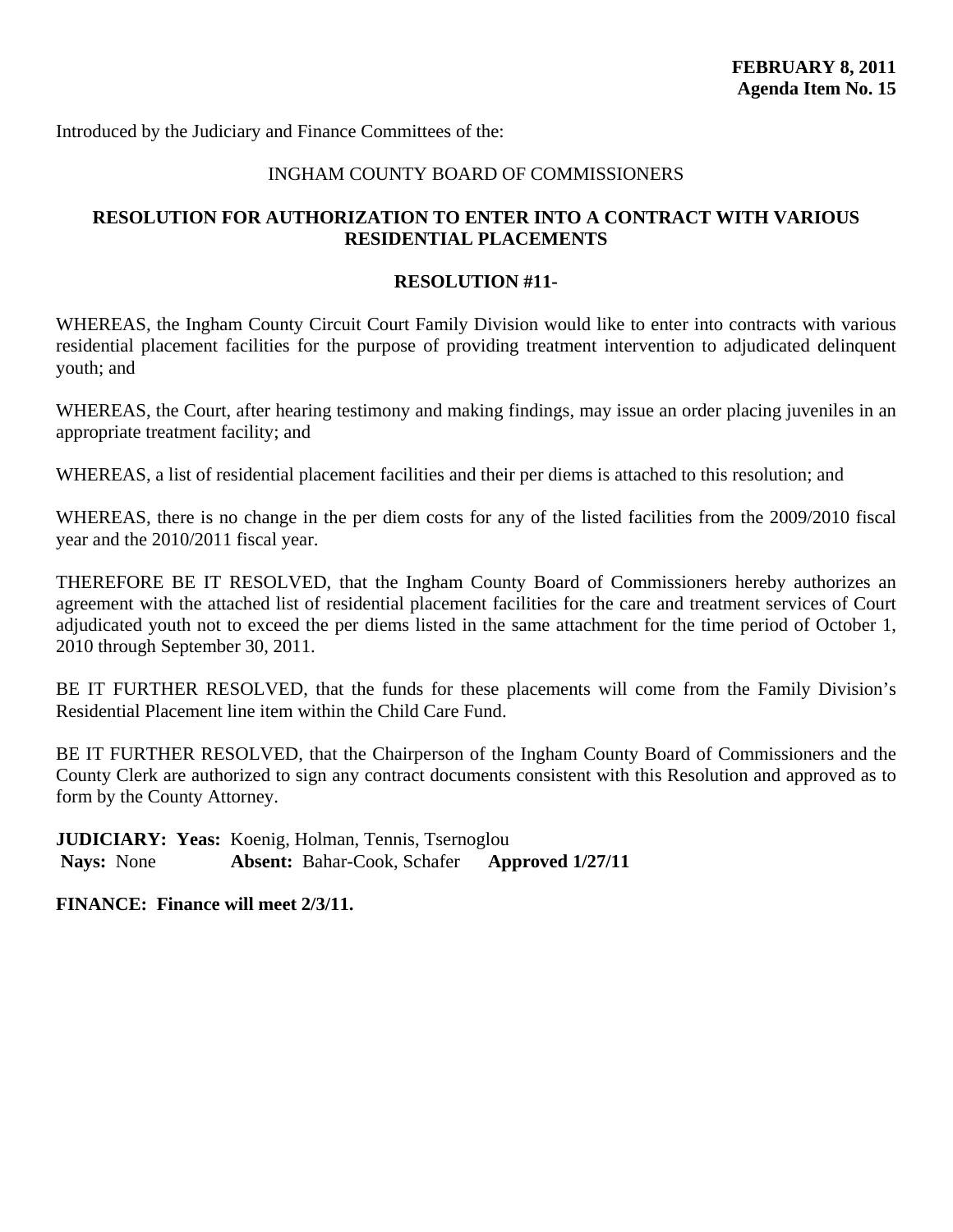# Residential Placements

| <b>Placement Name</b>          | Per diem costs, not to exceed |
|--------------------------------|-------------------------------|
| Lakeside Academy               | Range from \$174 to \$199     |
| <b>Boys Town</b>               | Range from \$95 to \$395      |
| <b>Mingus Mountain</b>         | \$195                         |
| <b>Woodward Academy</b>        | Range from \$135 to \$195     |
| Clarinda Academy               | \$135                         |
| <b>Normative Prep Services</b> | \$195                         |
| Abraxas Academy                | \$400                         |
| <b>Rite of Passage</b>         | \$155.94                      |